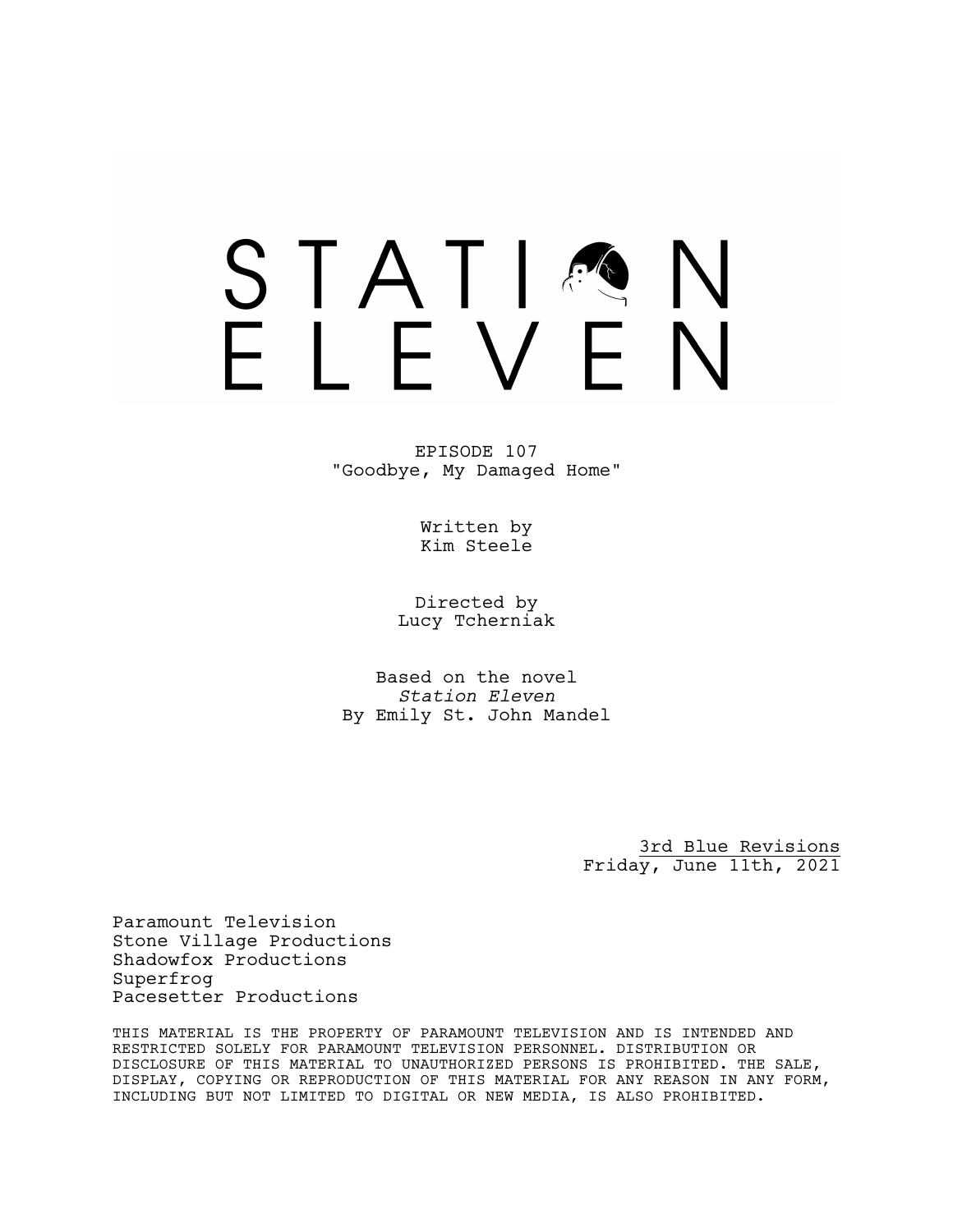# STATIQN

"Goodbye, My Damaged Home" Episode 107 3rd Blue Revisions: 6/11/21

### **Revision History**

| Date     | Draft                   | <b>Revised Pages</b> |  |
|----------|-------------------------|----------------------|--|
|          |                         |                      |  |
| 10/14/20 | Production Draft        | All                  |  |
| 12/7/20  | Full Blue               | All                  |  |
| 12/30/20 | Full Pink               | All                  |  |
| 1/18/21  | Full Yellow             | All                  |  |
| 1/25/21  | Full Green              | All                  |  |
| 1/30/21  | Full Goldenrod          | All                  |  |
| 2/7/21   | 2nd White Revisions     | $4 - 9$              |  |
| 2/10/21  | 2nd Blue Revisions      | $34 - 35A$           |  |
| 2/11/21  | 2nd Pink Revisions      | 30, 34               |  |
| 2/15/21  | 2nd Yellow Revisions    | $34-36A, 38-46$      |  |
| 2/16/21  | 2nd Green Revisions     | $22 - 22A$           |  |
| 2/17/21  | 2nd Goldenrod Revisions | 42                   |  |
| 3/1/21   | 3rd White Revisions     | $45 - 46$            |  |
| 6/11/21  | 3rd Blue Revisions      | 46                   |  |

**Notes:** Revisions are marked with (\*).

These revisions omit scene 748, when Kirsten wakes up from being poisoned. This story beat now plays in scene A802.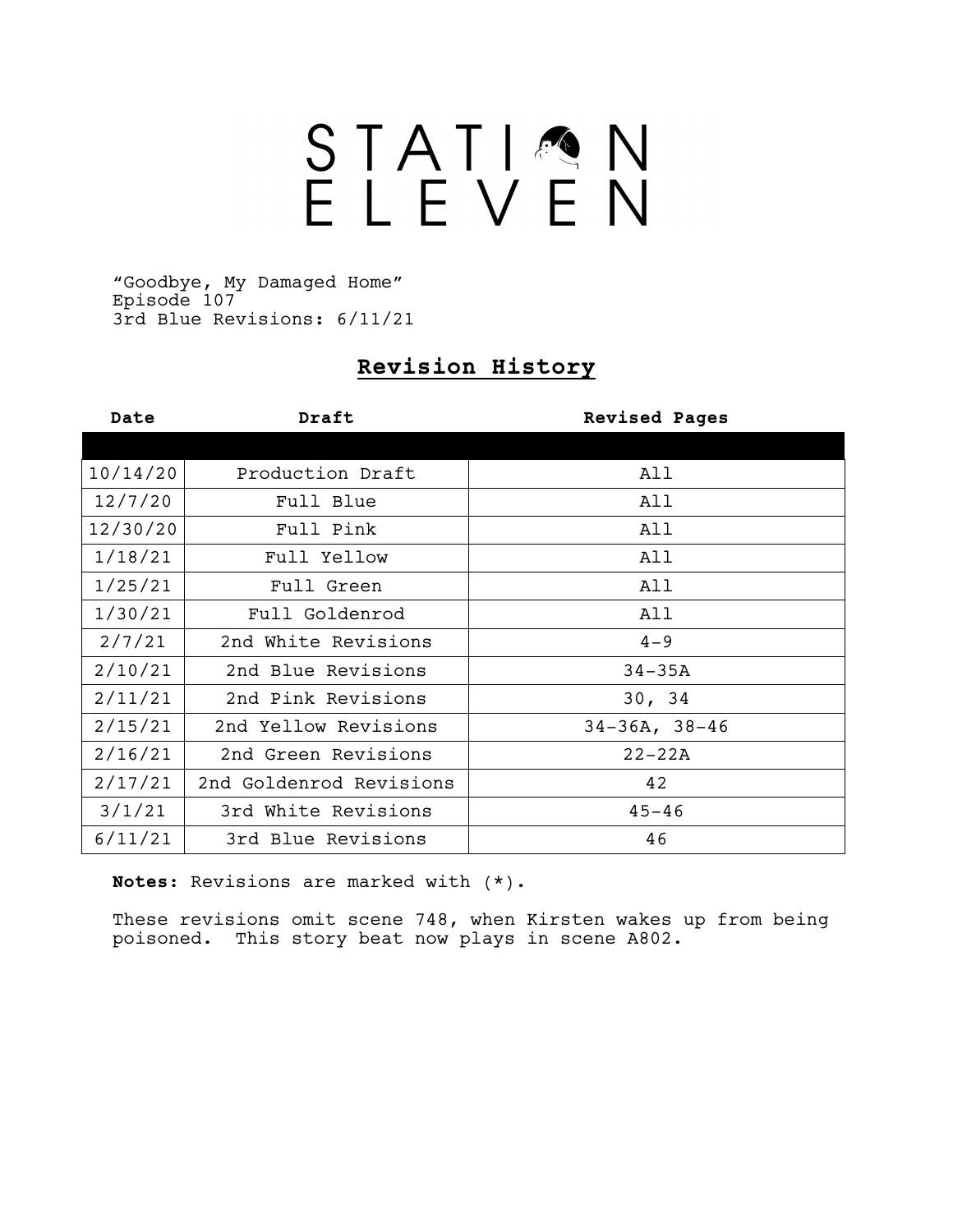## STATION<br>ELEVEN

"Goodbye, My Damaged Home" Episode 107 3rd Blue Revisions: 6/11/21

### **Cast List**

| JEEVAN CHAUDHARYHIMESH PATEL         |  |
|--------------------------------------|--|
| YOUNG KIRSTEN RAYMONDEMATILDA LAWLER |  |
|                                      |  |

HOODED MAN VOICE ON THE TV (V.O. ONLY) FEMALE VOICE (V.O. ONLY) MALE VOICE (V.O. ONLY)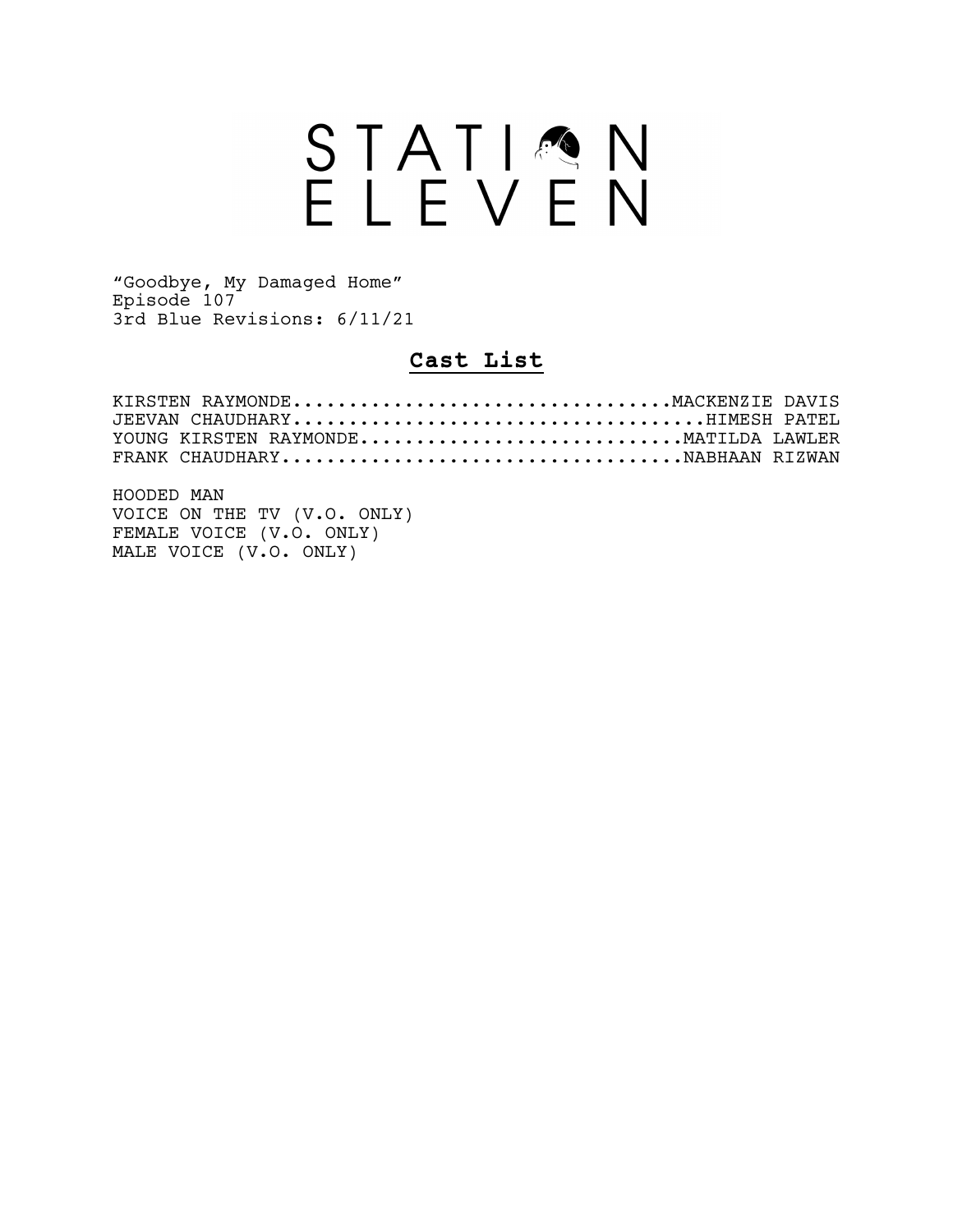## STATIQN<br>ELEVEN

"Goodbye, My Damaged Home" Episode 107 3rd Blue Revisions: 6/11/21

### **Location List**

### **Interior Locations**

|  | INT. FRANK'S APARTMENT - LIVING ROOM - YO/D1 - DAWN            |
|--|----------------------------------------------------------------|
|  | INT. FRANK'S APARTMENT - LIVING ROOM - Y0/D4 - NIGHT           |
|  | INT. FRANK'S APARTMENT - LIVING ROOM - Y0/D10 - NIGHT          |
|  | INT. FRANK'S APARTMENT - LIVING ROOM - Y0/D35 - DAY            |
|  | INT. FRANK'S APARTMENT - LIVING ROOM - Y0/D65 - DAY            |
|  | INT. FRANK'S APARTMENT - LIVING ROOM - Y0/D78 - PRE-DAWN / DAY |
|  | INT. FRANK'S APARTMENT - LIVING ROOM - Y0/D79 - DAY            |
|  | INT. FRANK'S APARTMENT - LIVING ROOM - Y0/D80 - DAWN           |
|  | INT. FRANK'S APARTMENT - KITCHEN - YO/DO - NIGHT               |
|  | INT. FRANK'S APARTMENT - KITCHEN - YO/D1 - DAY                 |
|  | INT. FRANK'S APARTMENT - KITCHEN - YO/D4 - NIGHT               |
|  | INT. FRANK'S APARTMENT - KITCHEN - Y0/D10 - NIGHT              |
|  | INT. FRANK'S APARTMENT - KITCHEN - Y0/D79 - DAY                |
|  | INT. FRANK'S APARTMENT - FRANK'S BEDROOM - Y0/D4 - NIGHT       |
|  | INT. FRANK'S APARTMENT - FRANK'S BEDROOM - Y0/D79 - DUSK       |
|  | INT. FRANK'S APARTMENT - FRANK'S BEDROOM - Y0/D80 - DAWN       |
|  | INT. FRANK'S APARTMENT - FRANK'S BEDROOM - Y20/SUMMER - DAY    |
|  | INT. FRANK'S APARTMENT - OFFICE AREA - Y0/D0 - NIGHT           |
|  | INT. FRANK'S APARTMENT - OFFICE AREA - Y0/D13 - NIGHT          |
|  | INT. FRANK'S APARTMENT - OFFICE AREA - Y0/D35 - DAY            |
|  | INT. FRANK'S APARTMENT - OFFICE AREA - Y0/D79 - DAWN           |
|  | INT. FRANK'S APARTMENT - UTILITY CLOSET - Y0/D13 - NIGHT       |
|  | INT. FRANK'S APARTMENT - UTILITY CLOSET - Y0/D35 - DAY         |
|  | INT. FRANK'S APARTMENT - UTILITY CLOSET - Y0/D79 - DAY         |
|  | INT. FRANK'S APARTMENT - FRONT DOOR - Y0/D78 - DAY             |
|  | $INT. FRANK'S APARTMENT - HALLWAY - Y0/D4 - NIGHT$             |
|  | INT. FRANK'S APARTMENT - JEEVAN'S FORT - Y0/D78 - DAY          |
|  | INT. FRANK'S APARTMENT - BATHROOM - Y0/D79 - NIGHT             |
|  | INT. LAKE POINT TOWER - 42ND FLOOR HALLWAY - Y0/D78 - DAY      |
|  | INT. LAKE POINT TOWER - LAZLOW'S APARTMENT - Y0/D78 - DAY      |

### **Exterior Locations**

EXT. DREAMSCAPE CLEARING - WINTER - DAY EXT. DREAMSCAPE PATH - WINTER - DAY EXT. DREAMSCAPE FOREST - WINTER - DAY EXT. A DARK, WOODED PATH - Y20/D8 - DAY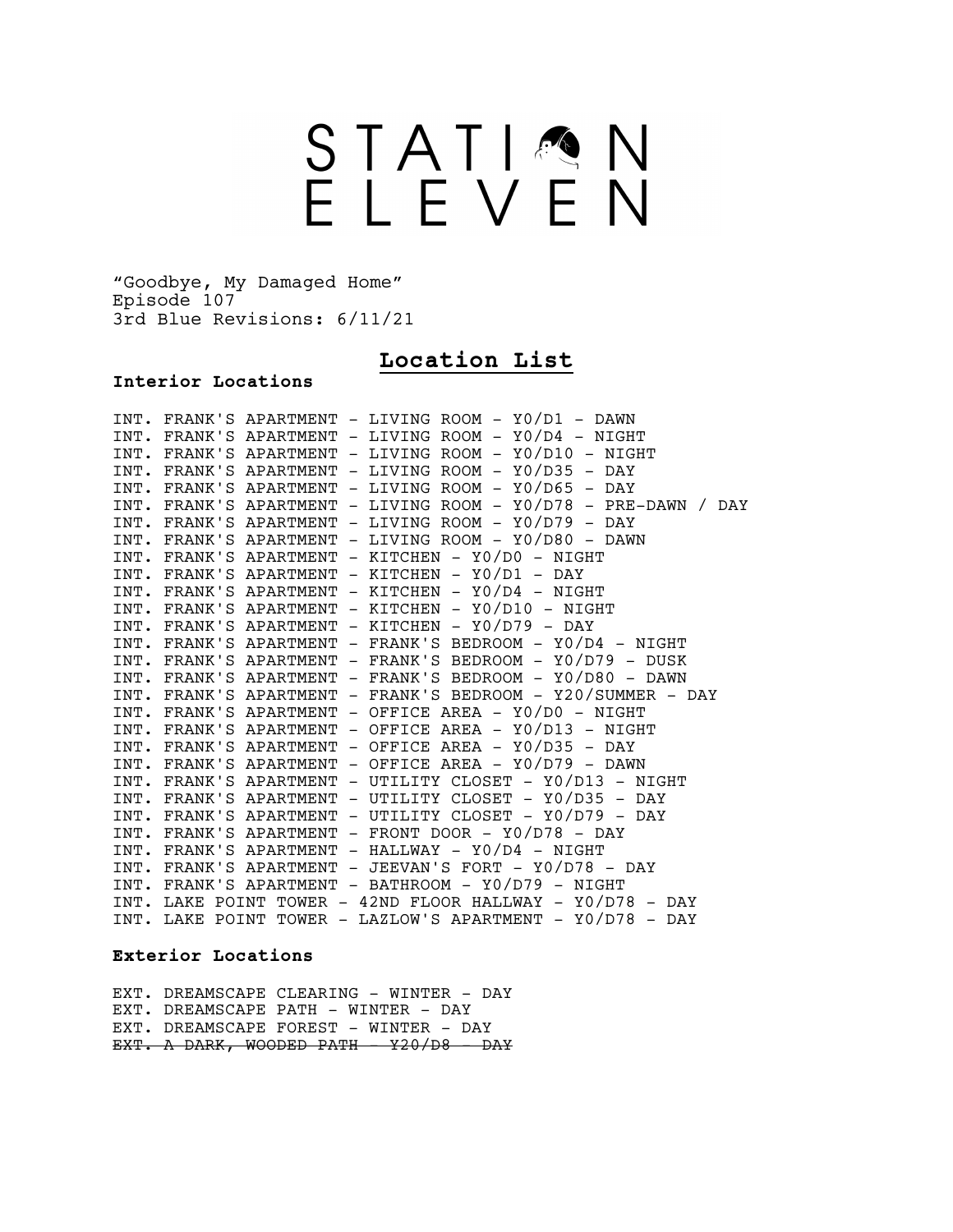### STATIQN<br>ELEVEN

"Goodbye, My Damaged Home" Episode 107 3rd Blue Revisions: 6/11/21

### Day/Night Breakdown

### A NOTE ON THIS SYSTEM:

Year Zero dates have the Year (Y0) and then the date (D13). Year Twenty dates have the Year (Y20) and then the story day (D1-D12) across the entire season, which does not correspond to a calendar date.

### $SN#$

### SCRIPT D/N

| $11-12$    |  |
|------------|--|
| $13$       |  |
|            |  |
| $15 - 16$  |  |
| $17 - B17$ |  |
| $BB17-D17$ |  |
| $18-21$    |  |
| $22$       |  |
|            |  |
|            |  |
|            |  |
|            |  |
|            |  |
| $31 - 35$  |  |
|            |  |
|            |  |
| $37 - B38$ |  |
|            |  |
|            |  |
| $41$       |  |
|            |  |
|            |  |
|            |  |
|            |  |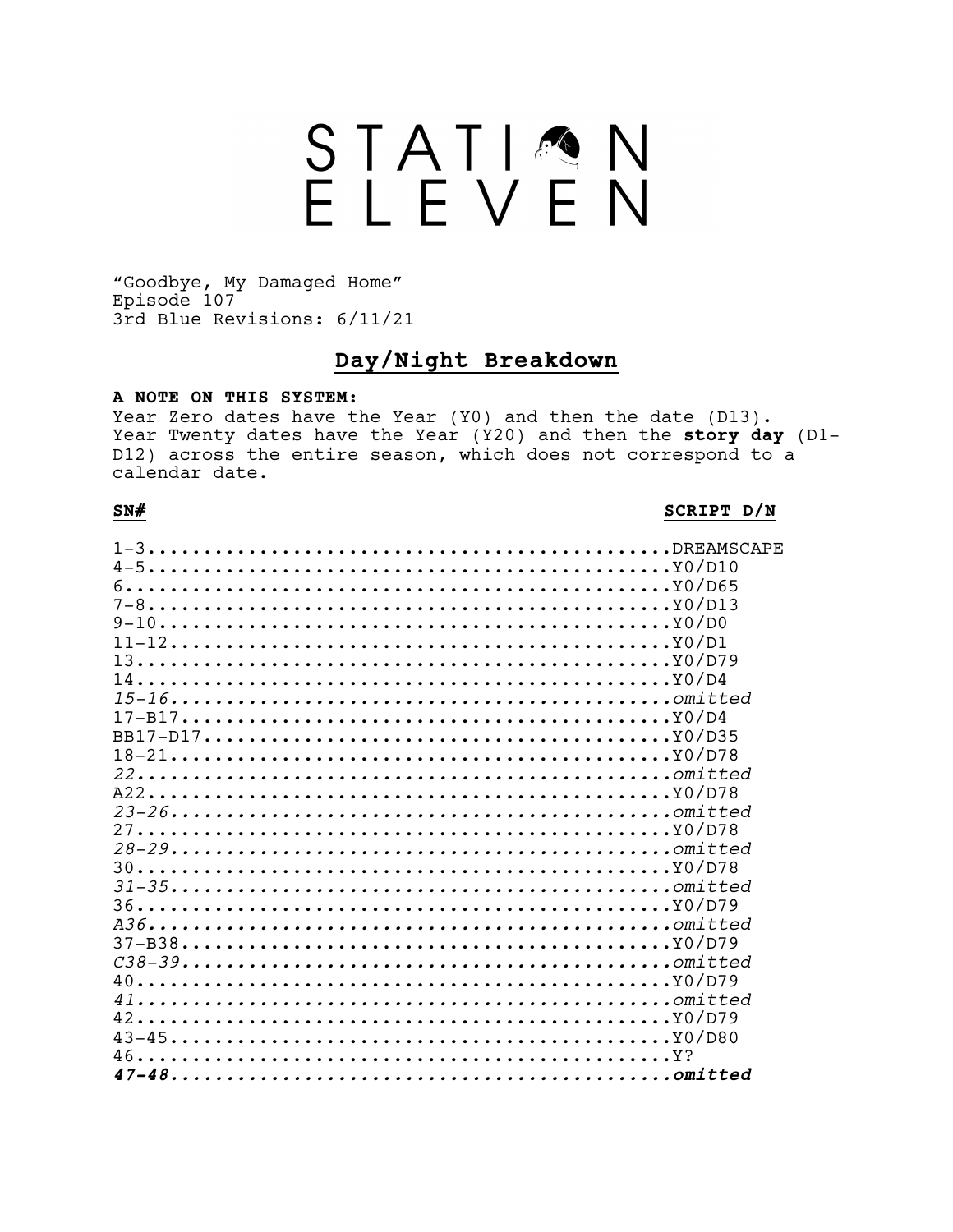### **OVER BLACK**

**CHYRON: "Act 1"**

### 1 **EXT. DREAMSCAPE CLEARING - WINTER - DAY** 1

Eyes flutter open. As we slowly PULL AND CORKSCREW UP in a CRANE-SHOT, we see **ADULT KIRSTEN** on her back in the snow, breathing shallow breaths. Eyes open, still too worried about where she is and what is going on to try to move...

Around her, we see as we PULL UP, is the wreckage of the battlefield: first one, then two bodies of dead BANDANA BANDITS. Blood on the snow like Sumi-e Japanese ink painting, white and red, a few dots of black-- the kills.

Adult Kirsten looks over and sees the hilt of her GNARLY KNIFE sticking up out of a dead man's chest, a little sword in the stone.

Post-battle. The Winter World part of it doesn't seem right, though... until we place it: what we're seeing is the vibe of the *King Lear* set where Arthur died.

The frame settles just as we see movement at the edge...

### 2 **EXT. DREAMSCAPE PATH - WINTER - DAY** 2

Now we track the BOOTS and careful footsteps of a child moving quietly through this wreckage, ground-level.

The child comes to the body of a Bandit, squats, and studies the GNARLY KNIFE in the chest. Come around and see the face--

It's **YOUNG KIRSTEN**. Feral. She sees Adult Kirsten right over there, barely breathing, watching her.

> ADULT KIRSTEN (barely alive) You found me again.

> YOUNG KIRSTEN You're dying.

She looks at the man's body.

YOUNG KIRSTEN (CONT'D) He shot you with poison. (then) He used to be a dentist.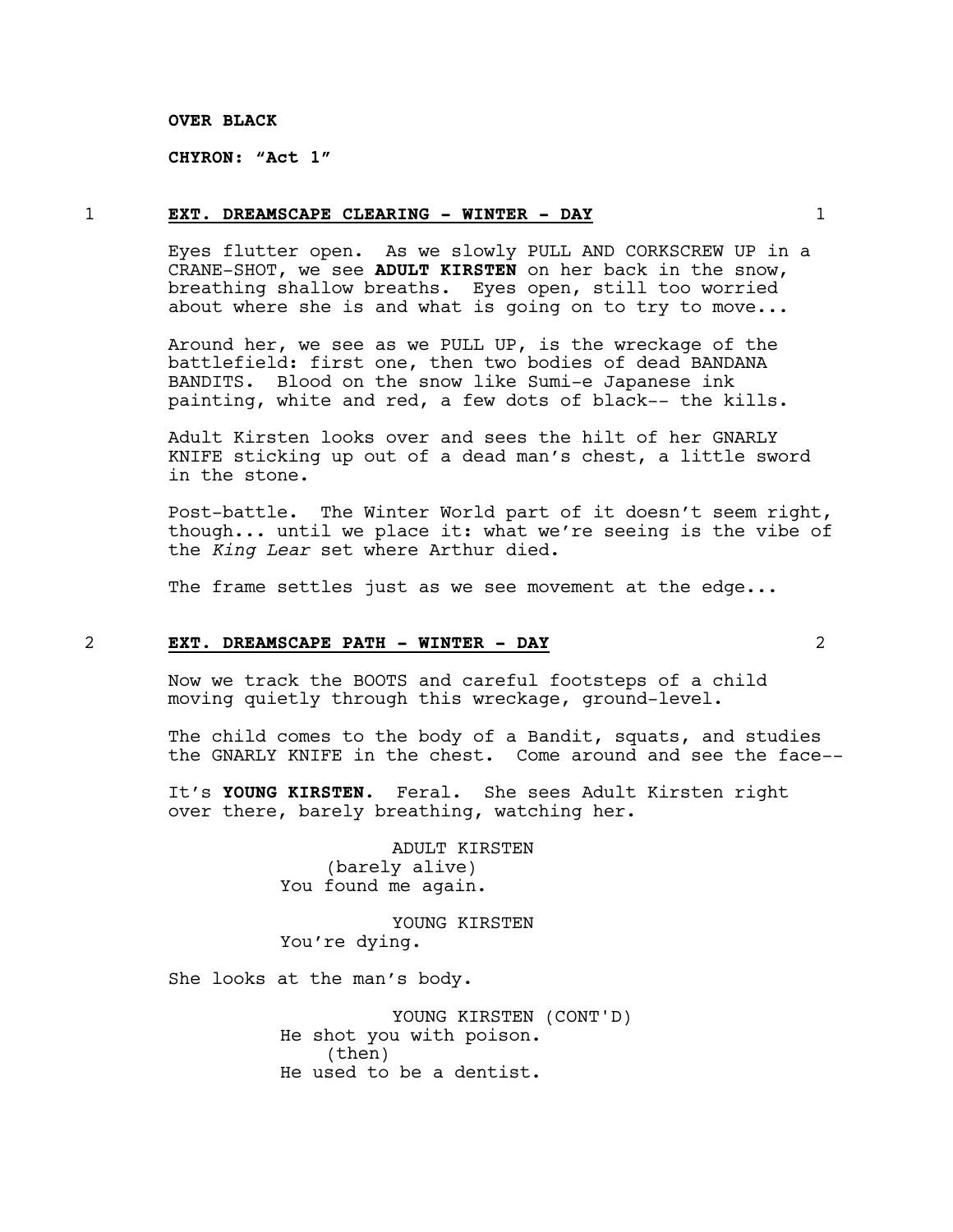Adult Kirsten pulls back the sleeve of her coat and sees three THUMBTACK-DARTS have peppered her wrist, right where her tattoos are. She plucks them out one by one, drops them.

Young Kirsten's meanwhile digging into the man's pockets, pulling out little coins and charms before she finds what she was looking for, wrapped in a red bandana: a VIAL WITH A CORK, half-filled with a brackish liquid. She holds it up. There is a piece of masking tape on it that says **SURVIVAL** handwritten in black sharpie.

> YOUNG KIRSTEN (CONT'D) This is the antidote.

> > ADULT KIRSTEN

Really?

Adult Kirsten gets to her feet, coughs, staggers a bit toward her, holding out a hand.

ADULT KIRSTEN (CONT'D)

Give it.

YOUNG KIRSTEN

Chase me.

A standoff between the two Kirstens, as Adult Kirsten doesn't want to play. Before she can respond, Young Kirsten DARTS OFF into the woods. Off Adult Kirsten, exhausted, knowing she has to follow to survive, can't keep up...

### 3 **EXT. DREAMSCAPE FOREST - WINTER - DAY** 3

Adult Kirsten moves to a clearing and sees a DOOR, IN ITS FRAME, context-less, upright in the snow.

Apartment 4207. A door in the middle of nowhere, just like that Sidewalk Door in 103. Adult Kirsten stares.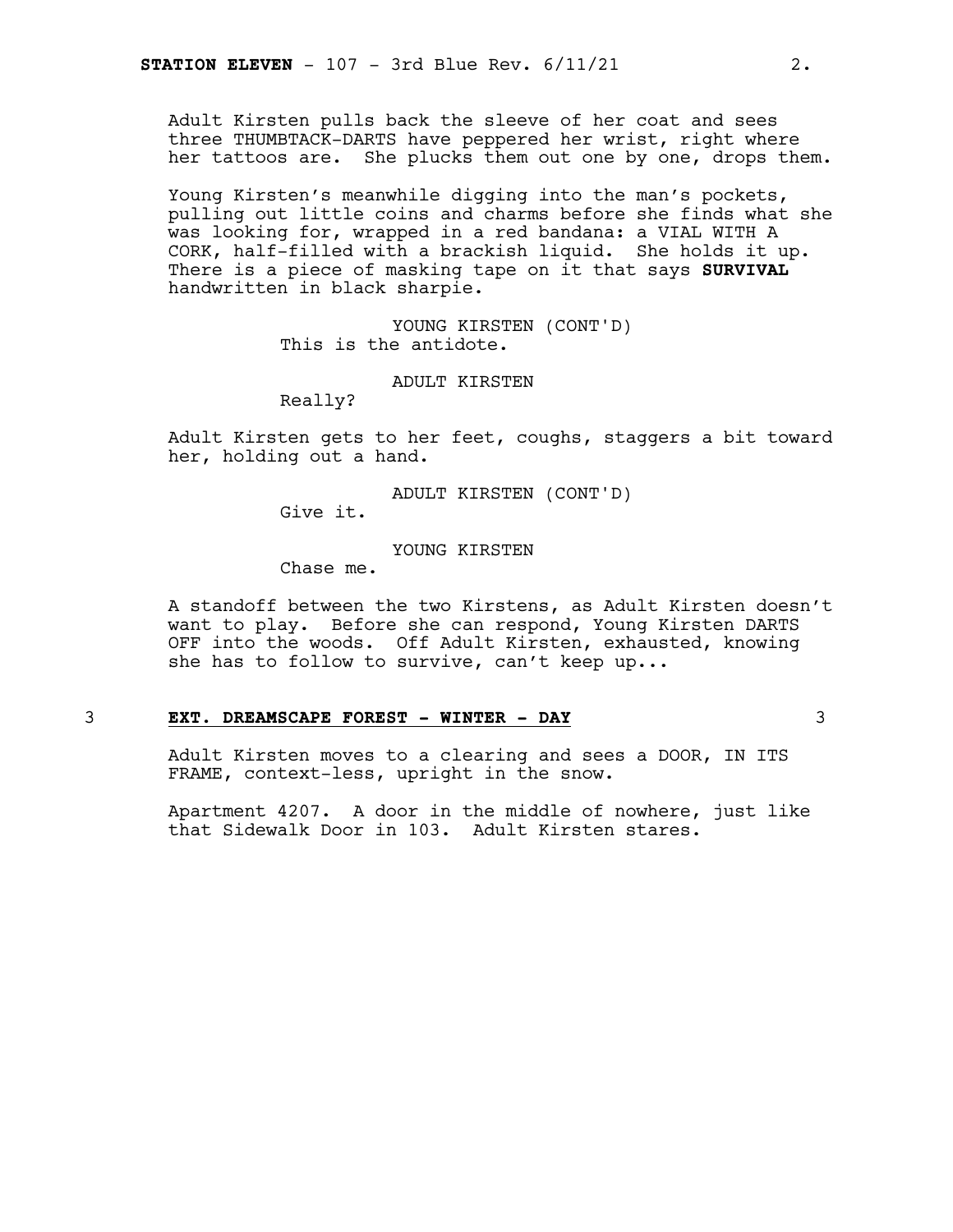Adult Kirsten looks at it with trepidation, waits several beats and considers, looks at her wrist and sees PHASE TWO of the poison, the lines have grown a bit. Then trudges across the snow and enters, passing into the PITCH BLACK, CAMERA LEADING HER IN until we can't see her anymore...

### 4 **INT. FRANK'S APARTMENT - KITCHEN - Y0/D10 - NIGHT** 4

The blackness is seamless, four or five seconds, before we hear rummaging, a drawer, and then a *CLICK!* A lighter lights, and instead of Adult Kirsten's face, we see the three dimly glowing faces of **FRANK**, **JEEVAN**, and Young Kirsten (in her D10 apartment look now, jacket off) looking at one another, seated at the kitchen table.

### **CHYRON: DAY 10**

Just as they were at the end of 104.

FRANK

Hey Jeev?

### JEEVAN

Yeah?

FRANK You still scared of the dark?

Frank gets up and goes to the window. Both Young Kirsten and Jeevan follow. All three stand at the window, looking out, north and south, up and down the shore. The lights of the buildings are still on.

After a beat, someone steps into frame behind them, watching them as well.

COME AROUND AND REVEAL that no, that's not a psycho from *The Road.* It's Adult Kirsten. Stunned to be where she is. *When* she is. And to remember the feeling of this place.

And the feeling of being close to Jeevan.

### 5 **INT. FRANK'S APARTMENT - LIVING ROOM - Y0/D10 - NIGHT** 5

Frank, Jeevan, and Young Kirsten look out and watch as the POWER GRID FAILS, and the lights dotting the rectangles of other skyscrapers fail as well, plunging all of Chicago into blackness. Now just moon-glow on the lake and stunning starscape light their faces.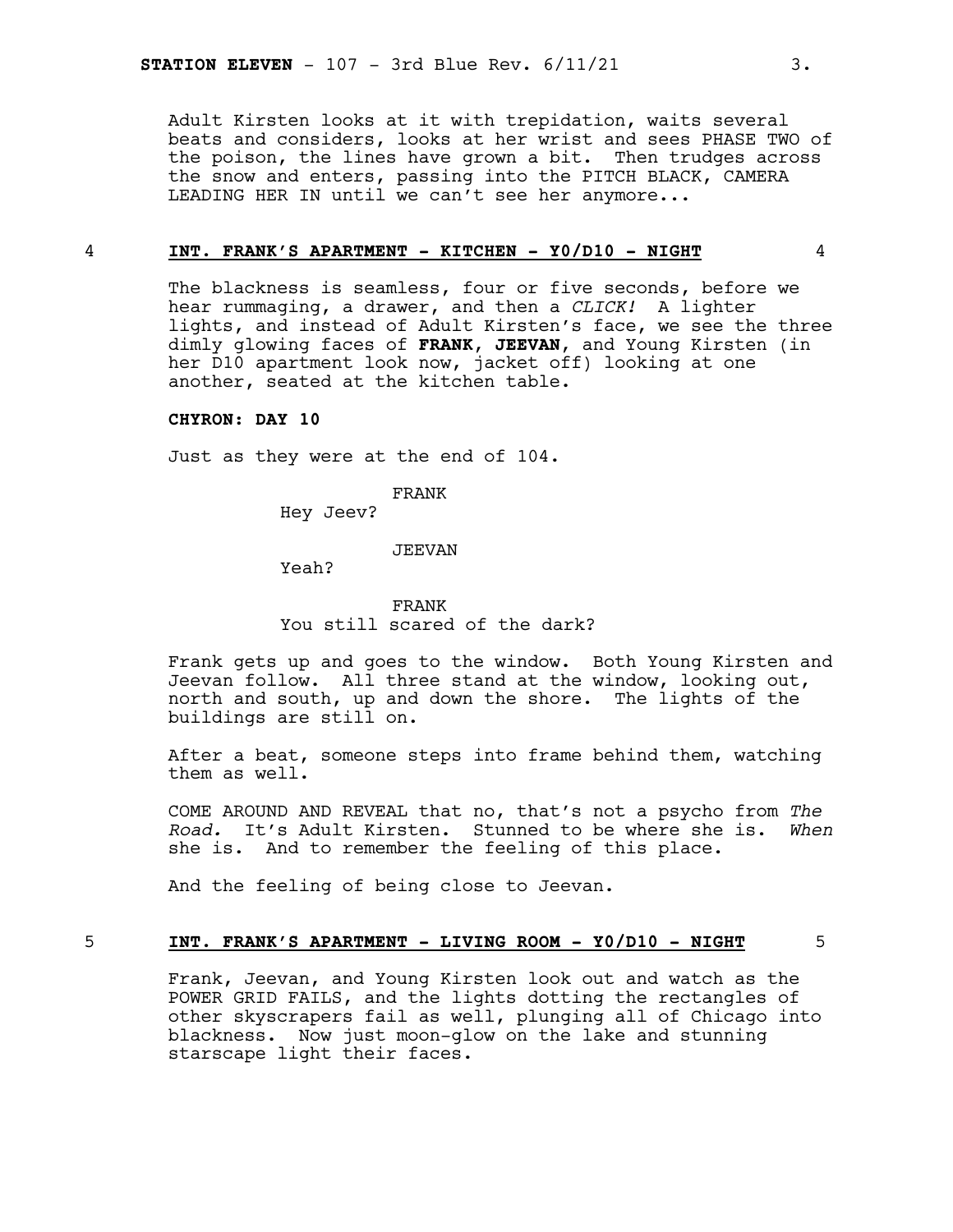JEEVAN We're fucked.

### YOUNG KIRSTEN It's like a spaceship.

FRANK It's gonna get cold.

Frank turns, and as he does we see Adult Kirsten still right where she was. For a brief beat it seems as though Frank is looking right at her, but he walks by her, toward the spare room. Jeevan glances back and her eyes go to his, but he turns back to look out with Young Kirsten. *Future Kirsten Ghost Rule #1: They can't see me.*

But maybe more important: that's Jeevan, and she hasn't seen *him* in eighteen years. She steps closer. Not thinking about poison. Just the miracle of getting someone back...

### ADULT KIRSTEN

Jeevan.

### *Future Kirsten Ghost Rule #2: They can't hear me.*

YOUNG KIRSTEN Are you actually scared of the dark?

### JEEVAN

No. (then) I'm scared of... huge things.

Young Kirsten sits crosslegged in front of the window. Jeevan sits down next to her. Looks up at the star-field.

> JEEVAN (CONT'D) It's gonna be okay.

YOUNG KIRSTEN You said we're fucked. (back to stars) I am okay.

JEEVAN When spring comes, we're gonna be out of food. Whoever's left alive will want to find each other. (then) We have to think about the future.

YOUNG KIRSTEN

Why?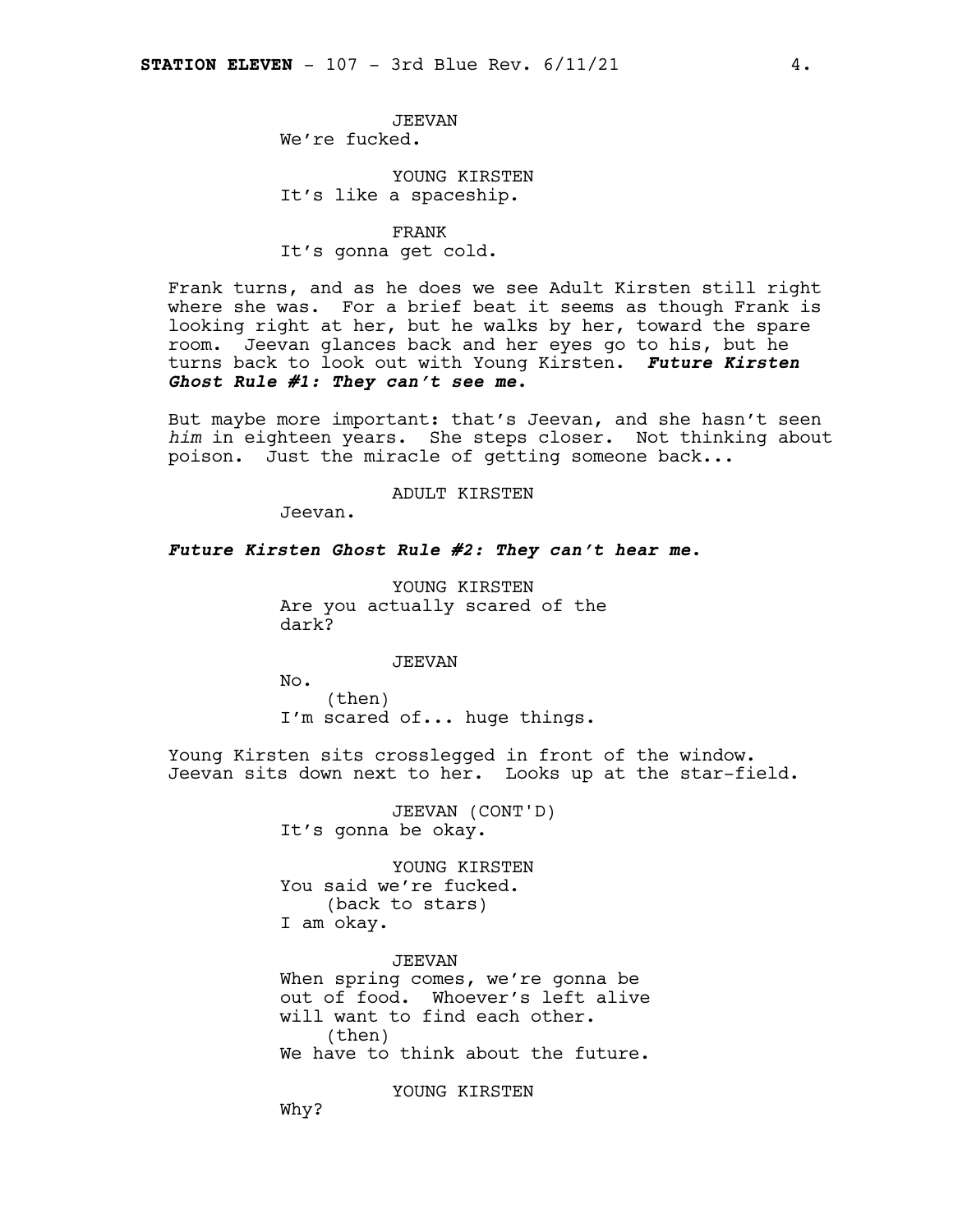### JEEVAN

Because this can't... last.

Jeevan doesn't have more of an answer, stops himself. Adult Kirsten didn't seem to expect this answer. Smile fades ever so much. She knows more than anyone he's right.

> YOUNG KIRSTEN I found a cat. (then) It comes in through the grate in my room sometimes. I named it Luli.

JEEVAN Probably looking for food.

Jeevan looks at her for a beat, she doesn't seem to agree. Frank comes in with a lantern, wearing a *CUBS* cap, holding some layers and scarves and jackets, as well as Young Kirsten's jacket, tosses them their way...

> FRANK So... I have to copy out my manuscript before my laptop dies.

Young Kirsten pulls on her own jacket.

JEEVAN

Why?

Frank doesn't get the question.

FRANK

It's my job.

He heads toward his office. Jeevan looks irritated at his brother, turns back to the stars. Young Kirsten looks at Jeevan, looks back toward Adult Kirsten. Right at her.

> ADULT KIRSTEN You know I'm here. Don't you?

Young Kirsten gives her a look.

YOUNG KIRSTEN (to Frank/Adult Kirsten) I'll help.

Young Kirsten's eyes go back to Frank. She passes by Adult Kirsten on her way. She watches her younger self go.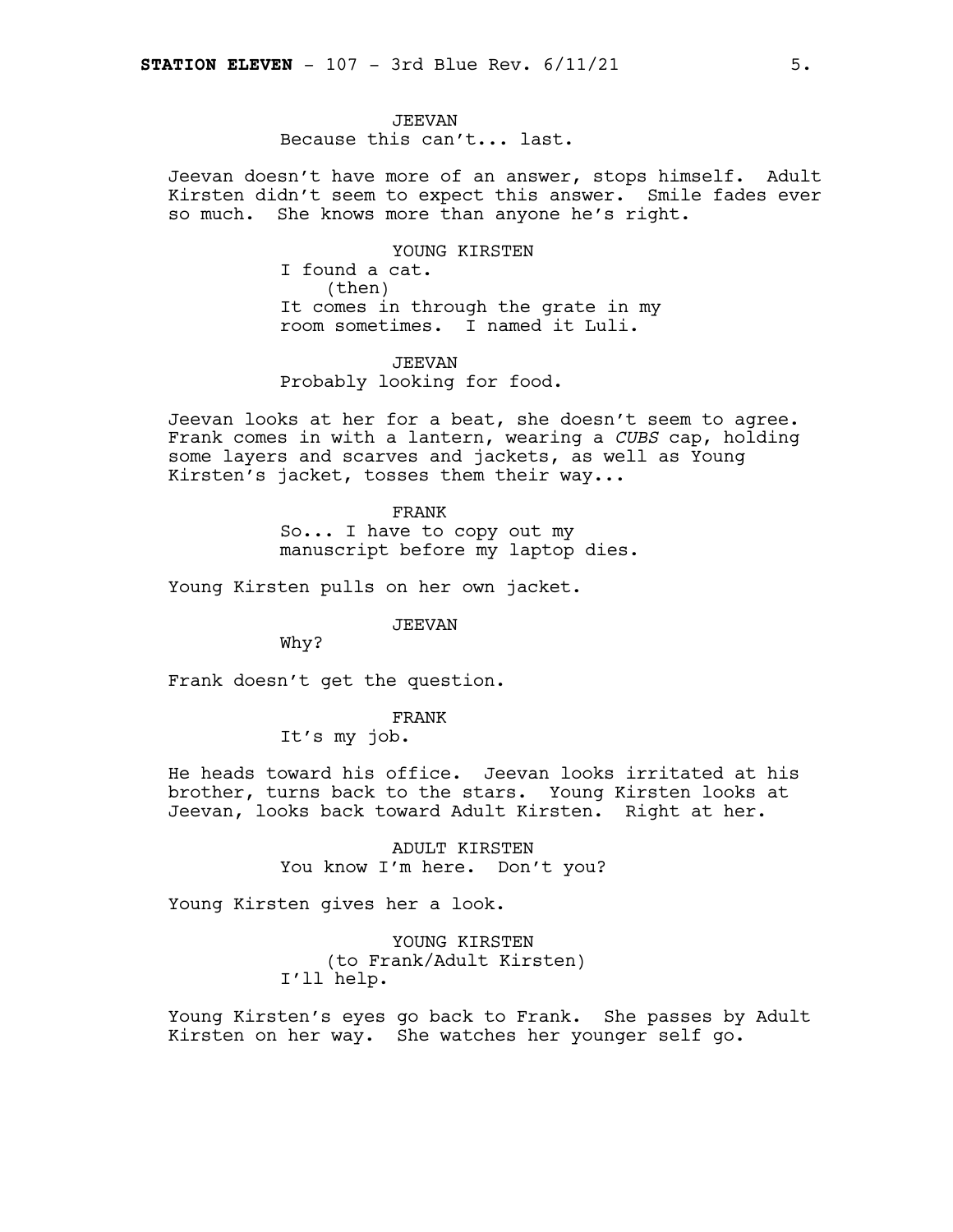Another glance is enough to realize *Future Kirsten Ghost Rule #3: They can't see me. Or hear me. But she can.*

CAMERA BEGINS A SLOW PAN, follows her to the office. LIGHT STARTS TO CHANGE, THE PINK OF DAWN. We GLIMPSE Young Kirsten through a small square hole in the bookshelf, hard at work helping, scribbling. CAMERA *KEEPS* PANNING, past windows...

### 6 **INT. FRANK'S APARTMENT - LIVING ROOM - Y0/D65 - DAY** 6

*WHICH ARE NOW COVERED* in a milky translucent layer of frost as well as CUTOUT HEARTS made from POST-ITS, red and pink, because it is Valentine's Day, two months in, and Jeevan is squatted with a baseball mitt in hand, layered in scarves and coats like a madman, waiting for a pitch.

Adult Kirsten is still sitting at the kitchen table.

The skies are pink, the beginnings of what has to be a TIME-DRIFTED SUNRISE. *THWACK,* a baseball finds home in his glove and he winces, impressed.

### **CHYRON: DAY 65**

### JEEVAN

Slider?

He rises to throw back. It's Day 65 and the room reflects the two-month jump-- deep February means more beard for Jeevan, his blanket-based FORT on the south side of the apartment, and a lake in the background that appears entirely frozen over. Jeevan squats down to receive another pitch.

JEEVAN (CONT'D)

Fastball.

A sudden errant fastball come zipping past, *THUNKING* against the window, which has been weakened by the cold. It CRACKS the glass. Jeevan looks at it.

JEEVAN (CONT'D)

Perfect.

We see Young Kirsten now, mitt on her hand as well, bundled as well, making an eek-face as Frank comes in, blanket over his shoulders. He is quadruple mummy-wrapped in layers.

JEEVAN (CONT'D)

You came out.

Frank stares at the obvious crack. Sees the hearts.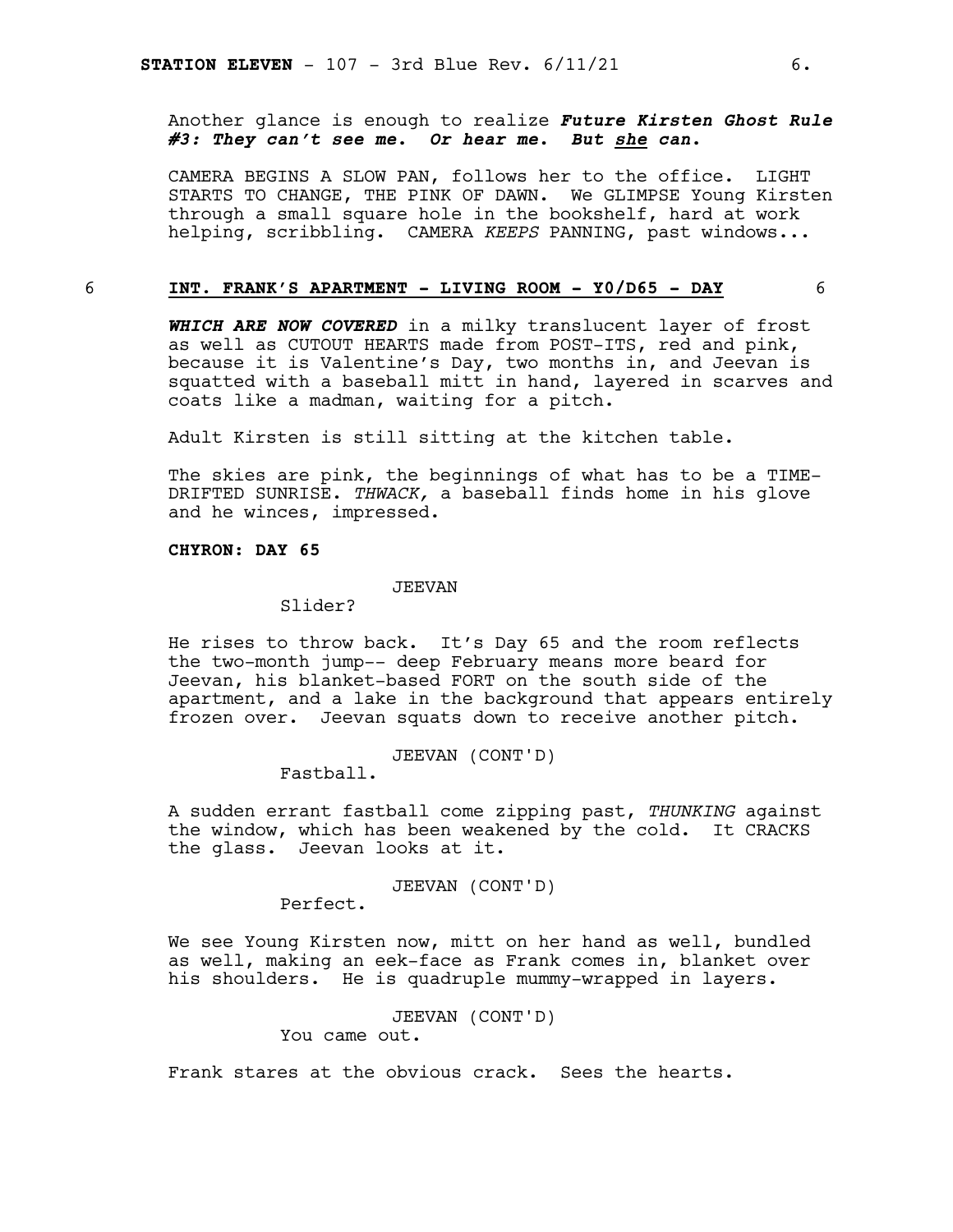FRANK That crack's like the broken sky in your book.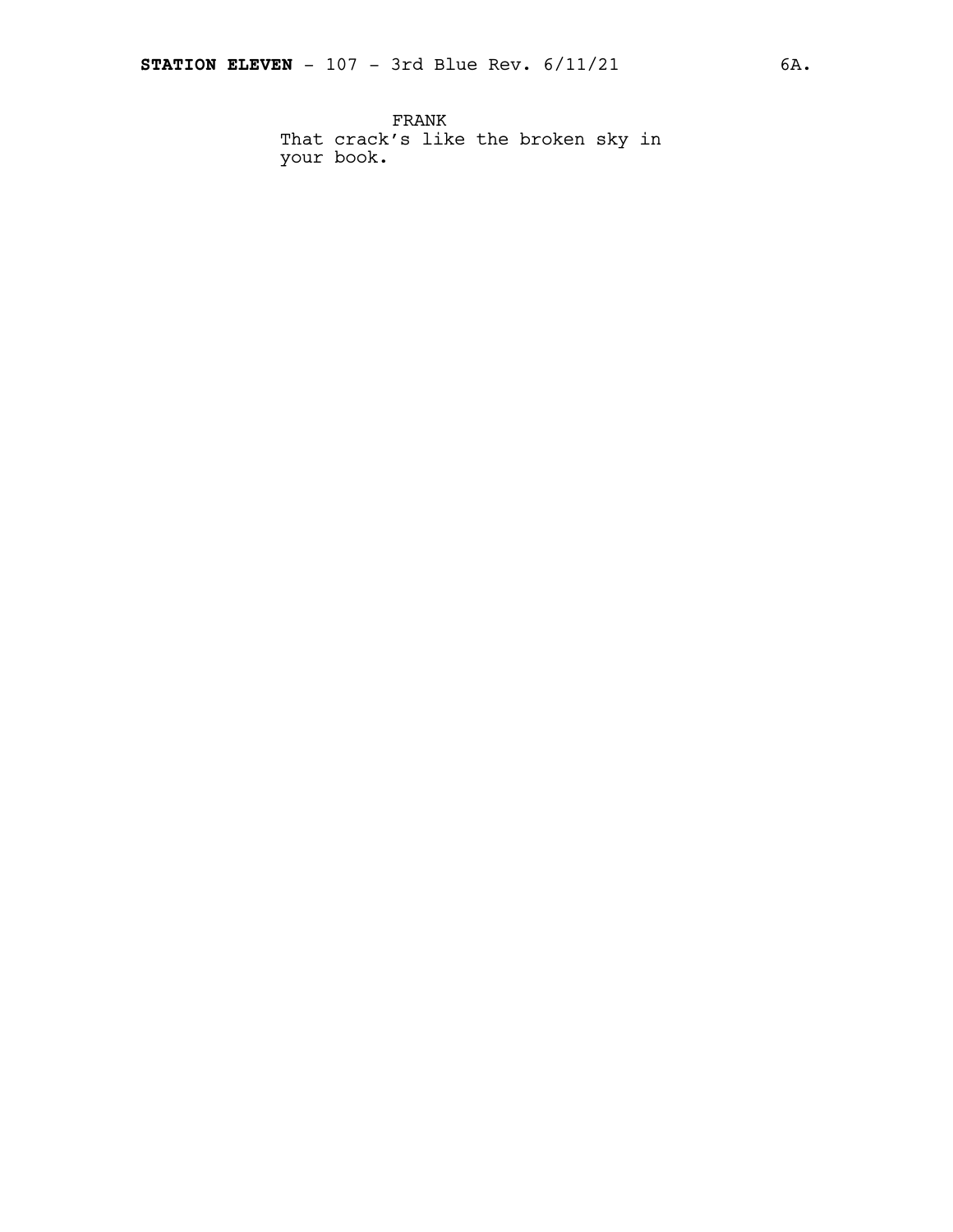JEEVAN

Great.

FRANK How's the play.

YOUNG KIRSTEN

Not done.

FRANK

Me neither.

Franks turns to go.

FRANK (CONT'D) (to Jeevan) You suck at baseball.

Young Kirsten snort-laughs and Jeevan laughs a little, too. But his smile fades as Frank's door closes. The frame settles on that crack in the window and it abruptly becomes--

### 7 **INT. FRANK'S APARTMENT - OFFICE AREA - Y0/D13 - NIGHT** 7

Night. Another time. Stars. No ice on the windows. No crack. No electricity.

### **CHYRON: DAY 13**

A pitch-black lake to the east and skyline to the north. The lights of Chicago are off. There's FRANK, reading *Station Eleven*, ignoring work, piles and piles of legal pads around, post-its everywhere.

YOUNG KIRSTEN (O.S.)

Frank?

He looks up and there's Young Kirsten standing in flannel pajamas, but clearly pajamas fashioned out of a man's pair, snipped and sewn for her. Also wearing her winter coat. She's holding a SMALL PRESENT. Sets it on his desk.

> YOUNG KIRSTEN (CONT'D) I just wanted to say thank you. For letting me stay here. Merry Christmas.

FRANK Shit. I forgot.

He glances over and sees an ADVENT CALENDAR taped to the window, sees all the doors are open.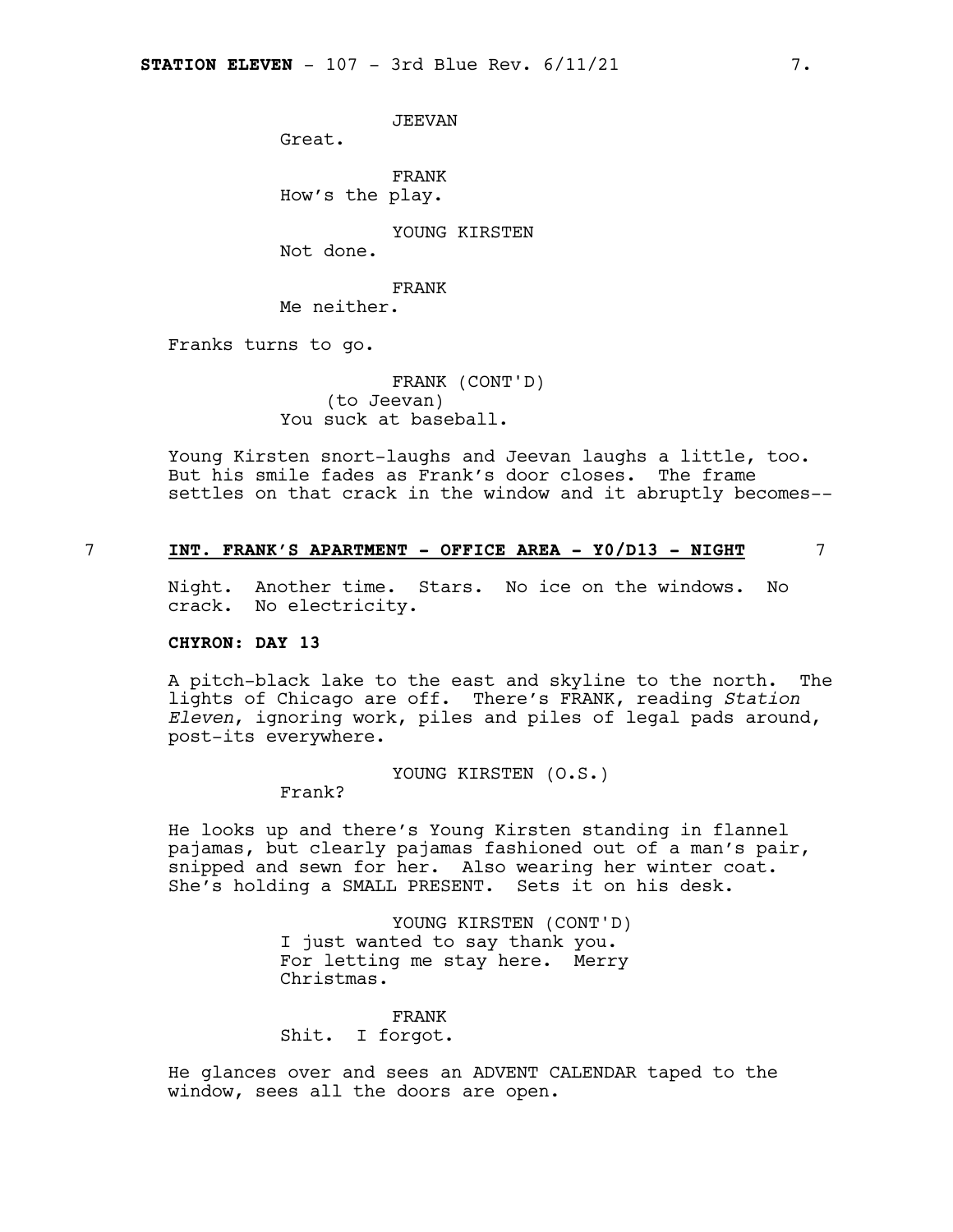We just barely catch Adult Kirsten in the b/g, going through a bookshelf, searching, frustrated. But she notices this exchange. He puts down the book, looks around.

> FRANK (CONT'D) I didn't get you anything yet.

YOUNG KIRSTEN That's okay. (then) Can I have that back?

FRANK Sure. I just keep reading it. I should work. It's good, though. I... relate.

He hands her back the book, pulls out a legal pad. Grabs a dictaphone, puts a bud in his ear.

> YOUNG KIRSTEN To which character?

### FRANK

All of them.

She nods, leaves. CAMERA FOLLOWS as she walks past the barricade and toward the utility closet, opens the door...

### 8 **INT. FRANK'S APARTMENT - UTILITY CLOSET - Y0/D13 - NIGHT** 8

Young Kirsten comes in and we see she's already begun redecorating the joint, cardboard on the walls. The beginning of making this *room* Station Eleven.

As she gets into her sleeping bag, she sees Adult Kirsten sitting on the other side of the little room, staring at her. Pissed. *Future Kirsten Ghost Rule #4: Adult Kirsten Can Be Where Her Attention Draws Her. (Without Walking)*

> ADULT KIRSTEN That didn't happen. I never gave Frank anything.

YOUNG KIRSTEN This is happening.

ADULT KIRSTEN (eyeing her) Is the antidote in the present? (off look) Where the fuck is it?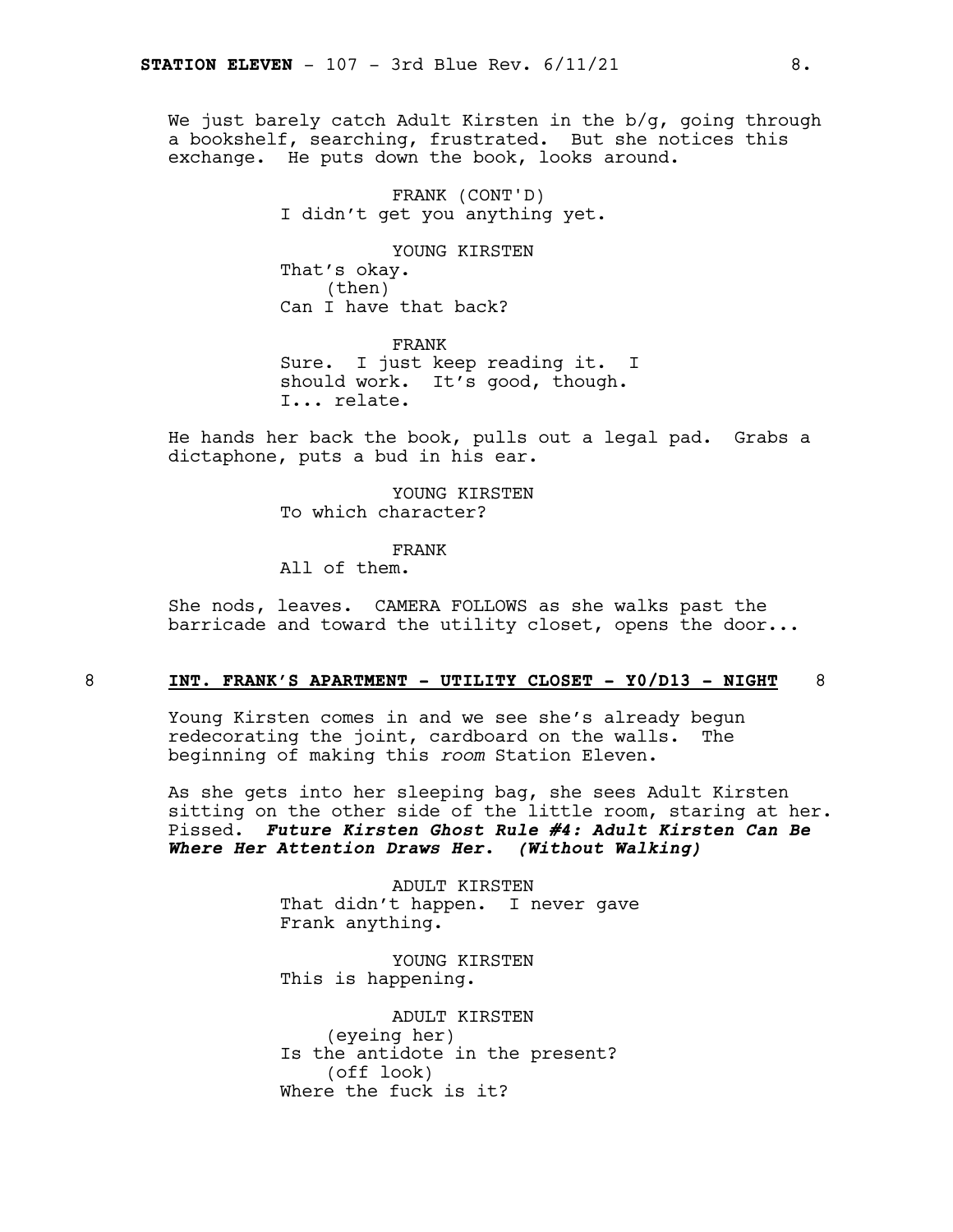YOUNG KIRSTEN It was just a present.

ADULT KIRSTEN What did you give him?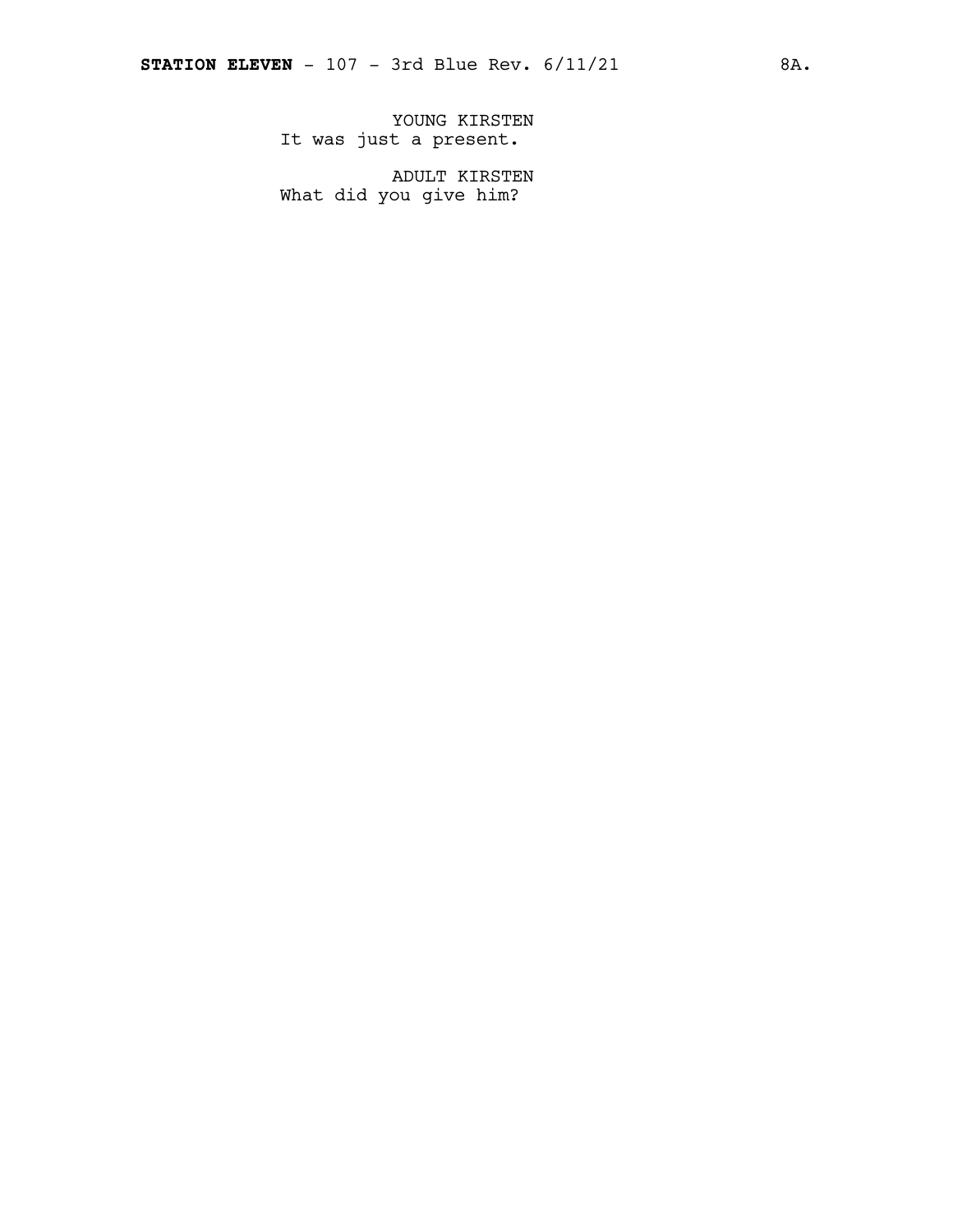### YOUNG KIRSTEN I just made him something.

Adult Kirsten squints, skeptical, but not sure...

YOUNG KIRSTEN (CONT'D) I remember better.

ADULT KIRSTEN I remember some things.

Adult Kirsten leans back, looks around.

ADULT KIRSTEN (CONT'D) I remember this being a lot more decorated.

YOUNG KIRSTEN That's my plan. Who knows how long we'll be here.

Young Kirsten goes back to the book, starts to read.

Adult Kirsten looks at her, softening. She knows, exactly, but her young self doesn't.

> YOUNG KIRSTEN (CONT'D) Just go if you want to go. I hid the antidote in your pocket.

Adult Kirsten reaches into her pocket, finds that her younger self is right. Again. She pulls out the vial. Looks at that "**Survival**". Looks back at Young Kirsten, reading.

> YOUNG KIRSTEN (CONT'D) I knew you wouldn't look there.

Adult Kirsten slides it back into her pocket. Remembers how she used to just expect adults to leave her. Eventually.

> ADULT KIRSTEN I can stay a little. (smiles) There's time.

### **CUT TO BLACK:**

### **OVER BLACK**

"One Note Samba", Getz/Gilberto, warms up the cold vibes after that exchange...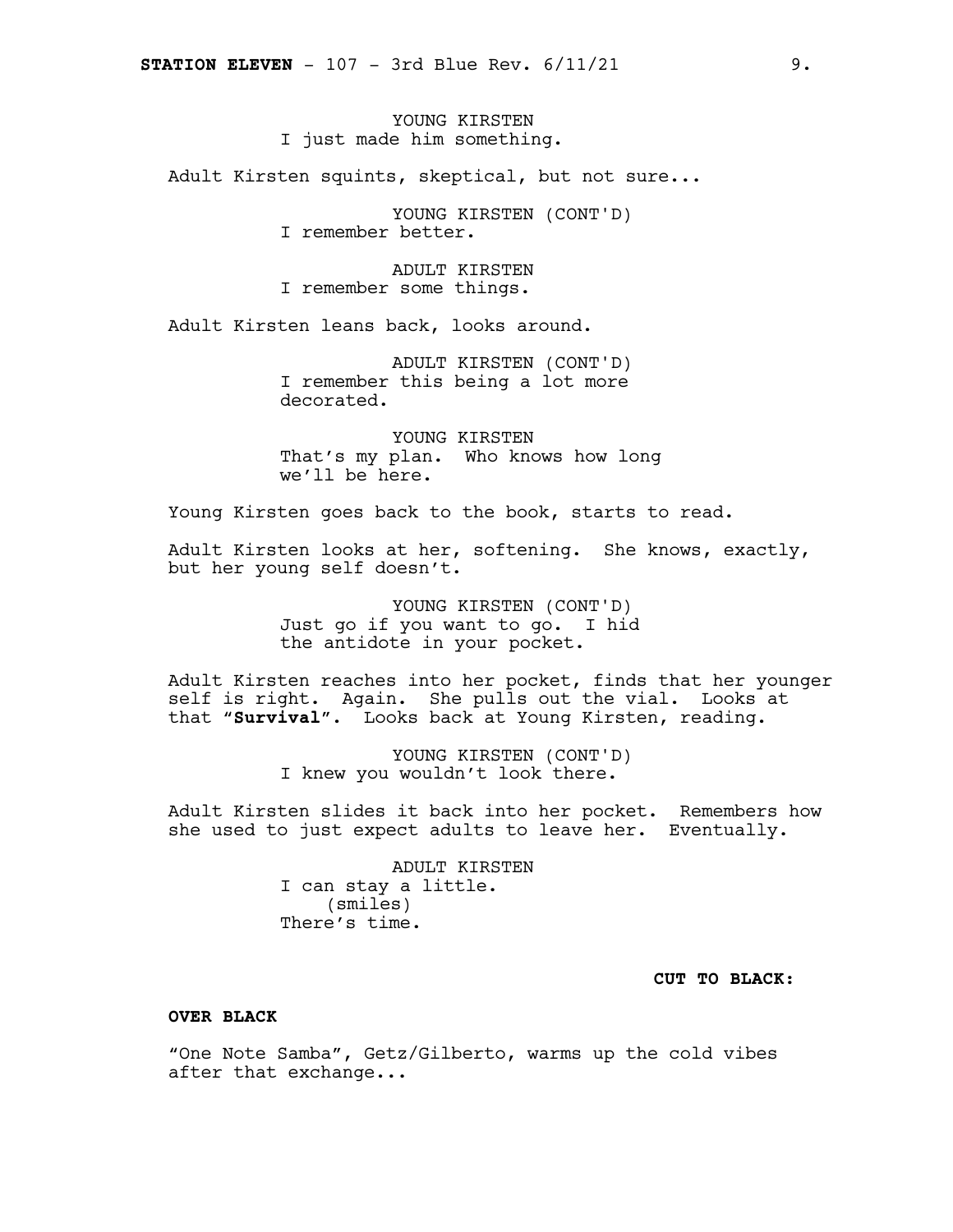**CHYRON: "Act 2"**

### 9 **INT. FRANK'S APARTMENT - KITCHEN - Y0/D0 - NIGHT** 9

It's Frank Chaudhary on Day Zero, evening, and he's asleep on his own kitchen floor. More accurately: passed out.

### **CHYRON: DAY 0**

Groggy, he blinks awake, gets up into a sitting position. Sees the water is running at the sink, stands. Turns it off.

Looks at the counter and sees his PHONE, as well as a BLACK ZIPPERED BAG. SYRINGE, a couple BAGGIES. BURNT SPOON. BIC LIGHTER. Sloppy mess of paraphernalia.

He's surprised to see he's got fourteen missed calls. Thirteen from Siya, one from Jeevan. He clicks through some texts, reads, goes to his voicemail. Jeevan. Taps.

> JEEVAN (VOICEMAIL) *This is the one time you should take my call you hermit idiot.*

Frank's trip into his text messages is then interrupted by a call from "**SIYA**". He considers for a beat, then answers.

> FRANK (INTO THE PHONE) I spy with my little--

But Frank stops, interrupted, listens for a few beats. We don't hear what Siya's saying.

> FRANK (INTO THE PHONE)(CONT'D) (CONT'D) Okay.

He listens for more beats, then eventually looks at his heroin kit.

> FRANK (INTO THE PHONE)(CONT'D) (CONT'D) No. I don't want him here.

Still listening, he goes to it, gathers things up. Pours a baggie of white powder down the drain, turns the water back on. Digs around some more in the kit, pours some pills down.

> FRANK (INTO THE PHONE)(CONT'D) (CONT'D) (irritated with sister) I'll have the guard stop him.

Zips the kit up, puts it in a drawer, keeps listening on the phone, runs the DISPOSAL for a beat.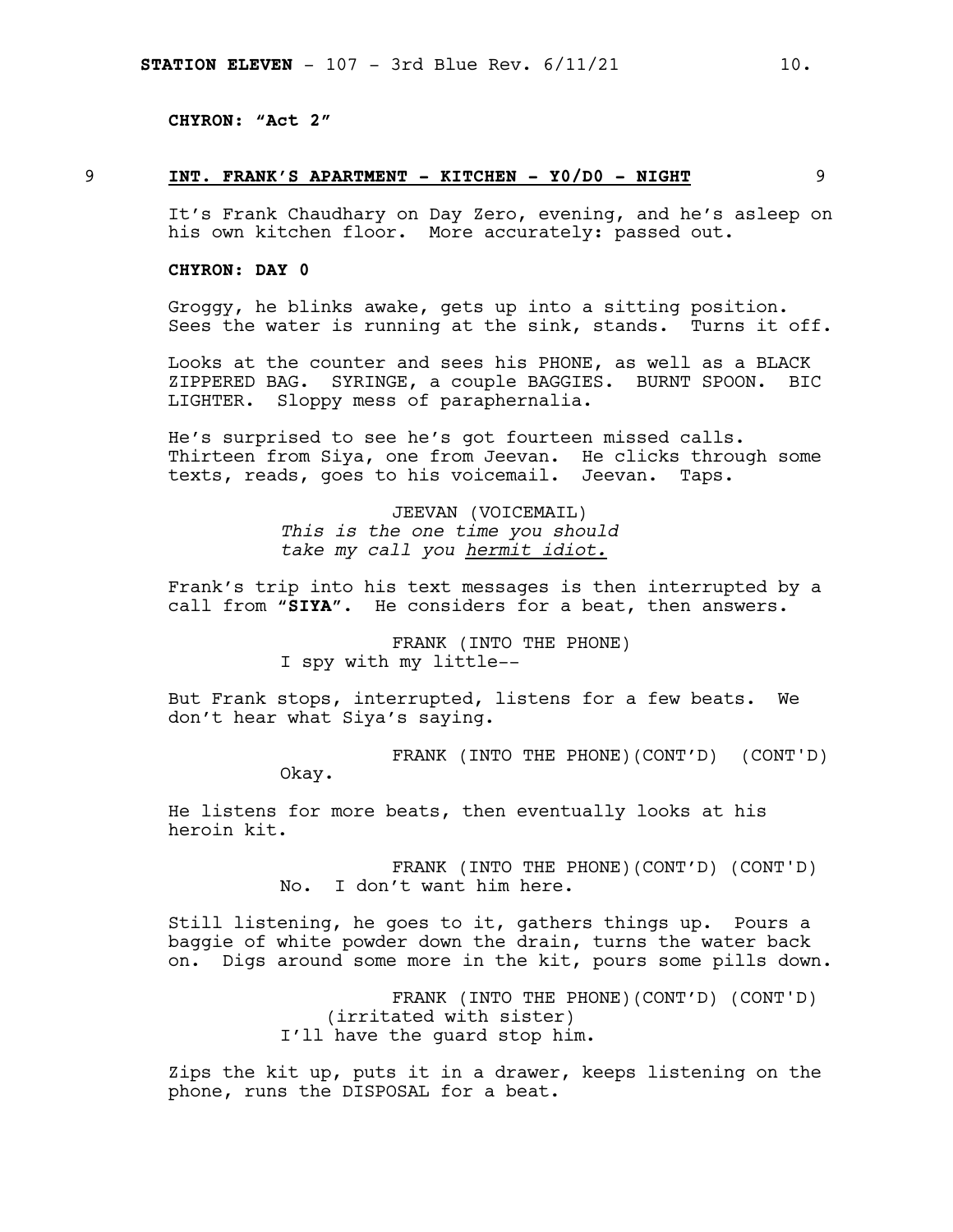Cane nearby, he grabs it, listening and nodding, leaves the room. Sound of a *SHOWER TURNING ON*. Some light jazz as well brings us to--

### 10 **INT. FRANK'S APARTMENT - OFFICE AREA - Y0/D0 - NIGHT** 10

Frank's all cleaned up and together again, whole place cleaned up, no Dope Kits in sight. Warm light. At his laptop. News Headline: "President Scrambles to Calm Nation."

His APARTMENT PHONE rings, he gets up, limps to it, answers. He listens. We hear Young Kirsten's tinny voice interject--

> YOUNG KIRSTEN (ON THE PHONE) Hi, Uncle Frank!

Sighs to himself.

FRANK (INTO THE PHONE) Send them up.

He hangs up, looks back at the dark window, only stars and a little of the Chicago cityscape, brightly lit. WE ARE TIGHT ON FRANK'S FACE as the lighting changes, BLUSHES PINK, and another ROTATING TIMEDRIFT begins, takes us across the room, where we see Jeevan asleep facedown on the couch, and the horizon is blooming morning at the window and it becomes--

### 11 **INT. FRANK'S APARTMENT - LIVING ROOM - Y0/D1 - DAWN** 11

ANOTHER SUNRISE. The east is calling.

**CHYRON: DAY 1**

Young Kirsten stands in the living room, staring at the sunrise. Phone in her hand.

> FRANK Any... word from your parents?

She looks at him, startled. He puts up a hand gently.

FRANK (CONT'D) Frank. Jeevan's brother. Remember?

She looks back at the sun.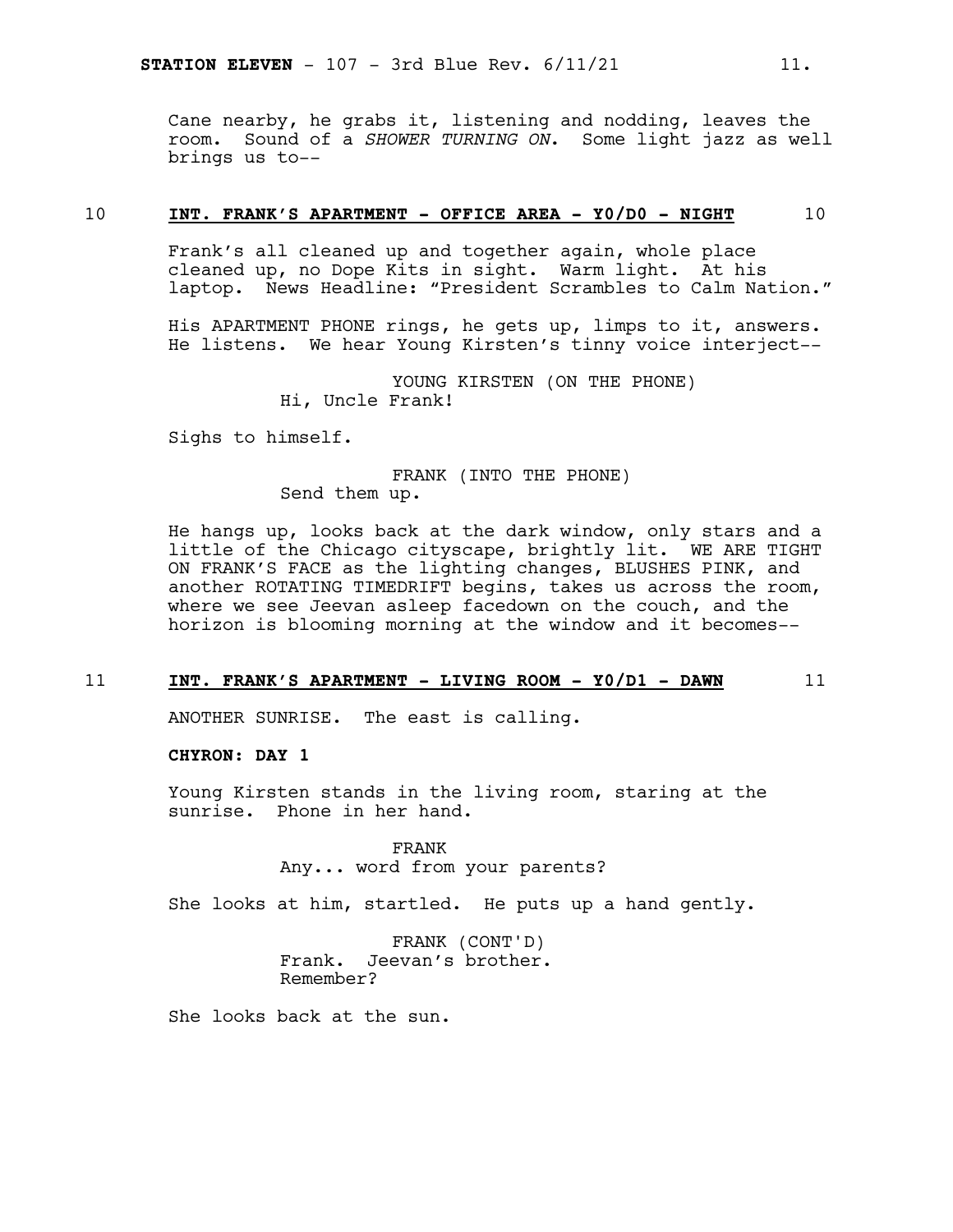FRANK (CONT'D) The first morning I was here, I saw the sun rise over the lake and I wanted to live here forever. Windows facing east, you know...

YOUNG KIRSTEN I like my room.

FRANK I don't usually have guests. (warming) Sorry about the boxes. The guy who owns this place stores his files in there, too...

He looks a beat longer.

YOUNG KIRSTEN Did you just move in?

FRANK Ten months ago.

YOUNG KIRSTEN What's your job?

Frank takes a beat.

FRANK I'm a ghostwriter. (off look) That doesn't mean I'm a ghost who's a writer.

YOUNG KIRSTEN I know what it means.

He points to the Dabydeen Array: the intricate patchwork of post-its littering a chunk of his windows.

> FRANK Chuck Dabydeen. That's his life. I'm writing his autobiography. I get these tapes from him once a week in the mail. Memories scattered all around. Everything's out of order, though. It's... still a mess... and he's a dick...

The post-its he pointed at make a completely nonlinear bloom of different-colored squares on the window.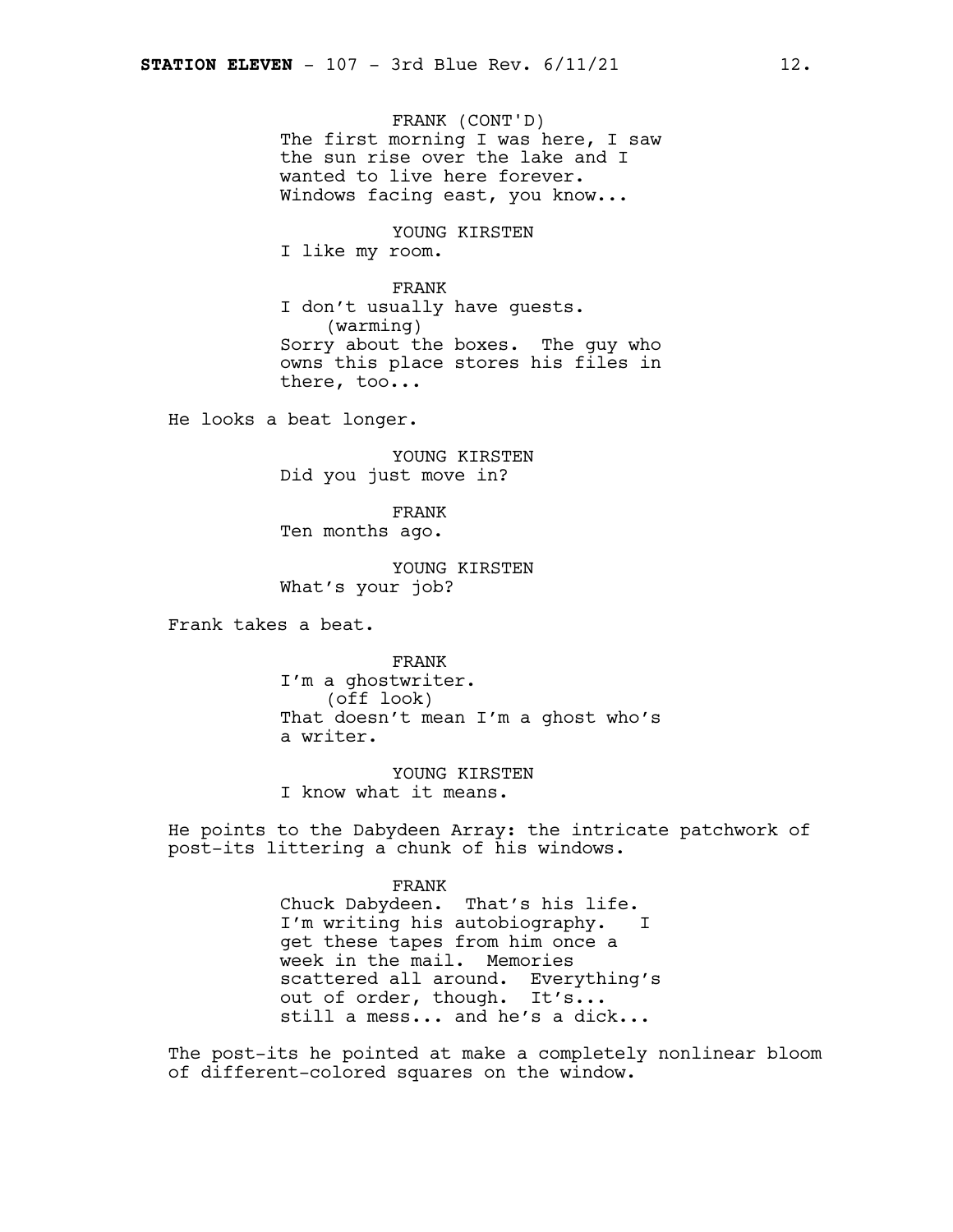FRANK (CONT'D) ...but it's a job.

YOUNG KIRSTEN Don't you have to write your own autobiography?

FRANK Not if you're rich.

She is up and looking at all the post-its. Frank goes to the kitchen, starts making coffee.

> FRANK (CONT'D) Listen, Kirsten. My brother does weird shit sometimes. He brought a bird home once that he found on the sidewalk. With a broken neck. He's a terrible babysitter. I'm sort of a shut-in, we're total strangers... (shrugs) But... we're safe.

YOUNG KIRSTEN Jeevan's not a stranger.

FRANK What do kids eat?

### 12 **INT. FRANK'S APARTMENT - KITCHEN - Y0/D1 - DAY** 12

Quesadillas, Frank. Young Kirsten, still wearing her coat, eating a quesadilla as Frank sips coffee at the table. Frank's using a legal pad to make a list of the rations, but struggling. He looks down at his hand, which is trembling. Withdrawal. He presses it down into the pad to steady it. He glances at her. She's watching.

FRANK How's the quesadilla? YOUNG KIRSTEN I had a brother.

Frank catches the past tense...

YOUNG KIRSTEN (CONT'D) He died before he was born.

FRANK

When?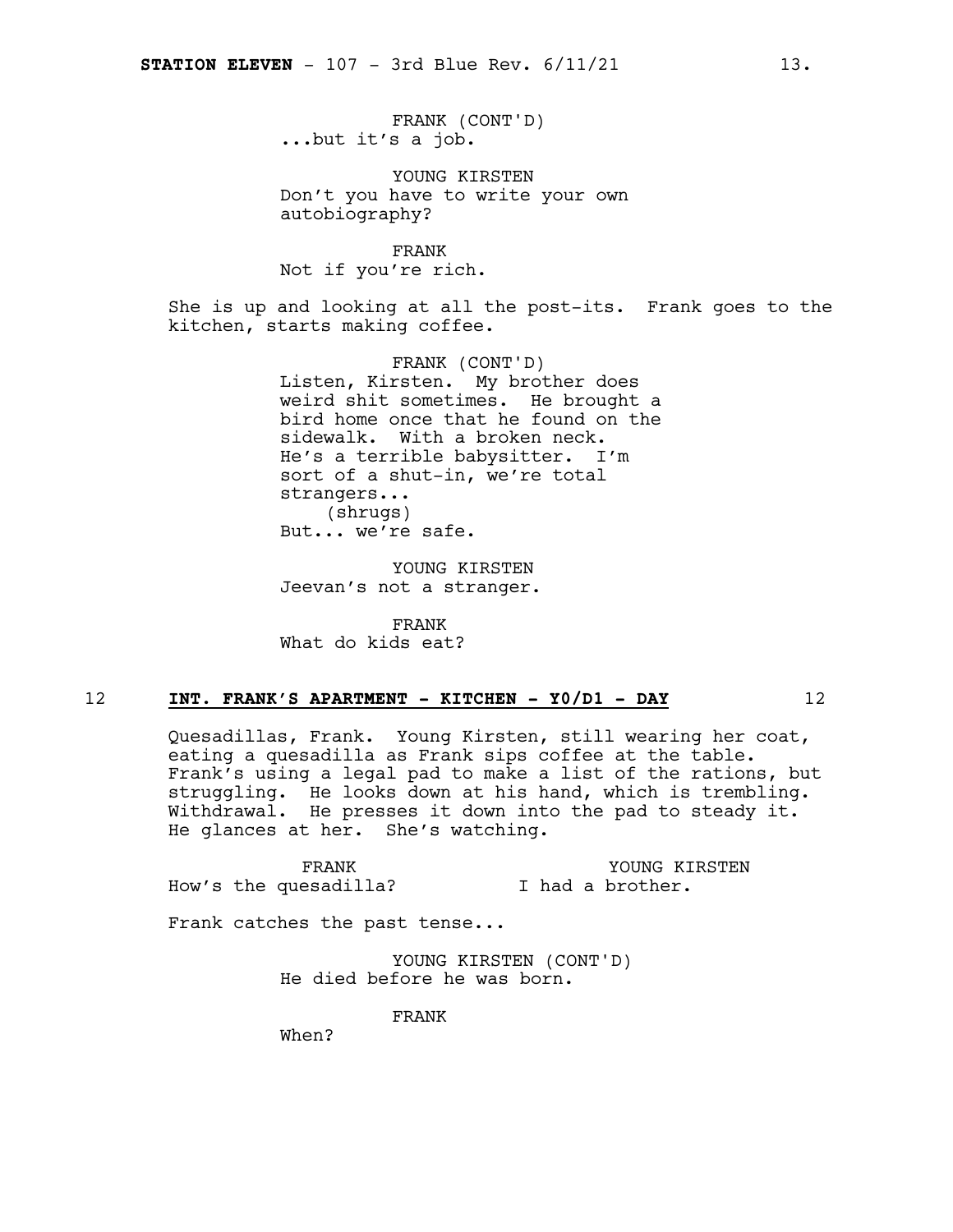YOUNG KIRSTEN Four years ago. He would have been at home with a babysitter when Jeevan tried to take me to my house. The babysitter would have let me in. Maybe.

FRANK I try not to think in maybes.

He goes back to his rations chart.

YOUNG KIRSTEN What happened to your leg?

FRANK Someone tried to blow me up.

YOUNG KIRSTEN

Why?

### FRANK

I was in the wrong place. Sri Lanka. There's a war there that never ends.

YOUNG KIRSTEN What were you doing there?

FRANK Writing a story. For a magazine.

YOUNG KIRSTEN What magazine?

FRANK *Vanity Fair.* (then) Have you heard of it?

YOUNG KIRSTEN I don't know.

### FRANK

(MORE) I wasn't supposed to be in the country and I went to this bar, started chatting up the locals. Strangers, no agenda. I talked to a guy for awhile, hired him as a guide, and we walked half a day. I remember a curve in the path. Then I saw... a rooster. (beat) Last thing I saw before...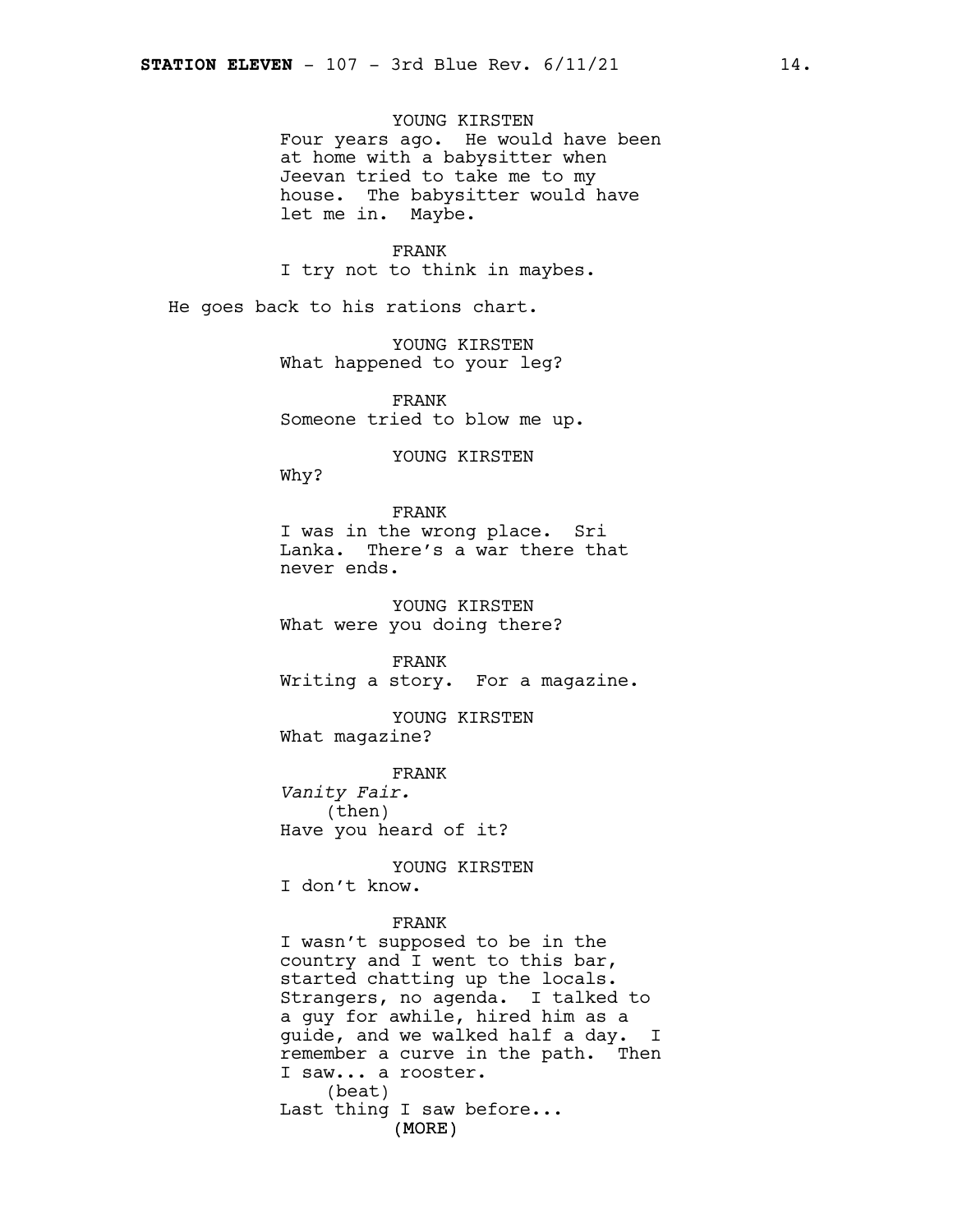### FRANK (CONT'D)

(then) I looked at my guide and he was running away. I took a step and... bang. Blown up. (uses his hand to show) I floated...

He again tries to return to his legal pad.

### YOUNG KIRSTEN

Then what?

Frank looks at her. It's been awhile since anyone asked him any questions.

### FRANK

I woke up in a hospital. No idea where I was, what happened. I've got bandages everywhere, thirteen pieces of shrapnel in my hip. (gestures to his waist) I start screaming for help. And then I look down, and Jeevan is there, asleep on the floor. So I think I'm either dead... or home.

YOUNG KIRSTEN Where were you?

FRANK A military base in Germany. (then) He got the redeye to Berlin on Siya's credit card.

JEEVAN (O.C) I flew first class, by the way.

Young Kirsten looks over at Jeevan, who's sitting up, sleepy, hair everywhere. Frank looks at him.

> JEEVAN (CONT'D) She never found out.

### FRANK

Yes she did.

Jeevan sits down with them. Both brothers smile, Young Kirsten laughs. CAMERA BEGINS TO PAN AWAY FROM THEM, BACK AROUND TOWARD THE WINDOW FOR A TIMEDRIFT... Their light laughter together becomes the sound of struggling, grappling, and when we get back to the window--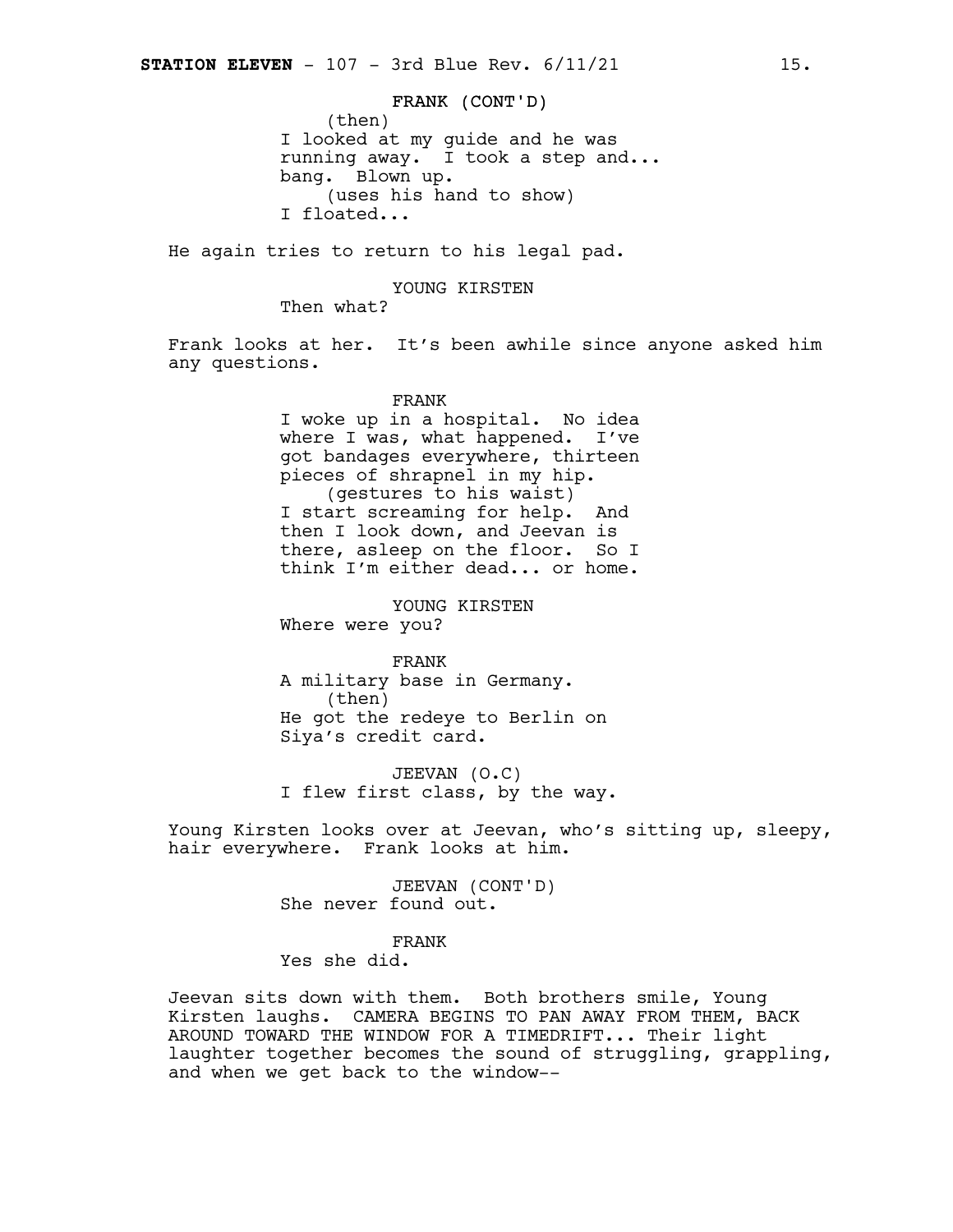### 13 **INT. FRANK'S APARTMENT - LIVING ROOM - Y0/D79 - DAY/NIGHT** 13

--and see the jagged CRACK in the window again, bigger now, and the windows are even more frosted and frozen. There's someone-- can't tell who but we see a leg twitch-- lying on the floor in the living room...

### YOUNG KIRSTEN (O.C. MUFFLED) *JEEEVAAAANNNNNNNNNNN!*

A terrifying change, and the great big gear at the center of this story that keeps turning, until it's night again and we're all the way back to the kitchen table, and there's some ND CHRISTMAS MUSIC jauntily playing--

### 14 **INT. FRANK'S APARTMENT - LIVING ROOM - Y0/D4 - NIGHT** 14

--And everything is okay, and the revolving camera LANDS in the living room area.

### **CHYRON: DAY 4**

The brothers are making that Advent Calendar, both Jeevan and Frank in DIY ugly Christmas sweaters. Jeevan glances and sees Young Kirsten (also in an ugly Christmas sweater) hauling a sleeping bag toward the small UTILITY CLOSET door in the back. She disappears out of sight...

Frank looks a little sick, like he has the (mild) flu.

FRANK She's moving into the closet.

JEEVAN Why do all kids love little Harry Potter rooms like that?

FRANK To make the world small.

JEEVAN Do you think she's okay?

FRANK She just found out her parents died. She's eight. She's traumatized.

WE SEE Adult Kirsten, checking the increasingly tangled and lengthening poison lines on her arm, her back against a pillar, turn her head to listen.

Jeevan looks at him, gets up, finds the TV remote...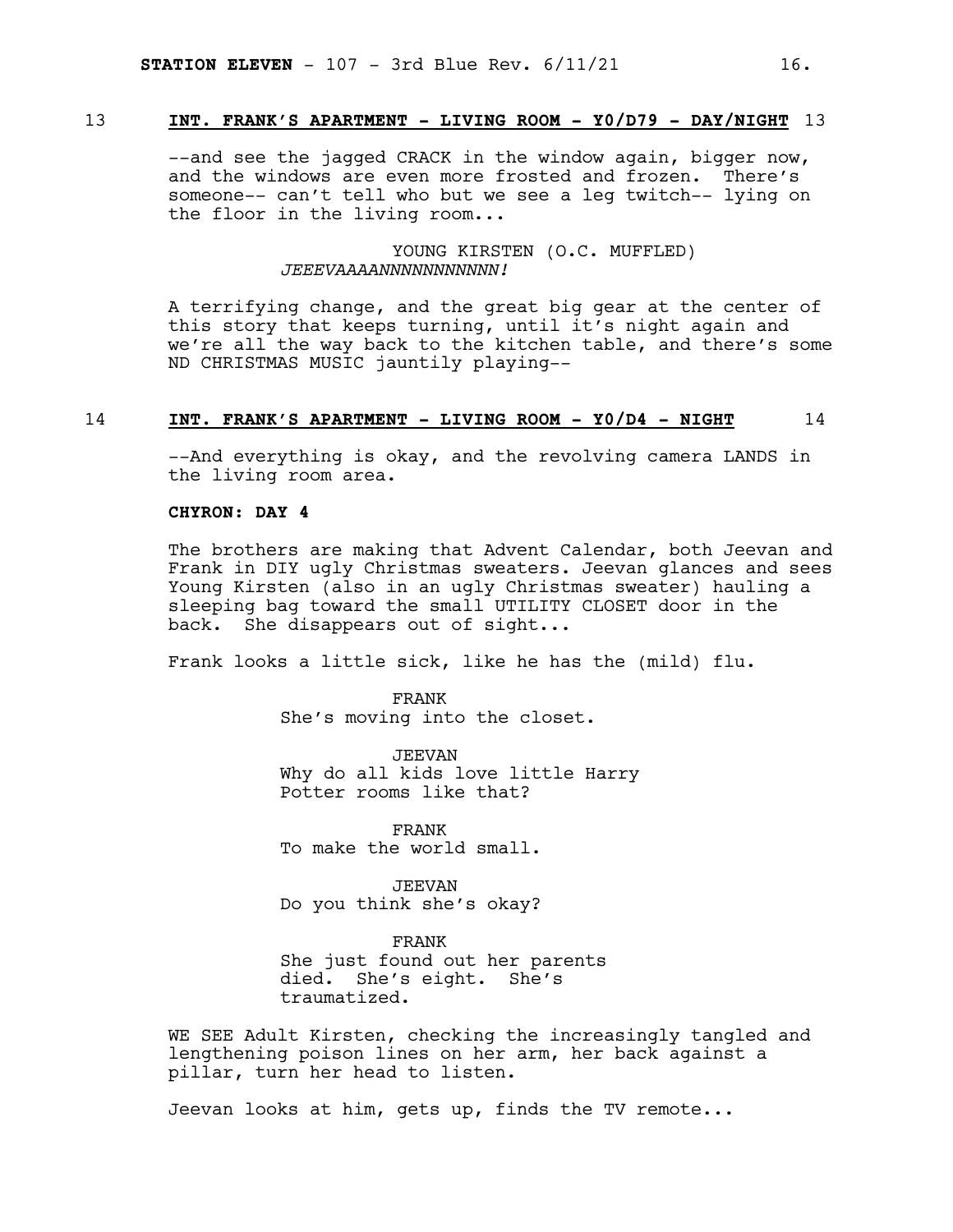### JEEVAN

That makes three of us.

Jeevan tries the remote to turn on the TV, but it doesn't work. He tries repeatedly, annoyed, aiming in different ways. Frank watches him.

> FRANK How have you made it this far in life?

JEEVAN You have batteries?

FRANK

Junk drawer.

Jeevan goes to the kitchen. Young Kirsten appears again, goes by, heads back to the spare bedroom for another load...

Frank chops up squares of chocolate. Jeevan's looking through drawers by the sink when he freezes, looking down.

Adult Kirsten, behind Jeevan now, looks down into the drawer, too*.* Jeevan's examining the DOPE KIT, a few pieces of old paraphernalia visible. Adult Kirsten looks at Frank.

### JEEVAN

Hey Frank? Can I talk to you? Really quick? In private?

Frank looks at his brother. Young Kirsten comes into the room during this tense look.

### FRANK

Sure.

Jeevan heads to Frank's bedroom. Soon Frank follows.

JEEVAN (to Young Kirsten) Make us more eggnogs?

YOUNG KIRSTEN Is there a recipe?

JEEVAN (there's no recipe) Pour whiskey into eggnog.

*BANG.* Adult Kirsten looks at her younger self in the kitchen, trying not to listen.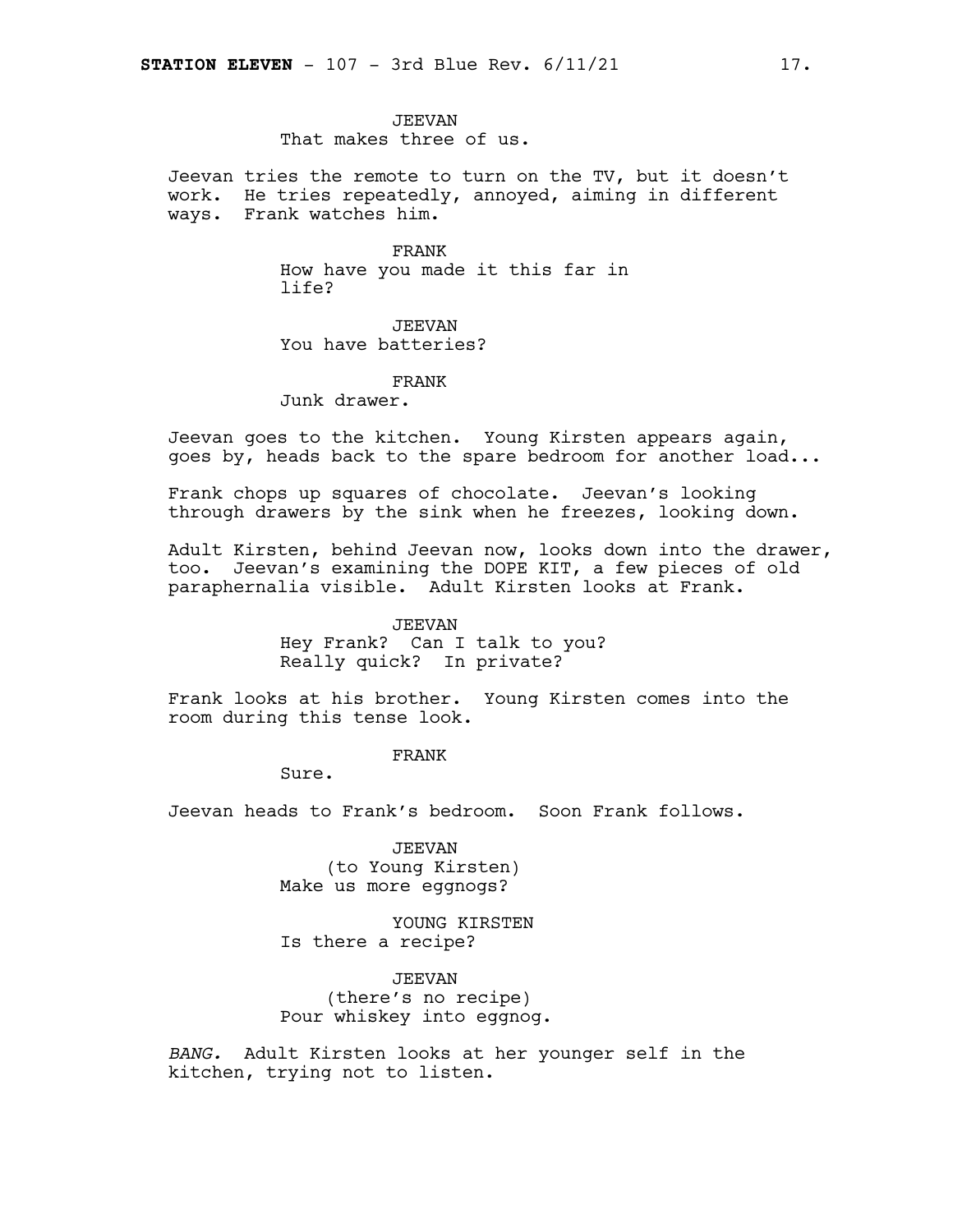JEEVAN (THROUGH THE WALL) (CONT'D) *What the FUCK, FRANK?*

Young Kirsten winces ever so much...

- 15 OMITTED 15
- 16 OMITTED 16

### 17 **INT. FRANK'S APARTMENT - FRANK'S BEDROOM - Y0/D4 - NIGHT** 17

Jeevan stands at the base of Frank's room, holding the kit.

FRANK (calmly) It's not--

JEEVAN I'm sorry, *heroin?* We're not heroin people, Frank. We're *weed people*. Barely. You *win awards*.

FRANK I quit. The day you both came. (then) I'm clean. It's fine.

JEEVAN People don't just *quit* heroin. Aren't you in... withdrawal?

FRANK (indicates stuffy nose) I don't have a cold.

Frank just looks back at him. I'm fine. Jeevan does not understand heroin.

> JEEVAN When did you even start?

> FRANK Ten months ago. (then) The oxy stopped working.

JEEVAN So tell the doctor.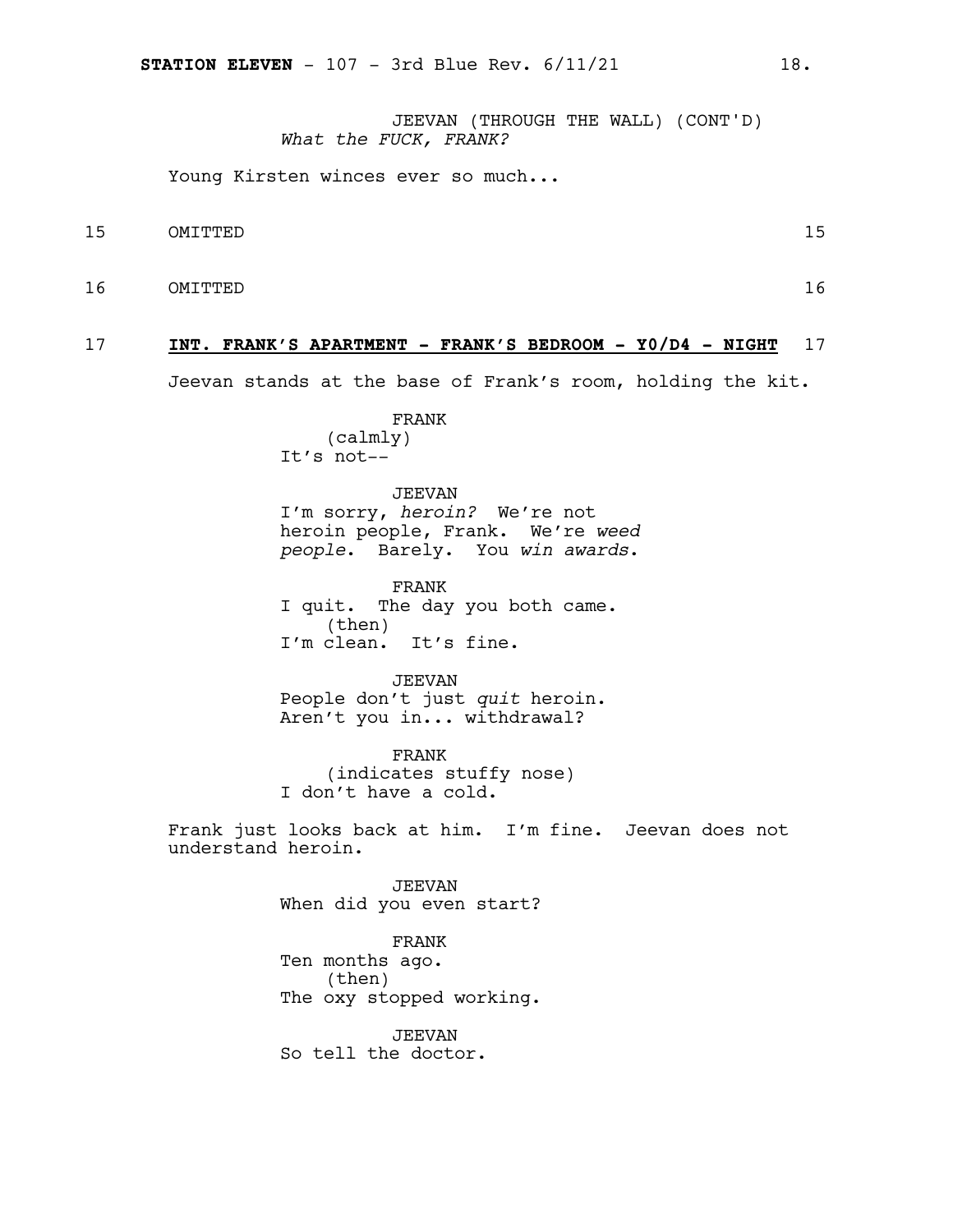FRANK I did. I tried to get more, but they wouldn't give it to me. I asked Siya. She said no.

Jeevan looks at his brother sadly.

FRANK (CONT'D) It's not sad. It just is.

JEEVAN It's not *great.*

FRANK I can't ghostwrite sober.

JEEVAN Then stop ghostwriting.

FRANK It's the only job I can get.

JEEVAN *There are no jobs now.*

Jeevan softens.

### FRANK

What's happening out there is irrelevant. I haven't been out on assignment in two years. Since... then. Something I needed... is gone.

JEEVAN It'll come back.

FRANK Journalists have to *go outside*.

JEEVAN *So write a novel.*

FRANK That's not what I do.

Frank goes and takes the kit from him, tosses it away in a drawer. Jeevan watches him.

> JEEVAN If we have to leave, we'll all leave together. You'll get strong. Your hip can--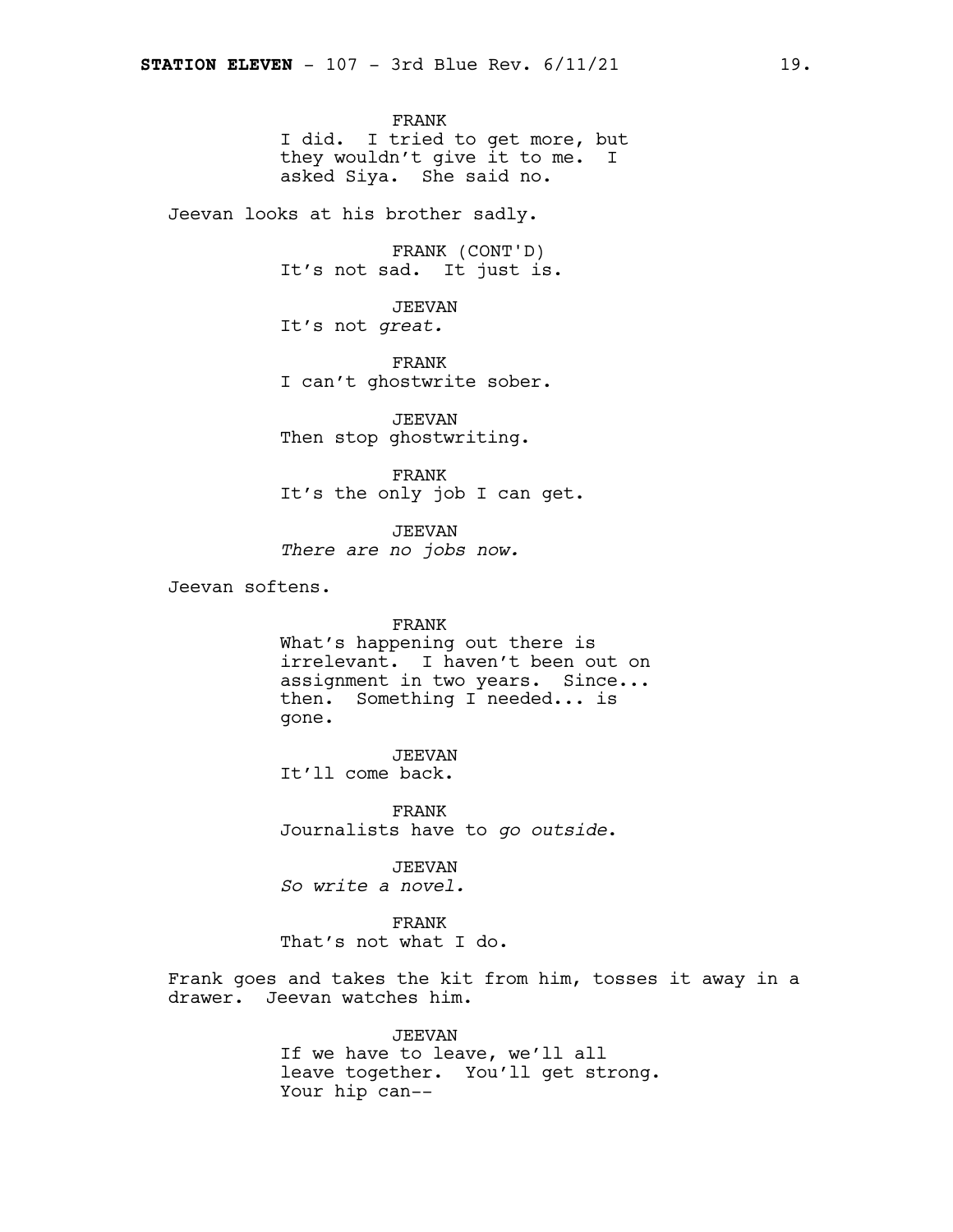### FRANK

It's not the hip. Jeevan.

Frank looks at his brother: I'm never leaving this apartment. Jeevan looks back, stares a few beats. Then goes to the door. We see Adult Kirsten there, watching. She's been in here this whole time.

> JEEVAN Then pretend. For her.

He leaves Frank alone in there. Leaves the door open.

ADULT KIRSTEN Just don't do the play.

Frank can't hear her, because either he's a memory or she's a future-ghost. He stands slowly. Adult Kirsten, urgent--

> ADULT KIRSTEN (CONT'D) When I ask you to be in the play, *don't do the play. Frank!*

Frank doesn't hear her. Instead, he has a moment somewhere lost inside himself. Looking out the window but not moving.

Adult Kirsten watches him, then goes to the door.

### A17 **INT. FRANK'S APARTMENT - HALLWAY - Y0/D4 - NIGHT** A17

Adult Kirsten intercepts Young Kirsten carrying a final few items to the Utility Closet.

> ADULT KIRSTEN Listen to me. Don't write the play. (off look) You stay one day too long.

Young Kirsten looks back at her, confused, but her eyes tick past Adult Kirsten to Frank, standing in the door. He looks at her and closes the door. Adult Kirsten looks over her shoulder, looks back.

> ADULT KIRSTEN (CONT'D) You haven't started yet, have you?

They look at each other, Young Kirsten walks off... Off Adult Kirsten-- oh fuck.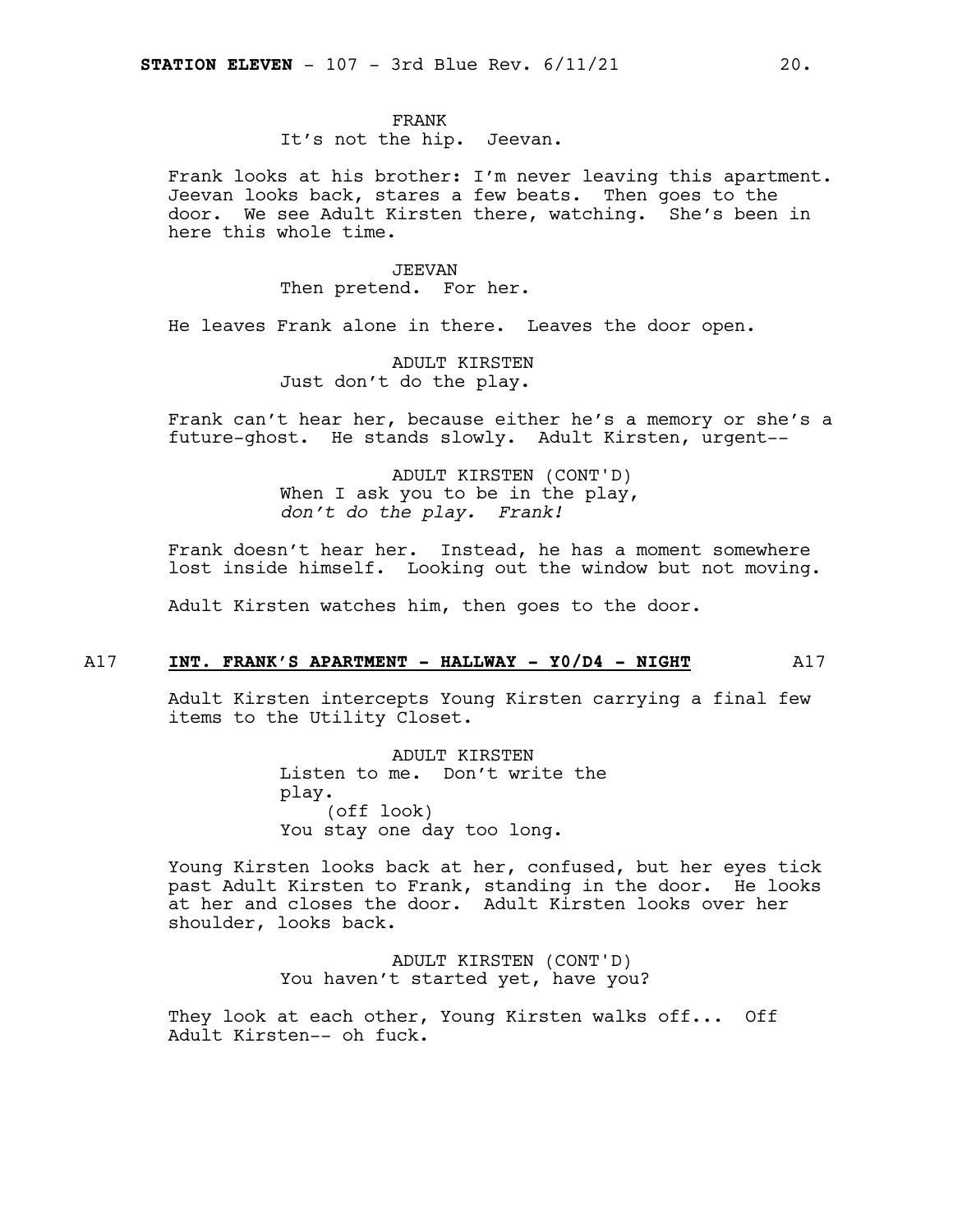### B17 **INT. FRANK'S APARTMENT - KITCHEN - Y0/D4 - NIGHT** B17

Frank rejoins the two of them at the table, where Jeevan is entertaining Young Kirsten by making two sponges do a stupid dance on the table. In this time, he's turned the TV on, cable news talking heads, but muted. Young Kirsten's giggling as Frank sits down.

> JEEVAN Cut your chocolate, stop messing around. (to Frank) Hey.

Frank unmutes the TV. Jeevan notices-- it's usually his job to let the scary news come in.

> VOICE ON THE TV *--happen in phases, I think. Networks and television have already stopped broadcasting. Likely the phone system next, and already it's failing. Power and internet will both hold on, and people who are holed up will continue to find one another online, but this will only conceal the reality that it's already over. We encountered a flu that does not incubate. It just explodes. We were not ready for a one-in-one thousand survival rate. Chicago's not Chicago anymore, it's just two point five million bodies and a--*

Jeevan takes the remote, *CLICKS* off the TV, and the three sit in silence for a beat, absorbing what they just heard. Frank looks at Jeevan, sips his eggnog. Frank looks forlorn, staring at the wall of POST-ITS. A feeling of doom descending on him, them... and Young Kirsten notices.

Then, Young Kirsten starts to sing:

YOUNG KIRSTEN *Noël, noël. Noël, noël. The First Noël, the Angels did say, Was to certain poor shepherds in fields as they lay. In fields where they lay keeping their sheep. On a cold winter's night that was so deep...*

Adult Kirsten watches herself singing, having forgotten this. She smiles. Frank looks at her and smiles a little, too.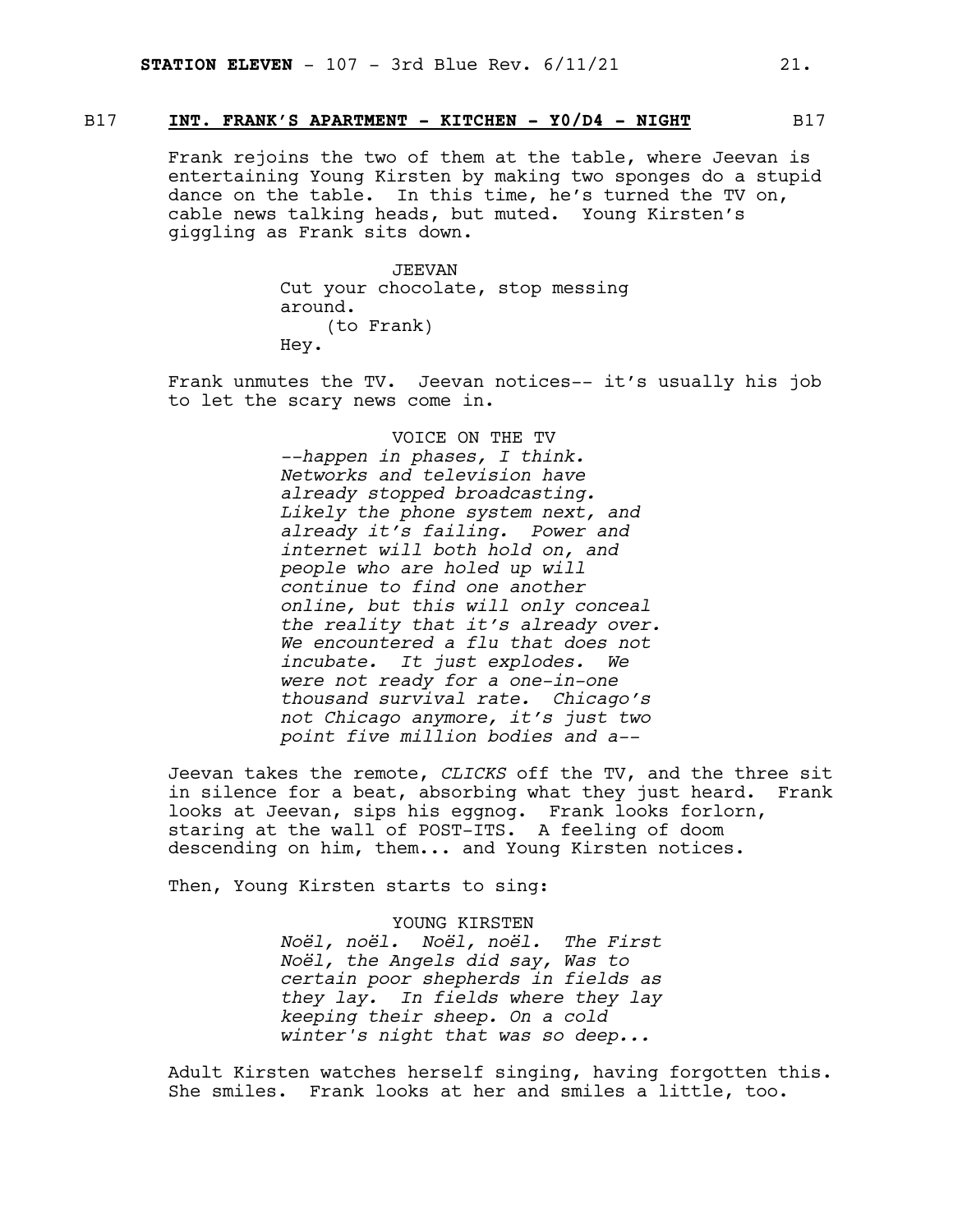**OVER BLACK**

**CHYRON: "Act 3"**

### BB17 **INT. FRANK'S APARTMENT - UTILITY CLOSET - Y0/D35 - DAY** BB17

TIGHT ON A PAGE OF *Station Eleven.* A panel of Dr. Eleven looking at a few members of The Undersea, including the Rebel Undersea Leader and her Amulet. The frame reads: **"I don't want to live the wrong life and then die."**

We come up to find Young Kirsten reading calmly, studying the different elements of the page. Windows, glass, Dr. Eleven, and children encountering him.

Her eyes tick to the window nearby. She thinks a beat, sets down the book, stands, and goes to it. She stands looking out of the window, framed just like the book.

FROM OUTSIDE, we see her looking out, too.

YOUNG KIRSTEN (quietly) I don't want to live the wrong life... then die.

### C17 **INT. FRANK'S APARTMENT - OFFICE AREA - Y0/D35 - DAY** C17

Frank, in a happier time, wearing his coat and well-groomed, has headphones on and TWO dictaphones out, seems involved in some kind of project with wires connected to each, controlling both devices, stopping and starting...

### **CHYRON: DAY 35**

He looks and sees Young Kirsten holding toilet paper rolls*.*

YOUNG KIRSTEN Will you be in my play?

FRANK Who else is in it?

Jeevan goes by, carrying a small table. He looks over.

JEEVAN I think we should try having a fire. In the spare room.

They both look at him like this is a terrible idea.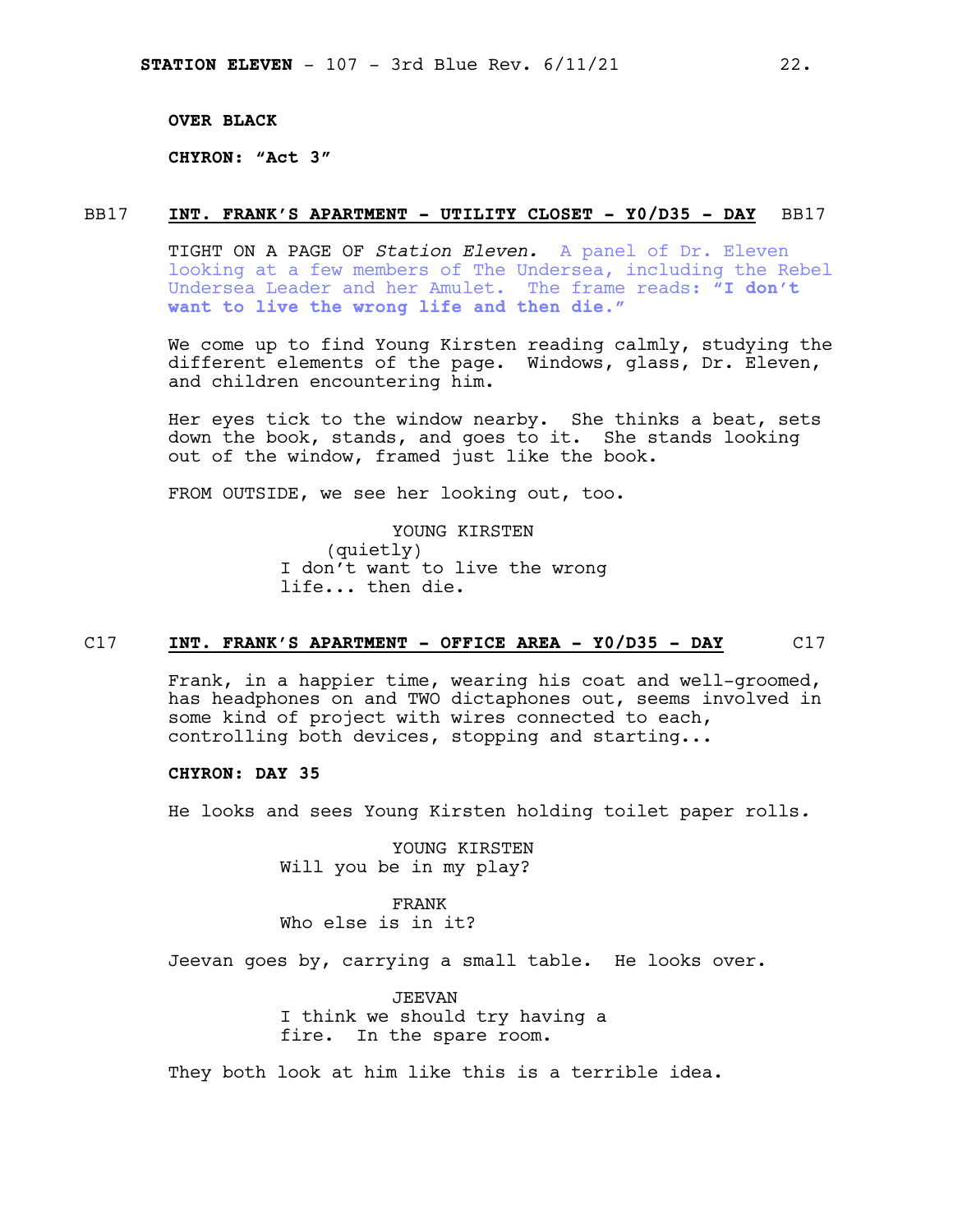FRANK Hold on, hey Jeeve. (looks at Young Kirsten) Can both of you... meet me at the table in ten minutes? I need to show you something.

It sounds serious. Young Kirsten nods, as does Jeevan.

### D17 **INT. FRANK'S APARTMENT - LIVING ROOM - Y0/D35 - DAY** D17

Jeevan and Young Kirsten both sit at the table, waiting anxiously, as Frank enters the room, holding a dictaphone, and sets it down on the table. He sits as well. Looks at them both.

> FRANK I was working the other day. And I heard something in the tapes. The way he laughed... I couldn't really believe it. And so I enhanced it. And looped it. It's real. It's a way to... stay hot.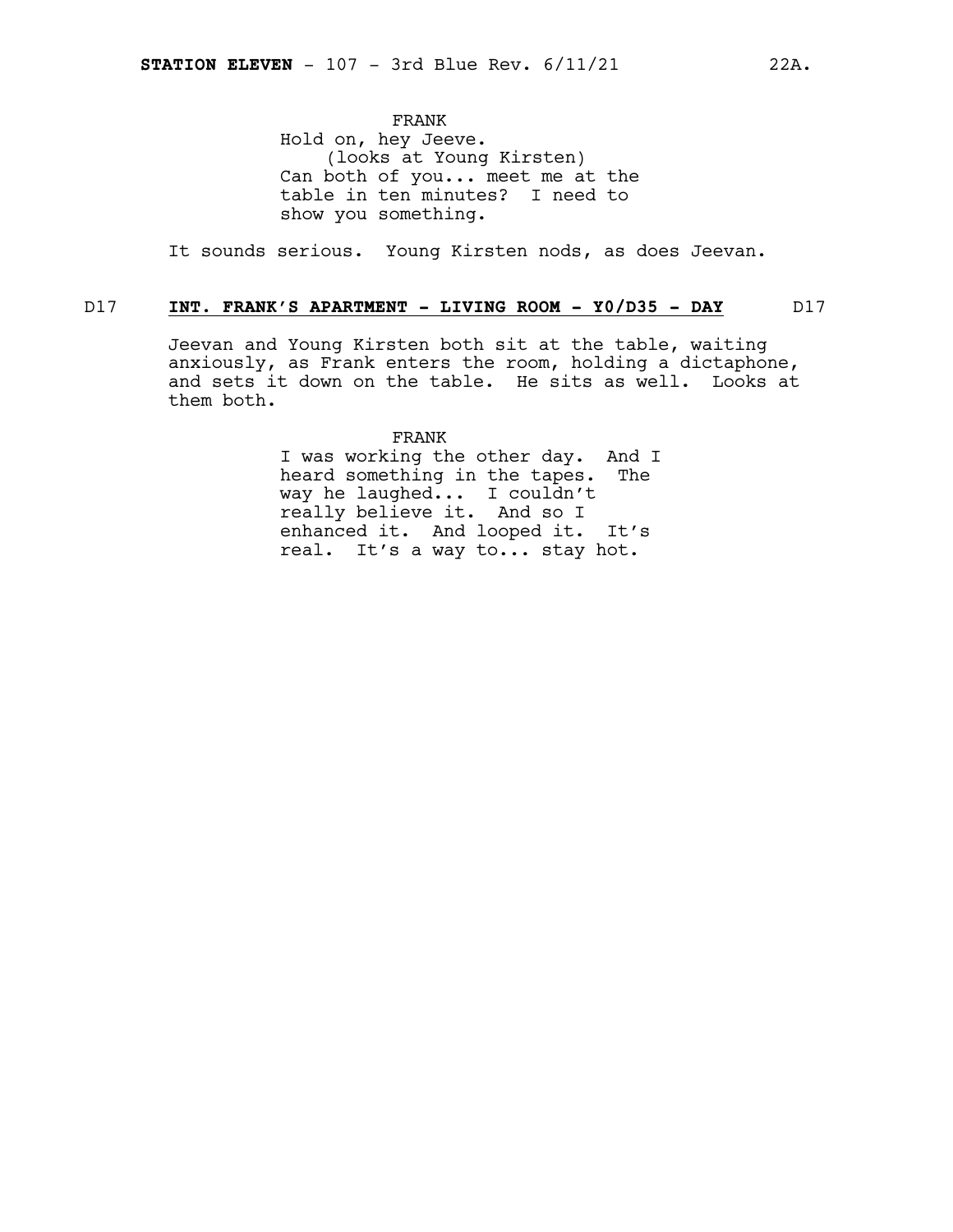Jeevan and Young Kirsten both look concerned Frank has lost his mind completely. Frank takes another beat and sighs, leans forward, presses play.

What sounds like a brief staccato chuckle from Dabydeen play, soon followed by a repeat of the three chuckles, in what sounds like a slightly different rate. And again. And again. Three chuckles, almost like notes, playing again and again. And there's a certain flow to it, as though the chuckles are notes. Vaguely recognizable in the flow.

Jeevan's brow furrows as he listens to the notes, like he recognizes them. He looks at Frank, who is staring at him.

> FRANK (CONT'D) Back in the days when I was a teenager// Before I had status and before I had a pager// You could find the Abstract listening to hip hop// My pops used to say, it reminded him of be-bop//

> > JEEVAN

No.

FRANK Q-Tip is a God.

FRANK (CONT'D) I said, well daddy don't you know that things go in cycles// The way that Bobby Brown is just ampin' like Michael// It's all expected, things are for the looking// If you got the money, Quest is for the booking.

The beat kicks. And at that line he stands up, flowing, Jeevan is chuckling at his brother, up and dancing along with Young Kirsten--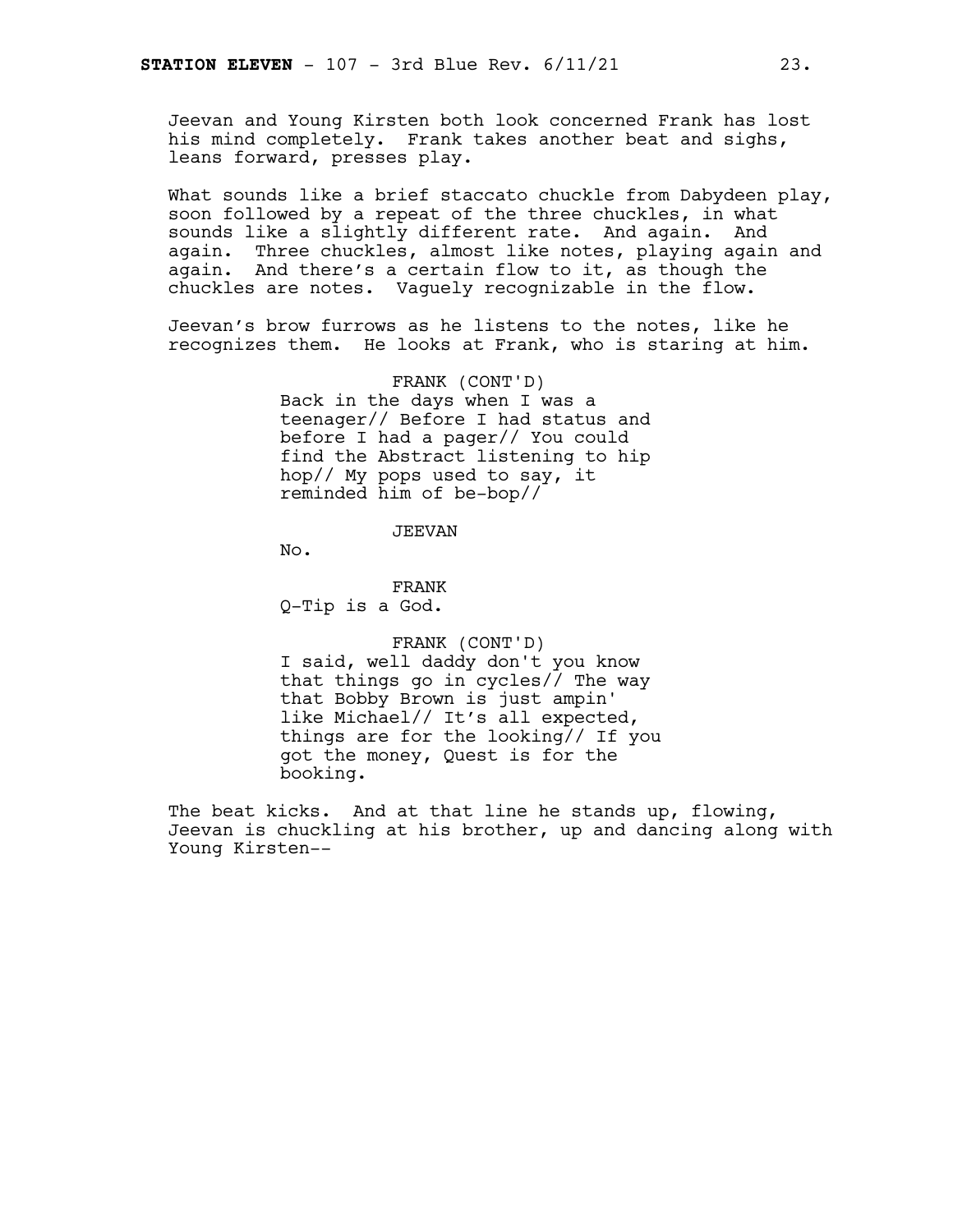FRANK (CONT'D) Come on everybody, let's get with the fly modes// Still got room on the truck, load the back boom// Listen to the rhymes, to get a mental picture// Of this Black man, Black woman venture// Why do I say that, 'cause I gotta speak the truth man// Doing what we feel for the music is the proof and// Planted on the ground, the act is so together// Bonafide strong, you need leverage to sever// The unit, yes, the unit, yes, the unit called the jazz is// We deliver it each year on the street for the beat 'cause// You can find it on the rack in your record store (store)// If you get the record, then your thoughts are adored and appreciated...

JEEVAN AND FRANK Cause we're ever so glad we made it.

Young Kirsten laughs, delighted, dancing.

### FRANK

We work hard, so we gotta thank God// Dishing out the plastic, do the dance till you spastic// If you dis, it gets drastic// Listen to the rhymes, 'cause its time to make gravy// If it moves your booty, then shake, shake it baby.

For a brief bit of time, Frank's moving like there's no pain. CAMERA FLOATS and TURNS TOWARD THE WINDOW, then, until--

### 18 **INT. FRANK'S APARTMENT - LIVING ROOM - Y0/D78 - PRE-DAWN** 18

We see the crack. It's gray-black, pre-dawn light on the horizon. Things have changed quite a lot in the apartment, as Frank's office area and his Dabydeen research has grown to an more impressive size as the piles of rations have shrunk.

### **CHYRON: DAY 78**

Frank and Young Kirsten sit next to one another, absorbing sun as much as they can. Jeevan is looking through the window in the one spot with decent visibility.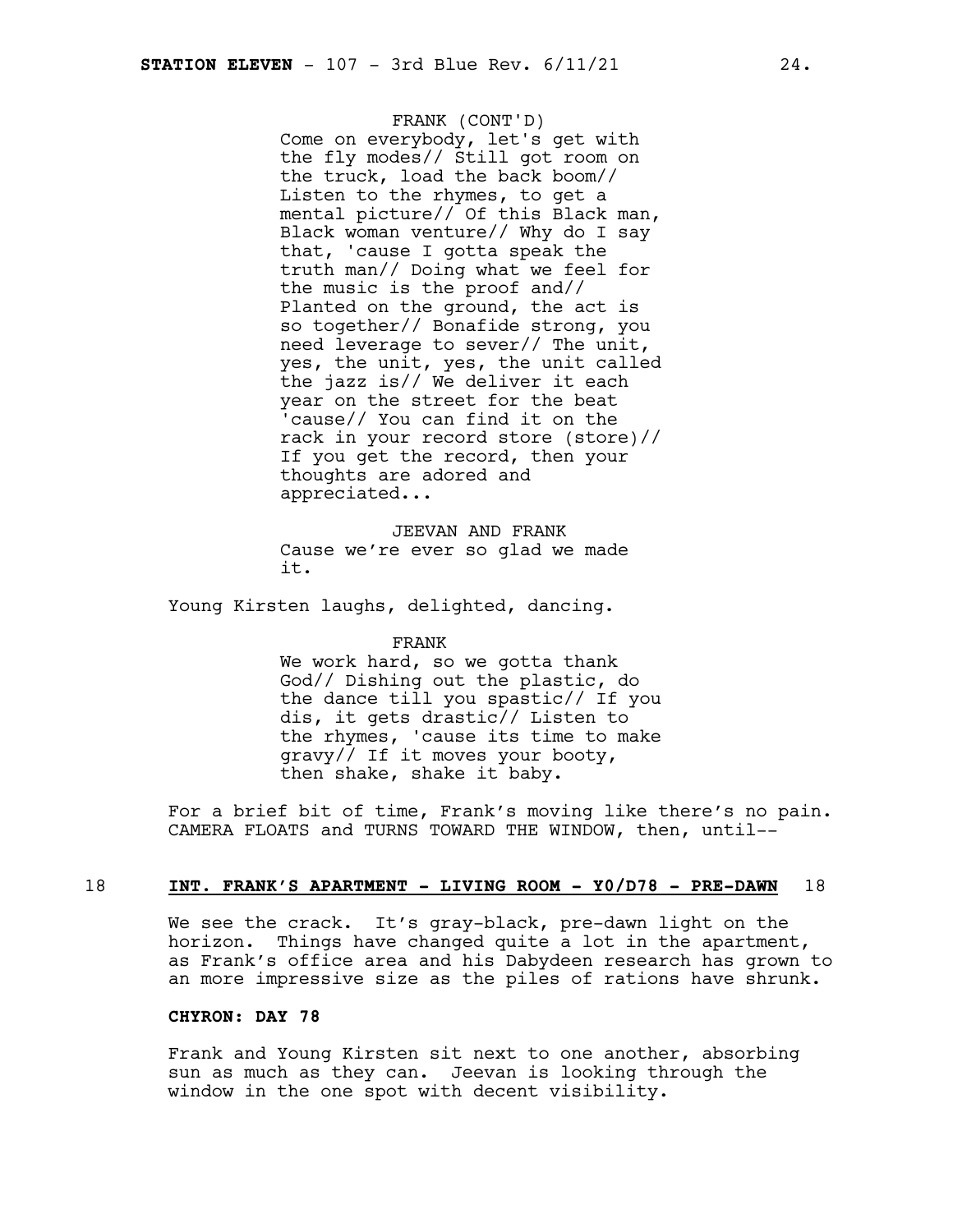They're all three wearing another layer of scarves and jackets. Polar vortex has descended.

JEEVAN

I think the whole lake is frozen. I bet we could walk all the way to Michigan. Straight east past... destroyed Navy Pier... destroyed Ferris wheel, destroyed plane...

Jeevan has one of Frank's smaller TELESCOPES, scanning.

JEEVAN (CONT'D) And we'd avoid bodies. (thinking) I didn't think it'd freeze all the way. That never happens.

Jeevan goes to the porch of his fort, begins flipping through a log of his own. He's at Day 60, and beside it is some red writing with a big arrow. The words say, "SIYA SAYS GO."

> JEEVAN (CONT'D) By the way, I don't think the flu's out there anymore...

FRANK You have no data whatsoever.

Jeevan closes the book. Looks at his brother.

JEEVAN What's the ration estimate on the food? Frank?

FRANK Ninety days.

JEEVAN There's your data. We're gonna starve. (starts packing) We should leave tomorrow.

Frank stares at his brother for a beat, then looks back out.

FRANK The autobiography's not done.

YOUNG KIRSTEN Neither is my play.

Jeevan looks over at them both, fed up.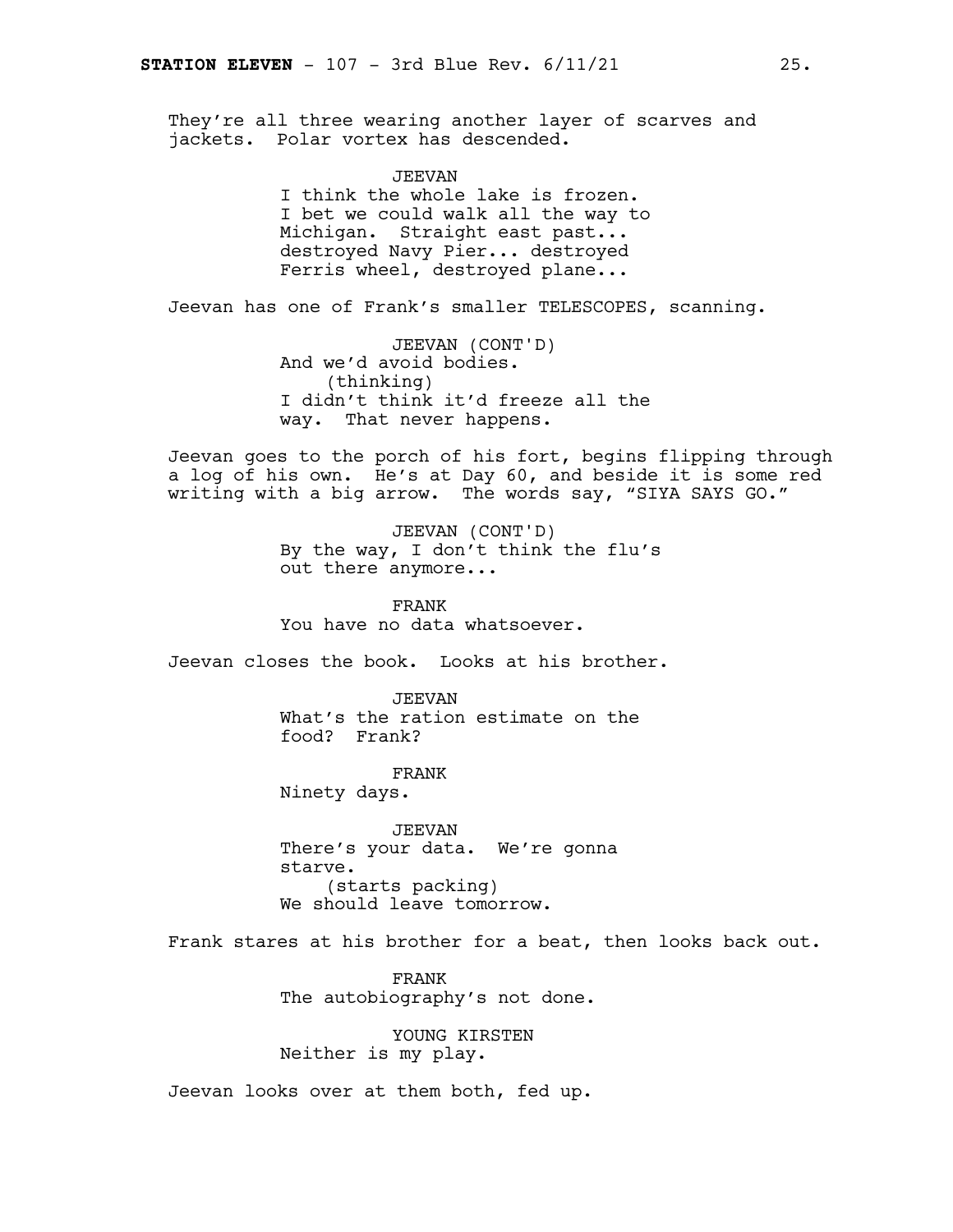JEEVAN Something tells me neither of you are gonna finish. (then) You guys remember that movie when that soccer team eats each other? (to Young Kirsten) You don't because you're eight. (to Frank) Frank?

Young Kirsten nods. Thank you.

FRANK

*Alive*.

JEEVAN How'd they get out? They were proactive.

FRANK You need more information. They had somewhere to go. They had a map. They knew--

JEEVAN (gestures to the window) *This is all we know!*

Jeevan looks at him like-- dude, *what the fuck.* But Frank looks distant. Given up. Jeevan goes into his fort.

> JEEVAN (IN HIS FORT) (CONT'D) They *survived*.

Frank doesn't acknowledge that, and instead looks out the (very frosty) window toward the pink of the sunrise on the horizon. Young Kirsten does, too, but she glances right as a pair of BOOTS come into frame next to her. She looks up at Adult Kirsten, who squats down beside her, looks out as well.

Adult Kirsten looks sadly at Frank in this state.

ADULT KIRSTEN Hey. Are you okay?

YOUNG KIRSTEN Where have you been?

ADULT KIRSTEN

Watching.

Young Kirsten looks back at her, and then they both begin to hear the sound of whispering coming from Jeevan's tent.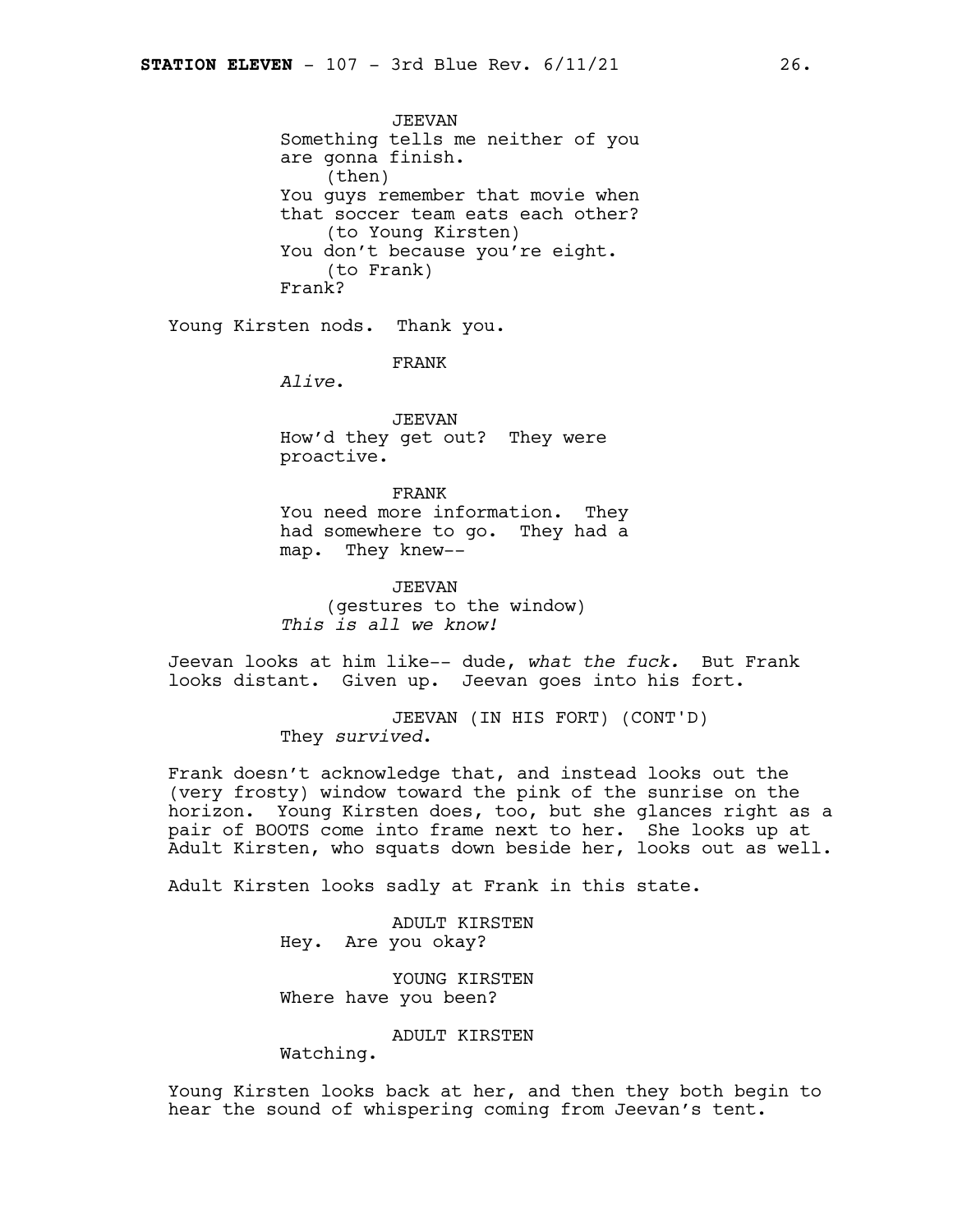JEEVAN (IN THE TENT) (whispering) I spy with my little eye...

ADULT KIRSTEN I thought he only started talking to himself at the cabin.

YOUNG KIRSTEN He started here.

They both look at the tent.

YOUNG KIRSTEN (CONT'D) What's the cabin?

### 19 **INT. FRANK'S APARTMENT - JEEVAN'S FORT - Y0/D78 - DAY** 19

NOTEBOOKS and JOURNALS spread out. Jeevan flips through pages of a notebook called LOG OF HUMANS. No entries. THREE DIY BACKPACKS and THREE SETS OF GEAR are laid out flat, like clothes laid out for little kids before school-time.

### JEEVAN I don't know. I don't *know*.

Adult Kirsten is in here, too. Watching him talk to a ghost.

Jeevan is talking toward his PHONE, raised up on a kind of SHRINE in the middle of his fort. It is ON and a FAILED CALL to SIYA is visible. Battery in the red.

> JEEVAN (INTO THE PHONE) (CONT'D) He'll come. (listening) I'll convince him. Or Kirsten will. With her play. They have a "thing."

Jeevan's unfolding a map of Chicagoland, now, going over the westward-line, the intended path. He's not organized.

> JEEVAN (INTO THE PHONE)(CONT'D) (CONT'D) Then I'll go across the hall and look west. Get him data. I'm in the red, I gotta go. Bye, Siya.

Jeevan shakily shuts down the phone, gets up to his hands and his knees, annoyed. He grabs a HATCHET from the side of one of the packs, leaves his fort, crawling on all fours.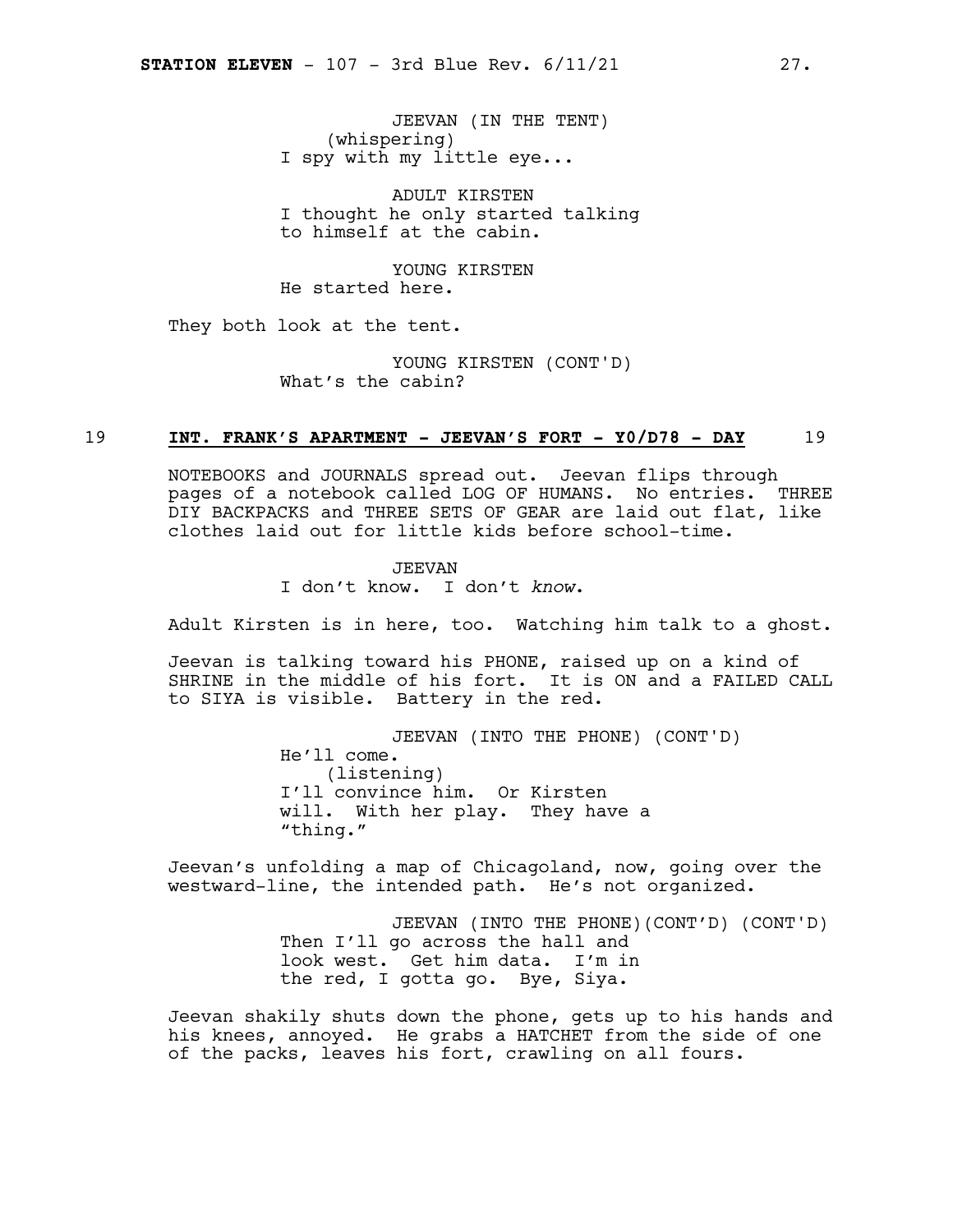### 20 **INT. FRANK'S APARTMENT - LIVING ROOM - Y0/D78 - DAY** 20

Jeevan storms toward the front door.

JEEVAN (shouting) *FRANK? I'M OPENING THE DOOR! THAT OKAY? GREAT!*

Frank's door is closed, no reaction. He walks past the kitchen, still holding the hatchet.

He sees Young Kirsten in her nook, door half-closed, cutting at something with her scissors. Realizes this all... might be seeming a little manic. Glances at the barricaded door, goes to her nook. Peeks in. Calm adult.

She's cutting up cardboard, working on her costumes.

JEEVAN (CONT'D)

Hey.

Young Kirsten sees that Adult Kirsten is behind Jeevan, back against the wall. Looks back at Jeevan.

> JEEVAN (CONT'D) I know it's hard. And I know it's scary. But we're going to freeze to death. Or starve to death. We can't wait for him to get better. You can't just write books and plays forever until the whole--

YOUNG KIRSTEN I'm finished writing.

JEEVAN

Oh.

YOUNG KIRSTEN We can do it tomorrow. Then go. But we have to perform it.

JEEVAN We can. Let's do it now.

YOUNG KIRSTEN The costumes still aren't done. (then) Tomorrow. I promise.

She goes back to work, he's frustrated. He retrieves his HATCHET, goes to the door. Starts pulling at the cart barricade.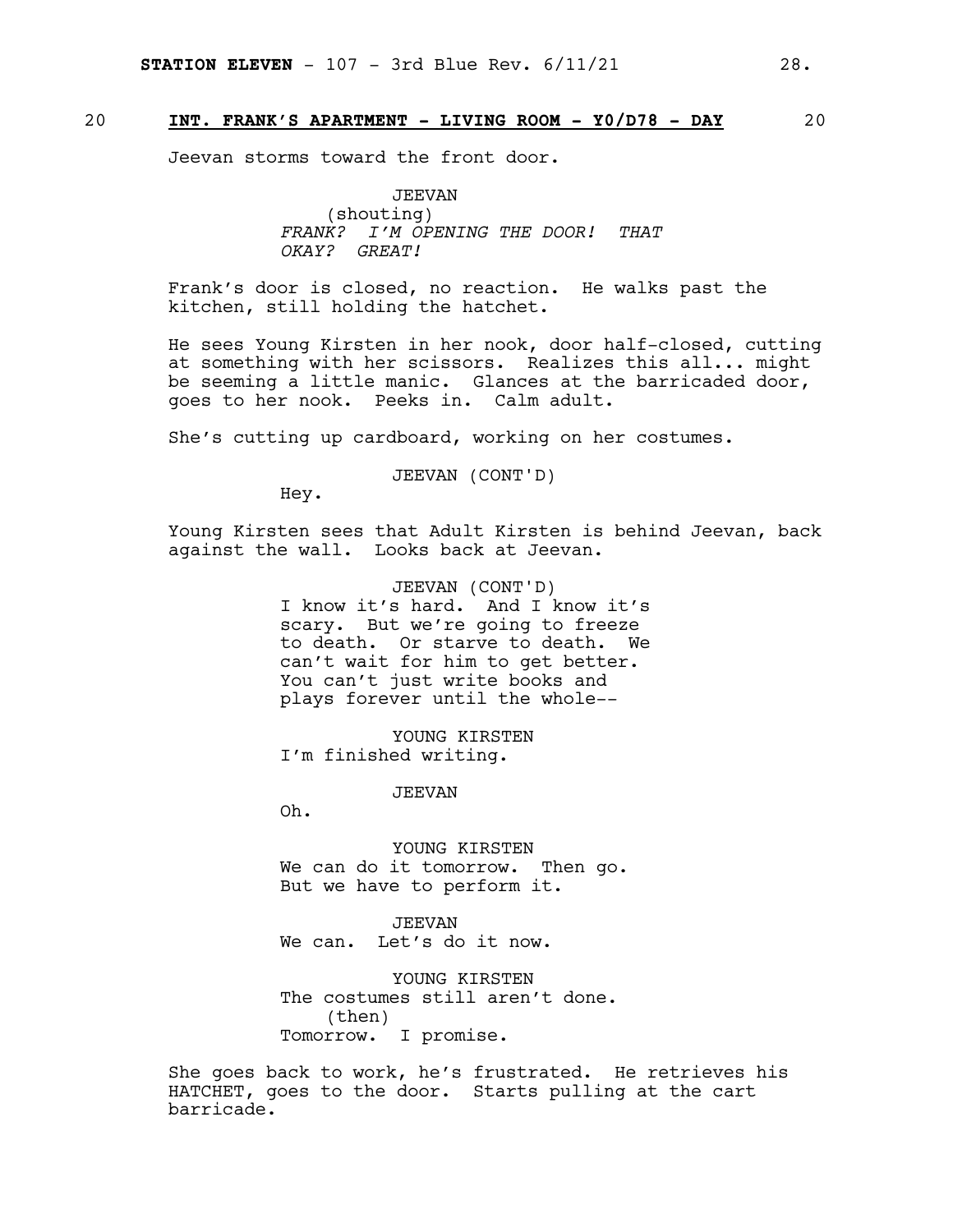Adult Kirsten's eyes focus on her younger self. Young Kirsten looks at her again.

She comes out of the closet and sits near Jeevan.

YOUNG KIRSTEN (CONT'D) What would you have done? If you knew the flu was coming.

Jeevan, yanking at carts, looks her way.

YOUNG KIRSTEN (CONT'D) If you had time to get ready.

JEEVAN

I would have come home earlier. From LA. Had a couple more months with my mom before she died. More with Siya. Frank, too. Just made the choice I wanted to make. (then) I was late for everything.

She sits, thinks.

JEEVAN (CONT'D) What would you have done?

YOUNG KIRSTEN Said goodbye to Arthur.

He looks back at her feeling her watching him, pulls more, begins to cut at the duct tape. Jeevan shrugs.

> YOUNG KIRSTEN (CONT'D) I didn't get to say goodbye to anyone.

Adult Kirsten looks toward Jeevan. Can't disagree.

JEEVAN So say goodbye now.

YOUNG KIRSTEN He can't hear me.

Jeevan shrugs, maybe it doesn't matter.

(MORE) JEEVAN (over his shoulder) *I'M OPENING THE DOOR, FRANK!* (to her) We don't even know what Chicago *looks* like right now.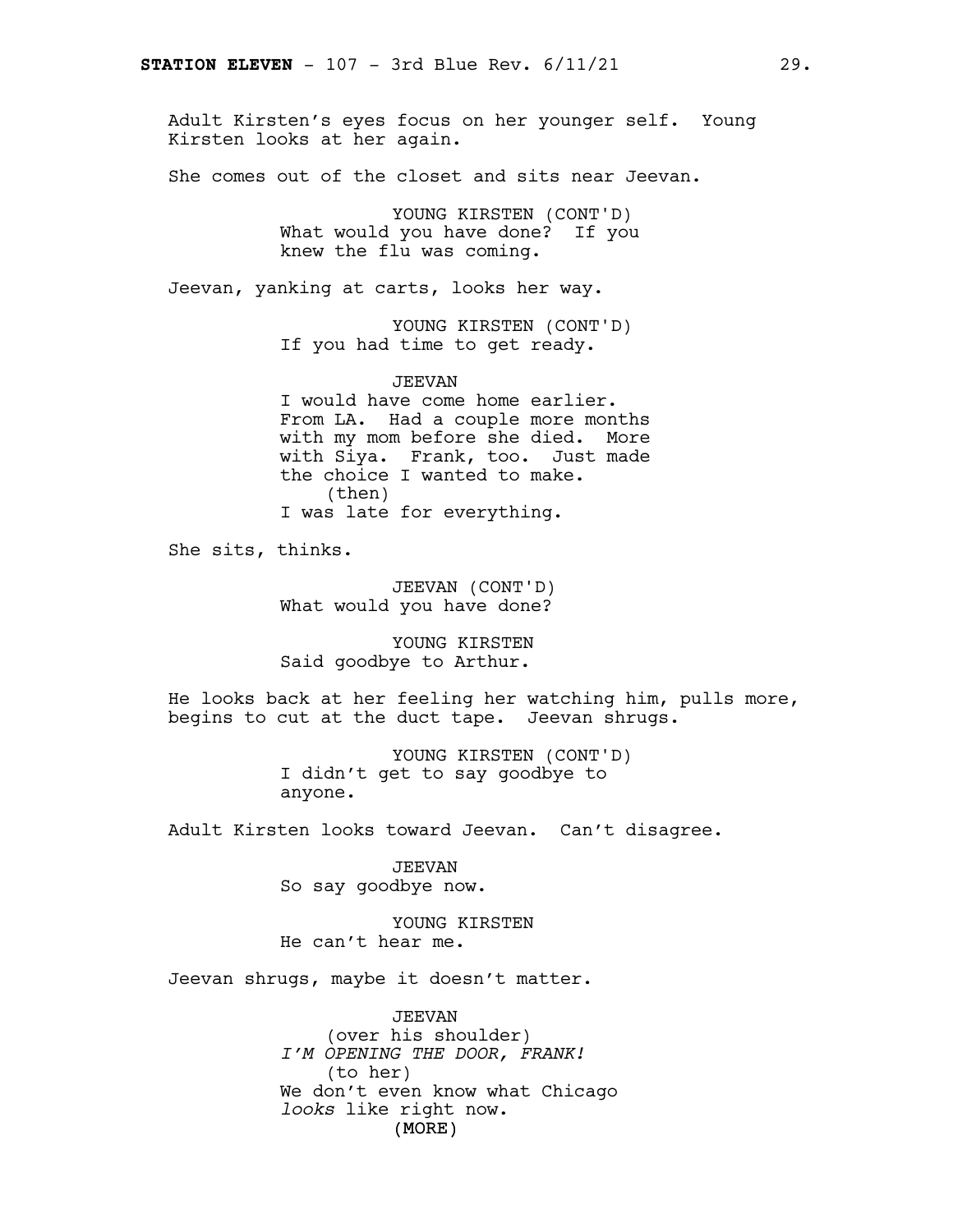JEEVAN (CONT'D) (shrugs) Maybe it's fine.

Jeevan has the door cleared.

### 21 **INT. LAKE POINT TOWER - 42ND FLOOR HALLWAY - Y0/D78 - DAY** 21

There's a *CLICK-CLICK,* and the door opens. Jeevan steps out. He clicks on his headlamp, looks around cautiously, knife in hand, breath visible in the beam of his light. DEAD SILENCE.

He leaves the door open. Starts to move slowly...

Jeevan gets to the door to the STAIRS. He stands in the hallway, staring at the closed door and EXIT SIGN. Like he's considering just going.

Adult Kirsten is now at the end of the hall, watching him. Jeevan looks more at the STAIRS door, and moves one door down, to APARTMENT 4213.

Tries the door. Locked. Looks down at his hatchet.

22 OMITTED 22

### A22 **INT. FRANK'S APARTMENT - FRONT DOOR - Y0/D78 - DAY** A22

Young Kirsten crosses, sees the dismantled barricade and Adult Kirsten standing there, watching Jeevan as sounds of SMASHING can be heard. They look at one another.

> YOUNG KIRSTEN It smells so bad.

ADULT KIRSTEN Bodies. You get used to it.

Adult Kirsten goes.

Young Kirsten turns, sees Frank approaching, looking at the deconstructed barricade, holding something in his hand. He looks at the open door for a beat.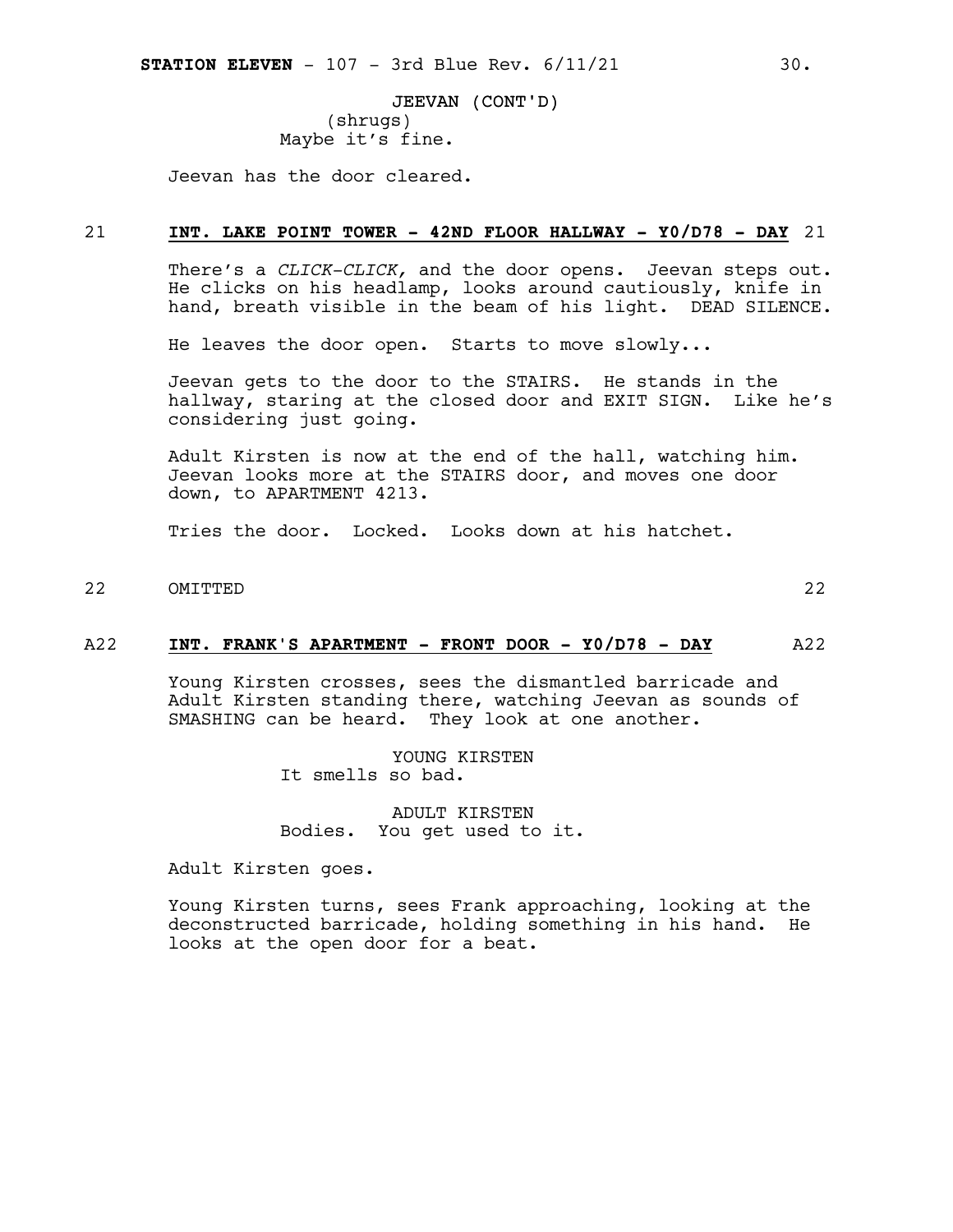YOUNG KIRSTEN What's that? FRANK Oh. (looks to her) I owe you a present. From before. Frank's holding a leather case, opens it, revealing a COMPASS within. FRANK (CONT'D) I got this from our Dadu. Our grandfather. (off look) I had it in my pocket that day. When I stepped on that mine. It's a compass. YOUNG KIRSTEN Just come. Frank shakes her off, just listen. Not that. 23 OMITTED 23 24 OMITTED 24

- 25 OMITTED 25
- 26 OMITTED 26

### 27 **INT. LAKE POINT TOWER - LAZLOW'S APARTMENT - Y0/D78 - DAY** 27

Jeevan PUSHES his way into the neighbor's apartment, ready for anything...

And Jeevan's surprised by... air. *Wind.* He steps further into the apartment, sparse.

> FRANK (V.O.) *Now it's broken...*

Jeevan stares toward the windows, steps further in. Sees a piano, and on top of it, a RADIO of some kind rests. Beside it, essentially a huge spool of WIRE. He goes to it. Beside it on the piano top he sees a HAMMER sitting atop a piece of paper. On it is written, **"It's impossible."**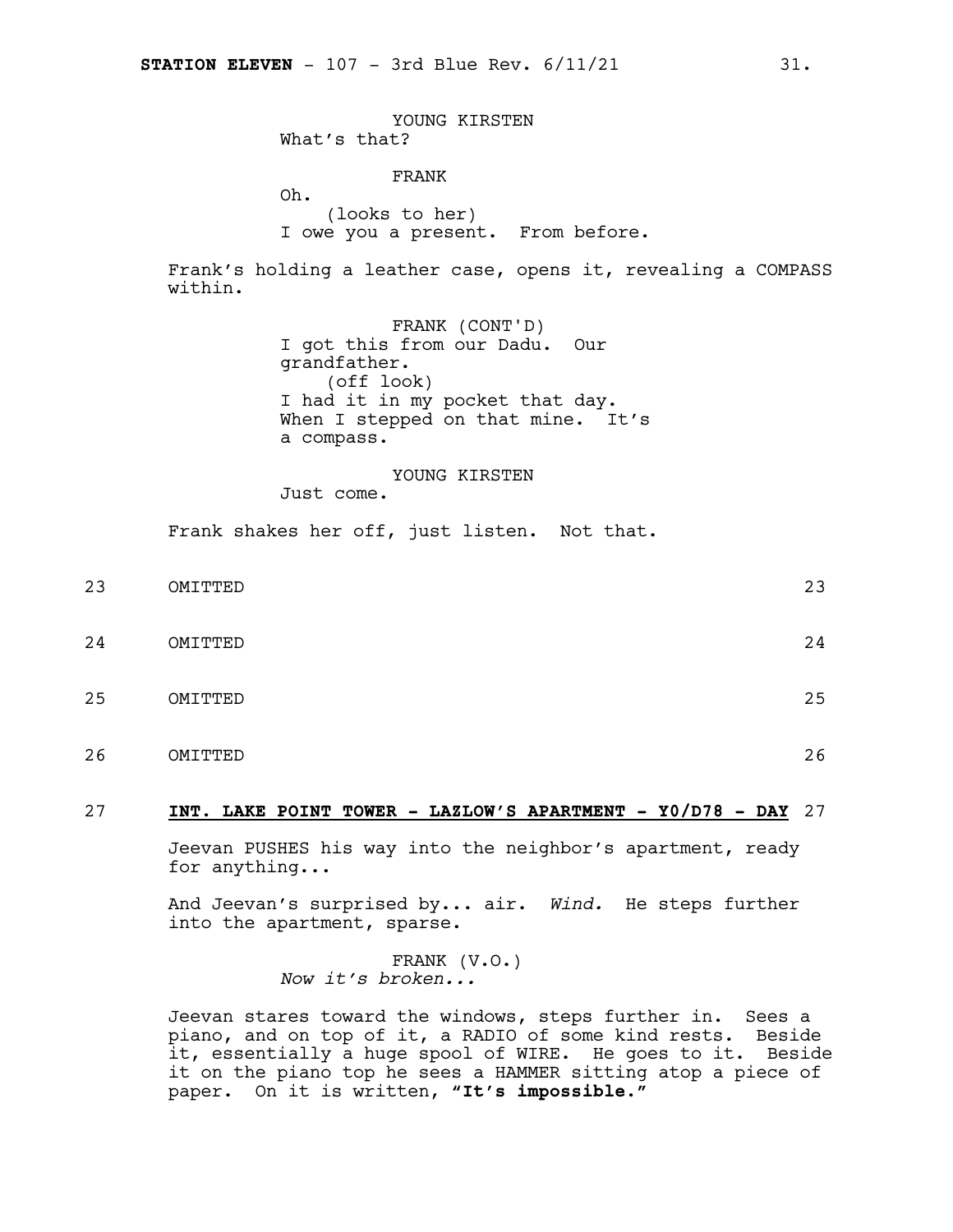FRANK (V.O.) *No matter how you stand, it tells you you're looking east. Jeeve just made me think of it.*

Jeevan reads the note, then looks toward the windows.

FRANK (V.O.) *And that time when you were looking at the sunrise.*

The center window is SHATTERED, almost all the glass of one frame is gone. Real, cold air is rushing in and Jeevan breathes deep, eyes closed, and pulls it in.

Jeevan takes another step. He stands there, feeling the wind, tilting even a bit like he might even just let go and drop off...

**CAMERA IS WATCHING JEEVAN FROM ANOTHER POV.** Like... someone's inside this apartment with him.

It's Adult Kirsten. Watching this man on the edge.

Adult Kirsten doesn't see it, but the **spidering poison** has wrapped its way all the way up her arm now. Jeevan goes.

- 28 OMITTED 28
- 

29 OMITTED 29

30 **INT. FRANK'S APARTMENT - FRONT DOOR - Y0/D78 - DAY** 30

Frank holds out the compass.

FRANK It was a good feeling.

Young Kirsten looks down at the compass.

YOUNG KIRSTEN I made the whole play just the death scene.

FRANK Who am I?

YOUNG KIRSTEN Lonagan.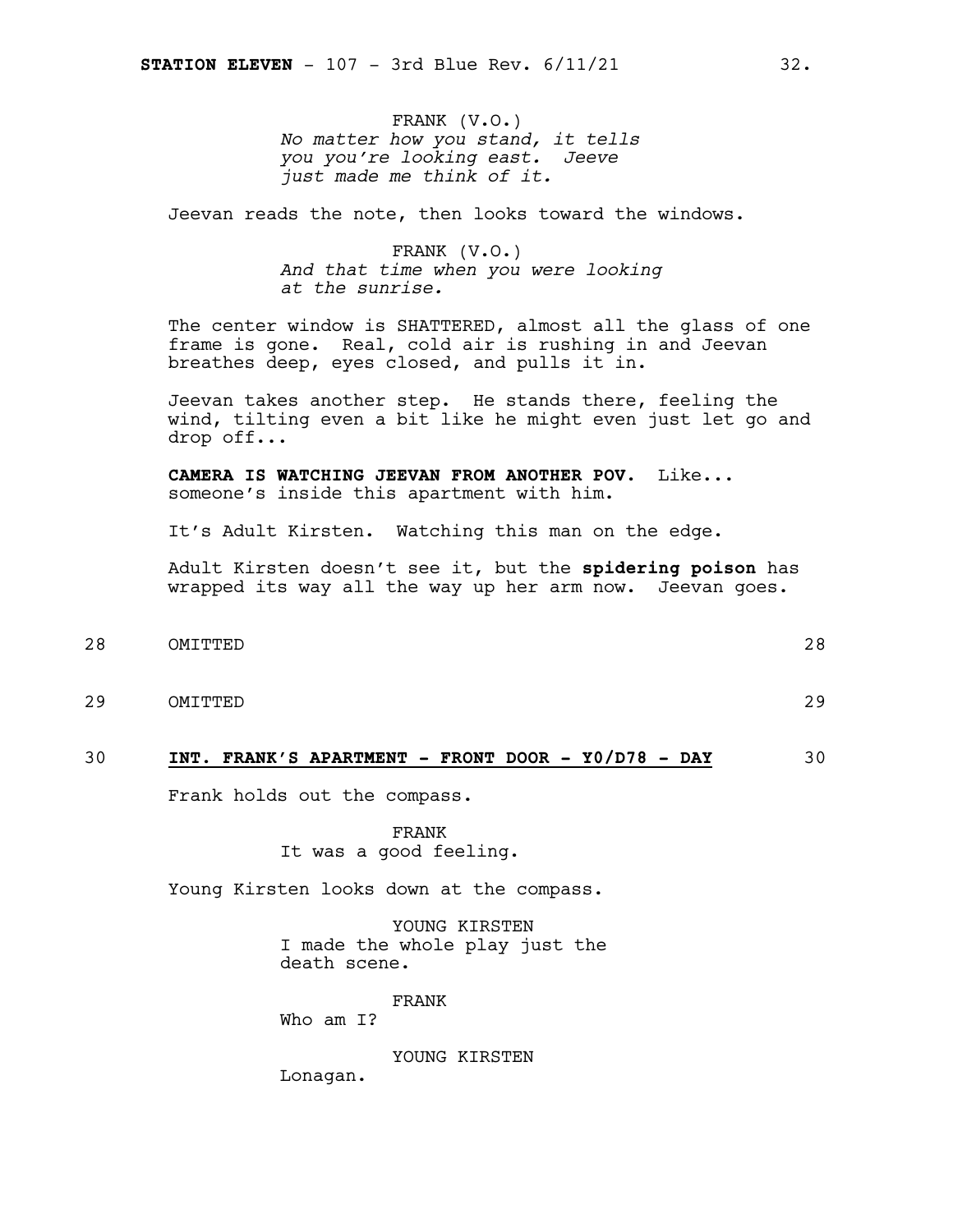### FRANK

### So it's... my death scene.

Jeevan steps in, snow in his beard, HAM Radio set clumsily piled in his arms, eyes ablaze with his new experience.

### JEEVAN

### I found something, Data Boy.

They both see his refreshed confidence as he comes in, goes past them. Young Kirsten takes the compass. Looks at Frank.

> YOUNG KIRSTEN Frank thinks we should go east.

> > **CUT TO BLACK:**

 OMITTED 31 OMITTED 32 OMITTED 33 OMITTED 34 OMITTED 35

### **OVER BLACK**

**Chyron: "Act Four"**

### 36 **INT. FRANK'S APARTMENT - OFFICE AREA - Y0/D79 - DAWN** 36

Frank stands before a unified, perfectly square set of postits on the window. He looks a little more at peace than he has. Like he's made sense of things.

He then starts pulling the POST-ITS down, one by one, and piling them onto his desk. The sky is pinkish.

**CHYRON: DAY 79**

### A36 OMITTED A36 A36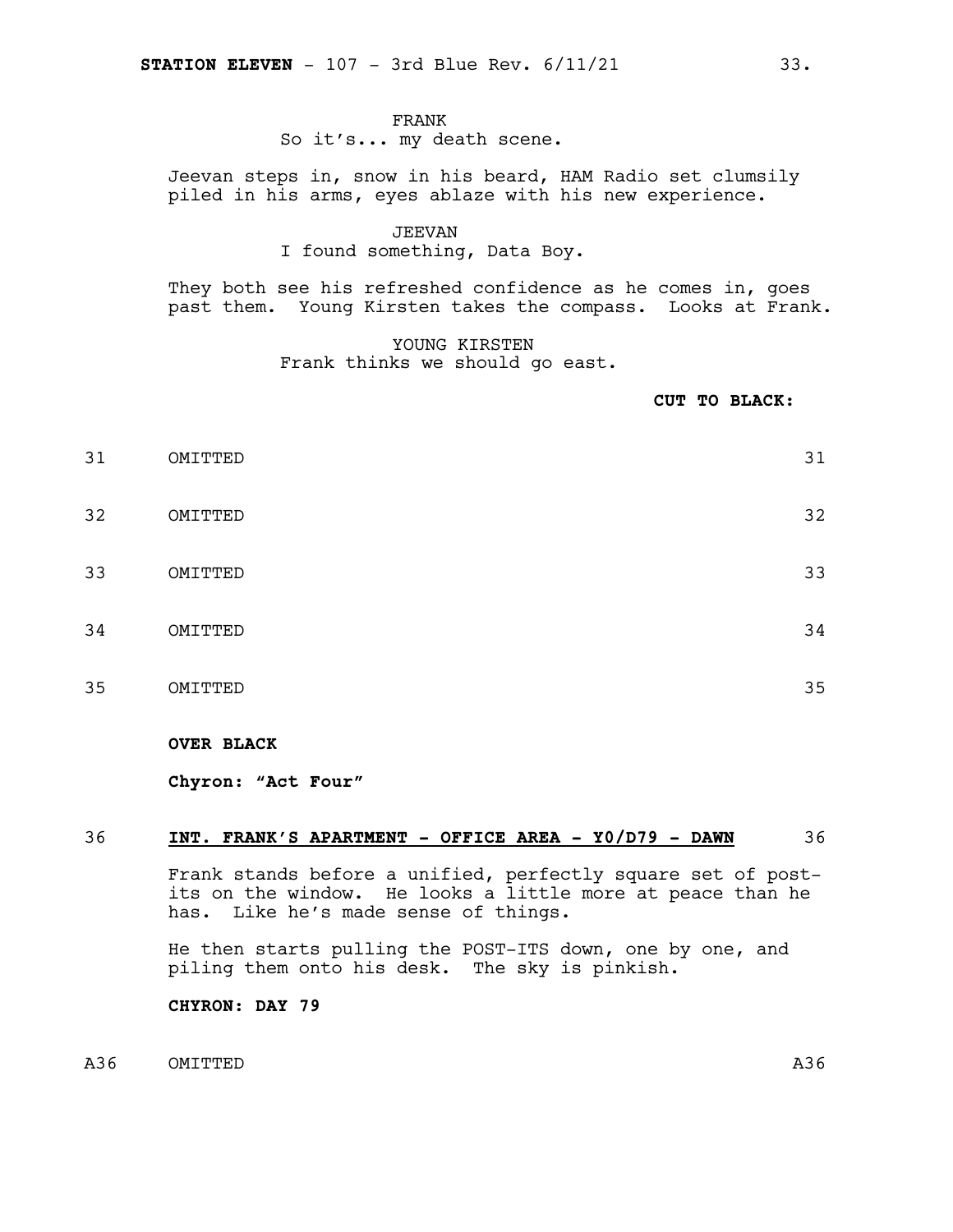### 37 **INT. FRANK'S APARTMENT - KITCHEN - Y0/D79 - DAY** 37

Young Kirsten dumps a semi-icy can of beans into a bowl filled with tomato sauce. Breakfast. She stirs it. We hear static in the background. Jeevan is seated at the kitchen table with the HAM radio, searching for a clear signal. Young Kirsten serves them, then returns with three small glasses of PINK YOO-HOO.

Jeevan looks up. Young Kirsten nods. Jeevan goes back to the radio. Static continues to hum in the background. Young Kirsten drinks hers. She then pulls three handwritten and stapled scripts out of a folder.

> YOUNG KIRSTEN Call-time is noon.

Jeevan glances at the script.

JEEVAN There's not much light, Kirsten, and I--

Suddenly, A VOICE. They all stare at the radio. It's a fuzzy connection but sure enough, a woman's voice is trying to come through. He adjusts the dials.

> JEEVAN (CONT'D) Yes. Yes yes. That's *right now.*

Jeevan leans toward the mic. The three of them listen. The woman's voice is high and sweet.

> FEMALE VOICE (ON THE HAM RADIO) *--why you're doing this to me. When I can't find you,* I *get scared. Where are you?*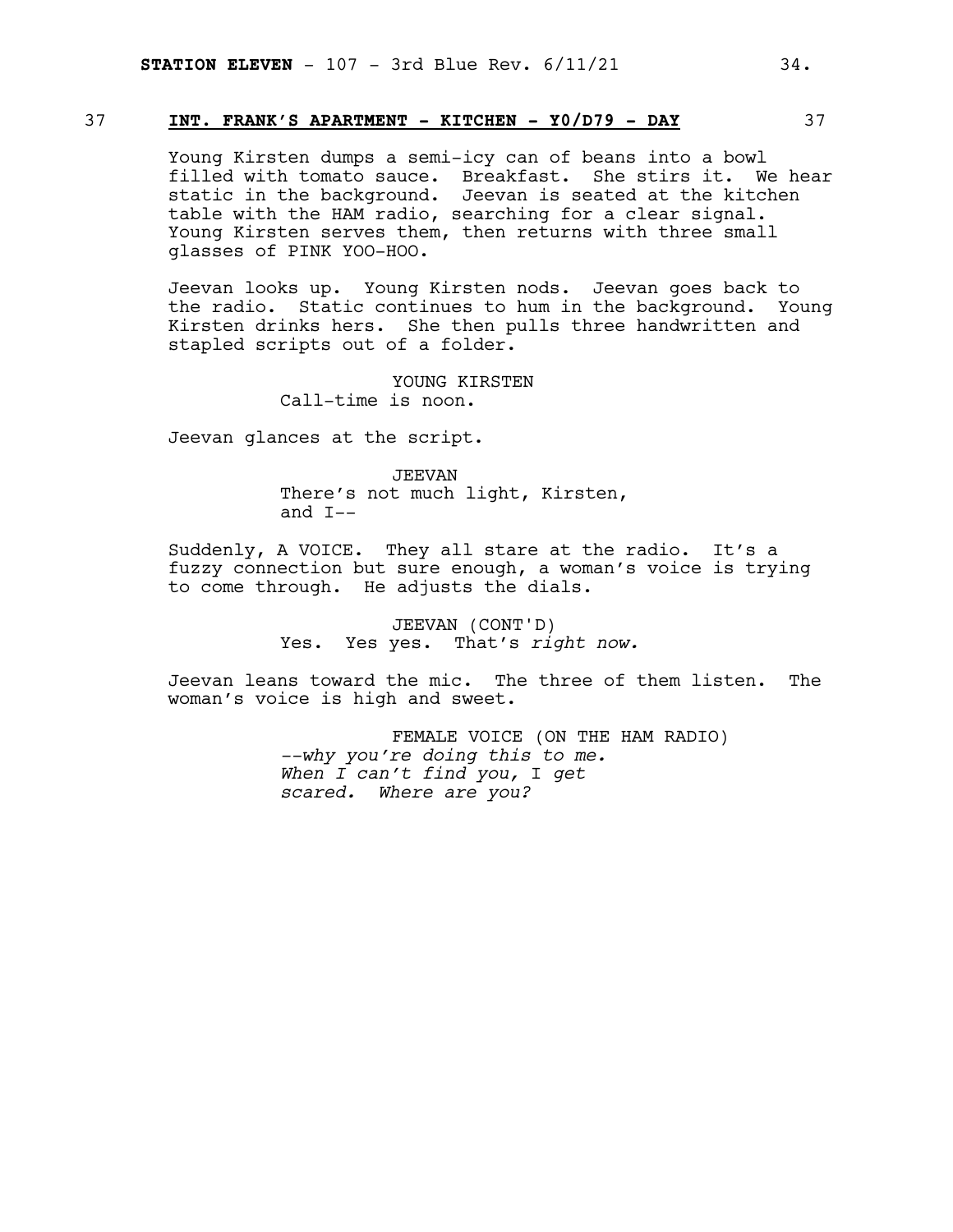MALE VOICE (ON THE HAM RADIO) *Minneapolis.*

FEMALE VOICE (ON THE HAM RADIO) *So nothing's gotten rotten yet?*

Static again. They all sit with that.

FEMALE VOICE (ON THE HAM RADIO) (CONT'D) *The whole Mississippi is bodies. I don't know how they got in there but it's plugged up. You could walk down it and come visit if--*

*CLICK.* Jeevan has turned off the radio. Silence.

JEEVAN *Tum mujihe akela chhod rahe ho!*

FRANK

*Nahi.* It's just math.

Jeevan looks back in anguish at his brother's calm.

FRANK (CONT'D) *Hum dono ki madad karte hue tum nahi bachogey. Aur tumhara bina yeh nahi bachegi.* (then) *Yahi ek tareeka hai ki tum aleke na raho.*

Adult Kirsten still doesn't speak the language, but language is overrated. She knows exactly what Frank just said.

Frank seems to have been relieved of a burden. He lightens up, takes a deep breath.

> FRANK (CONT'D) Let's do the play.

### 38 **INT. FRANK'S APARTMENT - LIVING ROOM - Y0/D79 - DAY** 38

TIGHT ON JEEVAN in a HOMEMADE DR. ELEVEN COSTUME, as he stands looking out the window, coffee mug in hand.

> DR. ELEVEN (JEEVAN) *I get tired of sifting through the wreckage.*

Jeevan turns his bulky costume-- we can see it all now, and it's impressive: a blue SNOWMOBILE SUIT, decorated with gizmos and gadgets to stand in for Dr. Eleven's tools.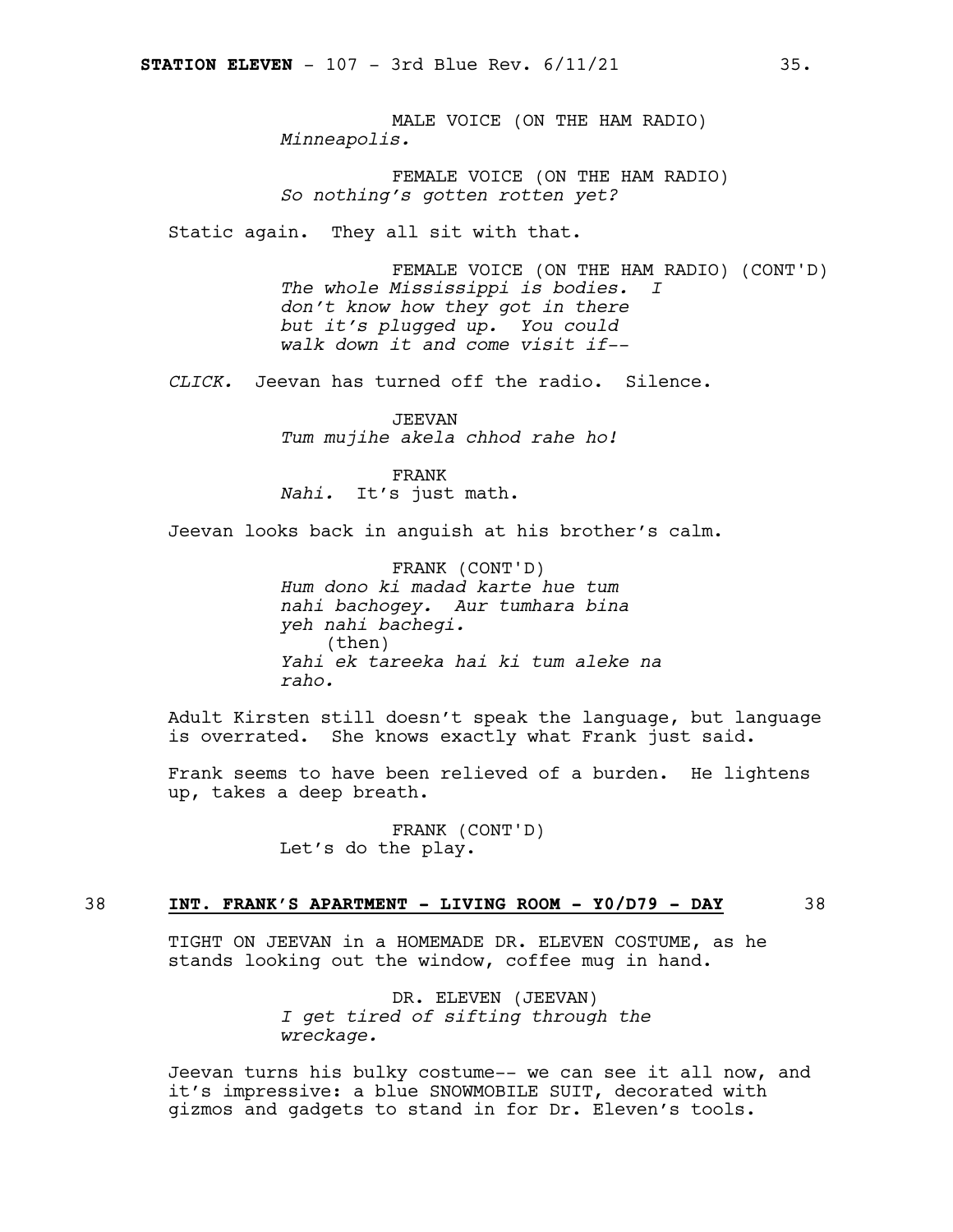He is on a "stage" in front of the cracked glass, between two pillars, window behind them.

> CAPTAIN LONAGAN (FRANK) (O.C.) *I get tired of watching you sift.*

Frank, dressed as Captain Lonagan, DIY Buck Rodgers look here, gets up from the couch, goes to the stage.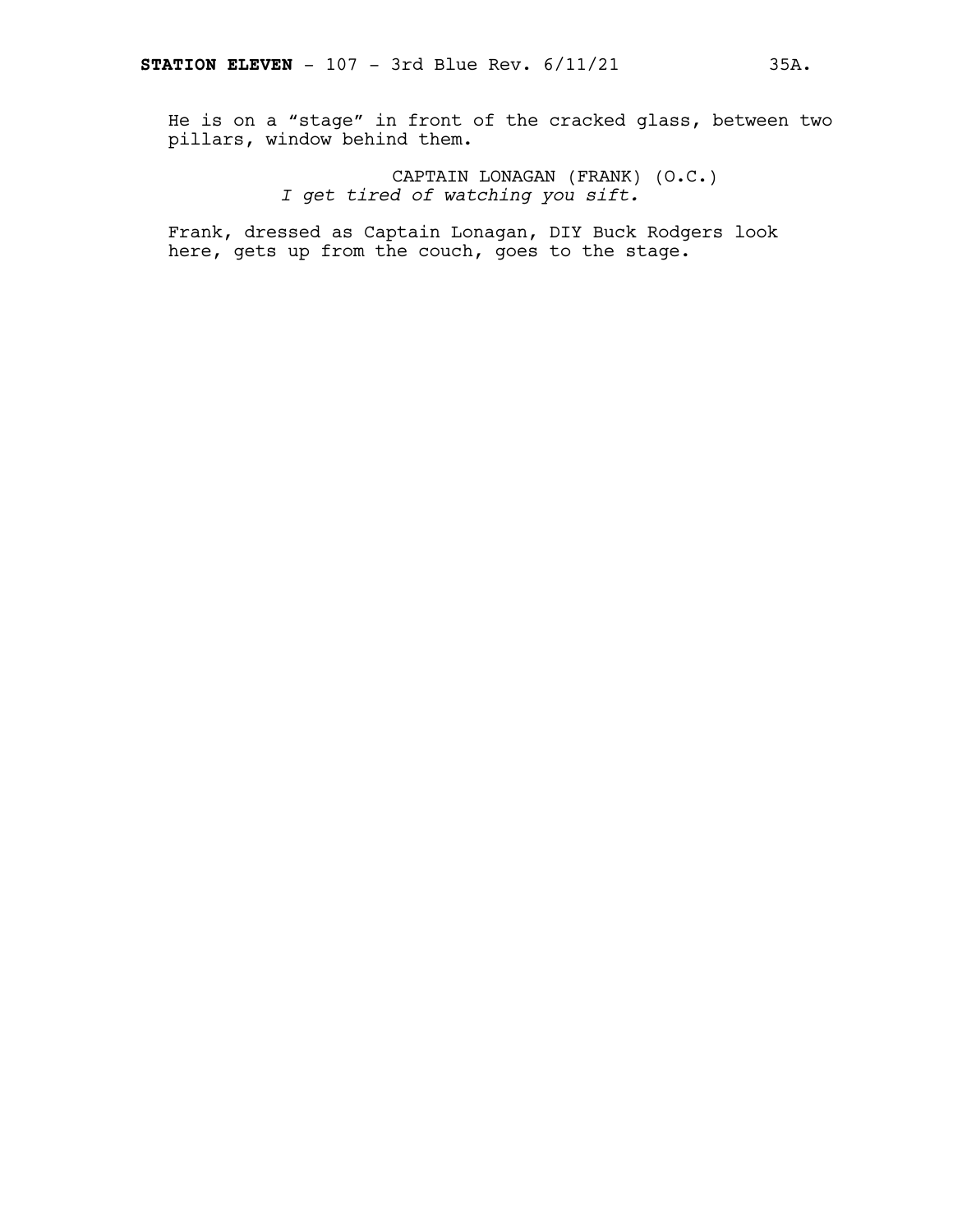CAPTAIN LONAGAN (FRANK) (CONT'D) *What are you looking for? There's nothing out there.*

DR. ELEVEN (JEEVAN) *Whatever didn't break.*

We can see the RUST-ORANGE MECHANICAL SEA-HORSE MOUNT of Young Kirsten's REBEL UNDERSEA LEADER as she crouches in hiding, waiting for the assassination moment, holding her KITCHEN-KNIFE DAGGER. Adult Kirsten is near her.

> ADULT KIRSTEN Don't be nervous.

> > YOUNG KIRSTEN

I'm not.

Young Kirsten looks at the poison spiderwebbing on her arms.

YOUNG KIRSTEN (CONT'D) You should go. It's so gross. (off look) Where's the antidote?

ADULT KIRSTEN (not lying) I poured it down the sink.

Up on the stage, the scene continues--

DR. ELEVEN (JEEVAN) *Why did you pull me onboard? Why did you let me in here?*

CAPTAIN LONAGAN (FRANK) *Protocol. Or I was lonely.* (then) *This strange and awful time... was the happiest of my life. You're the only friend I've ever had.*

Jeevan, affected by the line, looks down at his script. This is getting real.

> DR. ELEVEN (JEEVAN) *You're going to die. And I can't stop it.*

> CAPTAIN LONAGAN (FRANK) *That's true for everyone.*

Jeevan looks back at his script again. Looks up.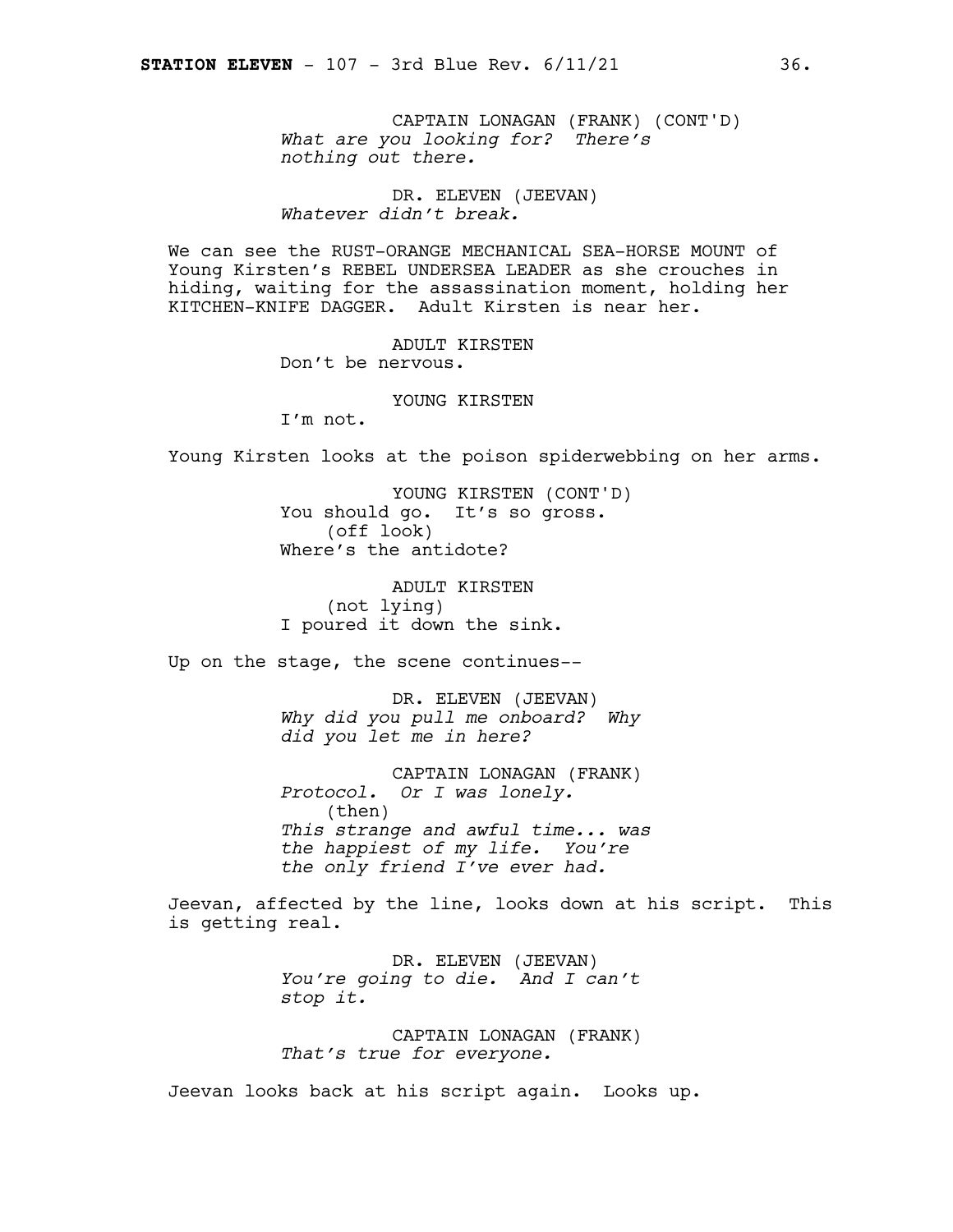DR. ELEVEN (JEEVAN) *Good point.*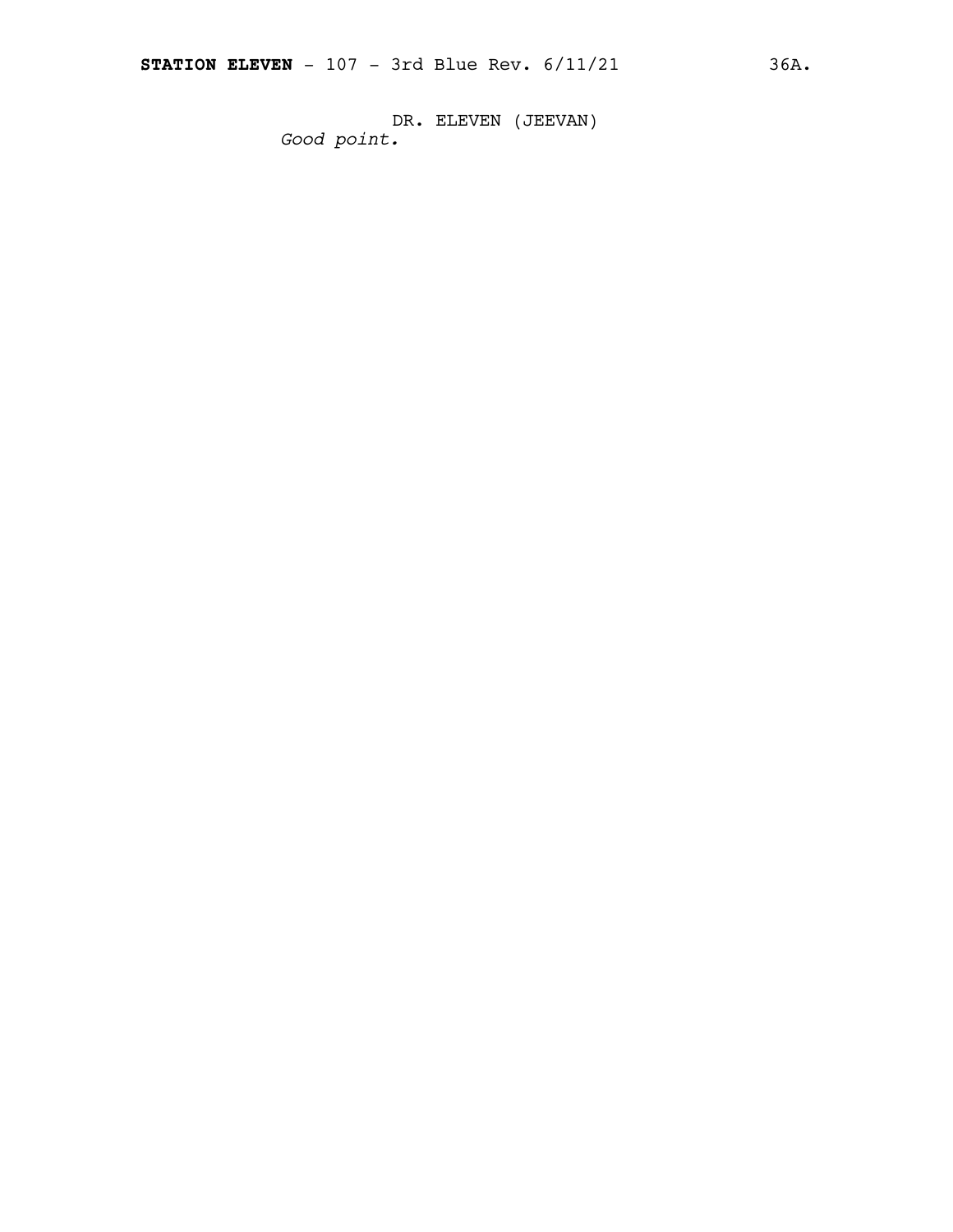Young Kirsten's cue prompts her to SLIDE OUT of her spot, now, and creeps up slowly behind the tv, toward Frank.

> CAPTAIN LONAGAN (FRANK) *Where did you come from, Eleven? What were you doing, floating out there by yourself?*

DR. ELEVEN (JEEVAN) *I was trying to come home. You're the only one left who knew me from before.*

CAMERA FINDS ADULT KIRSTEN closer to stage. She hops up onto an end table, holds a blade to Frank's neck--

> REBEL UNDERSEA LEADER (YOUNG KIRSTEN) *Turn on the engines!*

Lonagan stiffens, feeling the blade against his neck. Frank closes his eyes, both hands up.

> CAPTAIN LONAGAN (FRANK) *I can't do that.*

REBEL UNDERSEA LEADER (YOUNG KIRSTEN) *Why not?* (waits) *I'm tired of that answer!*

She drags the knife across his throat. As Frank grabs for the wound, a RED RIBBON falls from his neck, obviously held by him until this moment. SFX. He looks at her.

> REBEL UNDERSEA LEADER (CONT'D) *You should have listened.*

Frank drops to his knees as Young Kirsten backs away, knife up toward Dr. Eleven. Knife up, she keeps backing, squeezing past a pillar, crouching to watch.

> DR. ELEVEN (JEEVAN) (to Rebel Undersea Leader) *You idiot! You need him to survive!*

Jeevan goes to Frank, holds his brother in his arms.

CAPTAIN LONAGAN (FRANK) *Goodbye, Eleven.*

Jeevan sees on Kirsten's homemade sides the last line of the play: Goodbye. He looks back at Frank. Refusing to say it.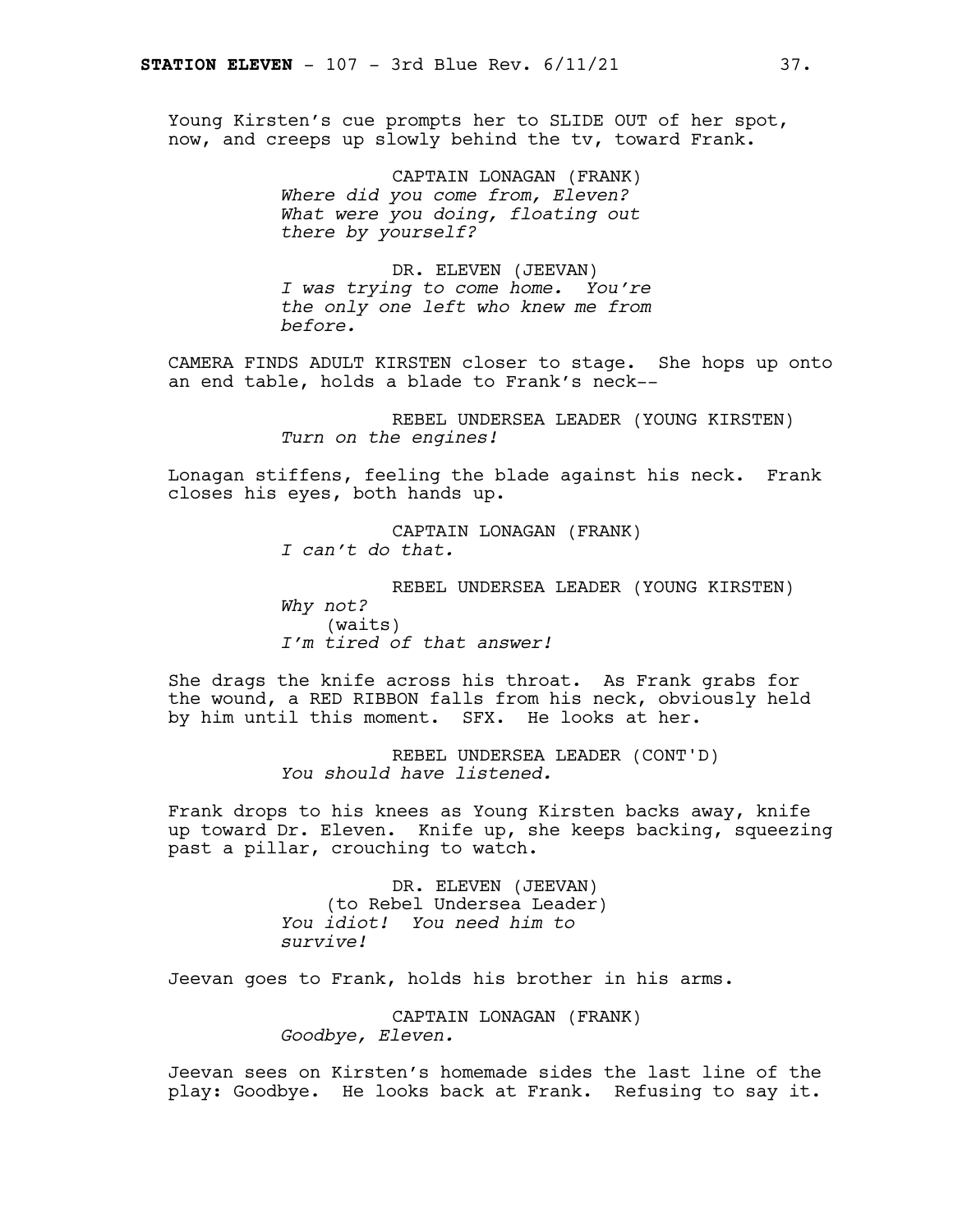### FRANK

### Say your line.

From the kitchen, Adult Kirsten watches a different stage. While Jeevan is resisting, shaking his head, she's looking at Young Kirsten.

FRANK (CONT'D)

Say it.

Young Kirsten, crouched where she is, is hyper-focused, waiting... until the spell is broken with Luli wandering by just in front. But that doesn't make sense. Not until she leans forward, looks right toward the door, past the pillar, and sees--

A **HOODED MAN**, forty or so, weakened and emotional, is standing in the hall, watching the play. The GNARLY KNIFE dangles at his side, held limply. Young Kirsten freezes. Adult Kirsten, nearby, sees herself see the man.

> ADULT KIRSTEN (calmly) Come on. Call out to them.

Young Kirsten scuttles toward the kitchen.

YOUNG KIRSTEN *JEEVAN! FRANK!*

Frank and Jeevan scramble to their feet as Young Kirsten lands near her adult self. Adult Kirsten puts a protective hand on her shoulder.

ADULT KIRSTEN Kirsten run. Right now. FRANK Kirsten run. Right now.

ADULT KIRSTEN (CONT'D) Lock the door. JEEVAN Lock the door.

After one last look, she darts away.

A long silence at the triangle of men stare at one another, all of them in their mutual costumes. Adult Kirsten has not run off with her young self, and lands near the fridge, waiting, watching the scene go down. She knows it well.

> JEEVAN (CONT'D) Whatever you need, man... it's safe. (clocks knife) We're safe.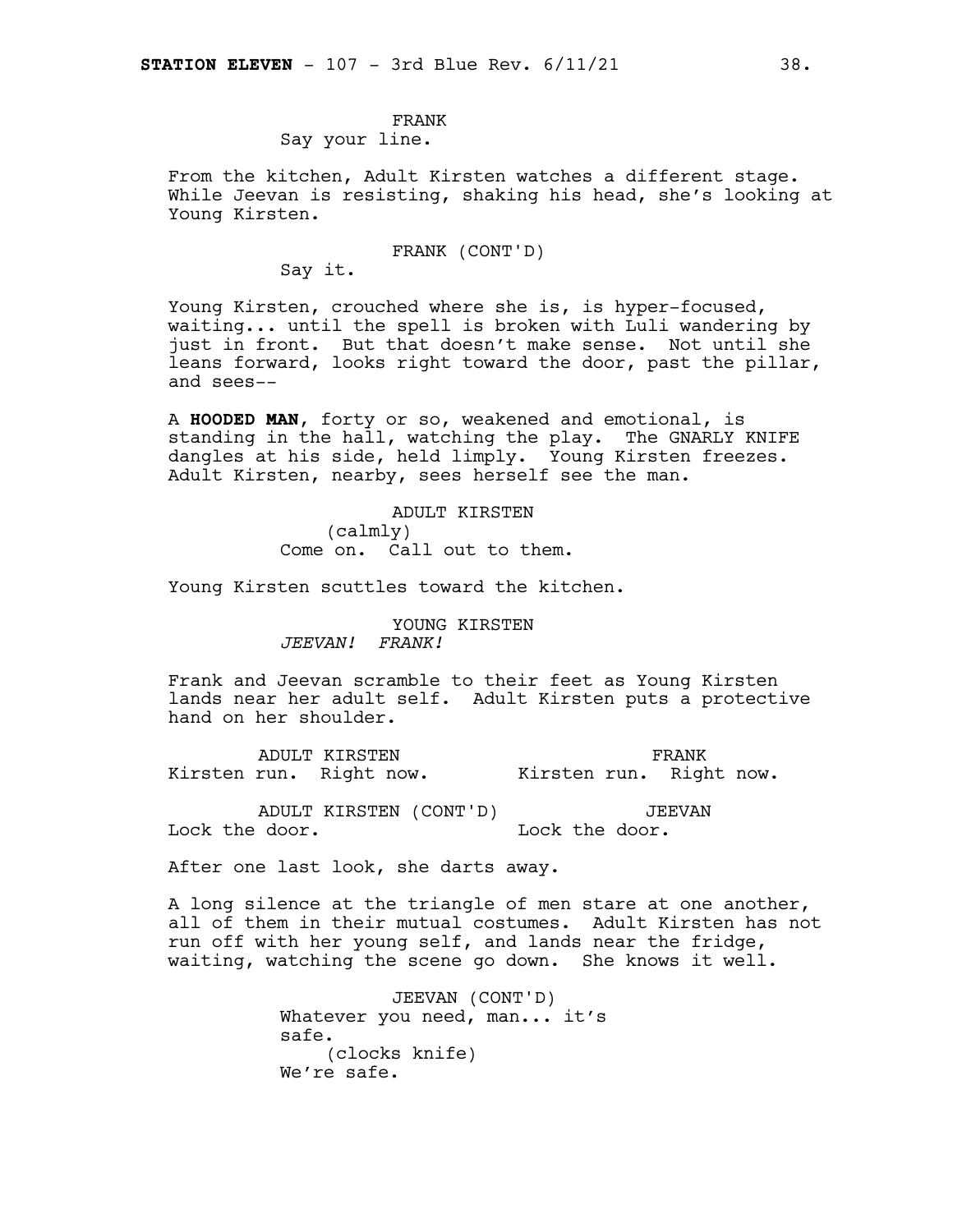HOODED MAN

Leave.

His voice is soft, exhausted. He's still sad from watching the play. He looks toward Jeevan.

HOODED MAN (CONT'D)

I live here.

Frank clocks this comment while Jeevan plays ball...

JEEVAN (like a calm mugging victim) Okay. You live here. You can have the place. We're all packed up. It's fine. Right, Frank?

Jeevan's cheating toward the island, putting his body between the Hooded Man and a path to Kirsten's room.

> JEEVAN (CONT'D) (watching the guy warily) C'mon Frank. Let's go.

Frank looks at his brother.

JEEVAN (CONT'D) We're all packed up. We were just leaving. Frank!?!?

Frank continues looking into Jeevan's eyes. Behind Jeevan, Adult Kirsten is deeper in the frame, also watching.

> FRANK I'm really sorry...

JEEVAN (brealy audible) Don't.

Frank looks back at the Hooded Man.

FRANK I'm not leaving, man. (then) It's my home.

The Hooded Man immediately walks forward--

JEEVAN *No no no no--*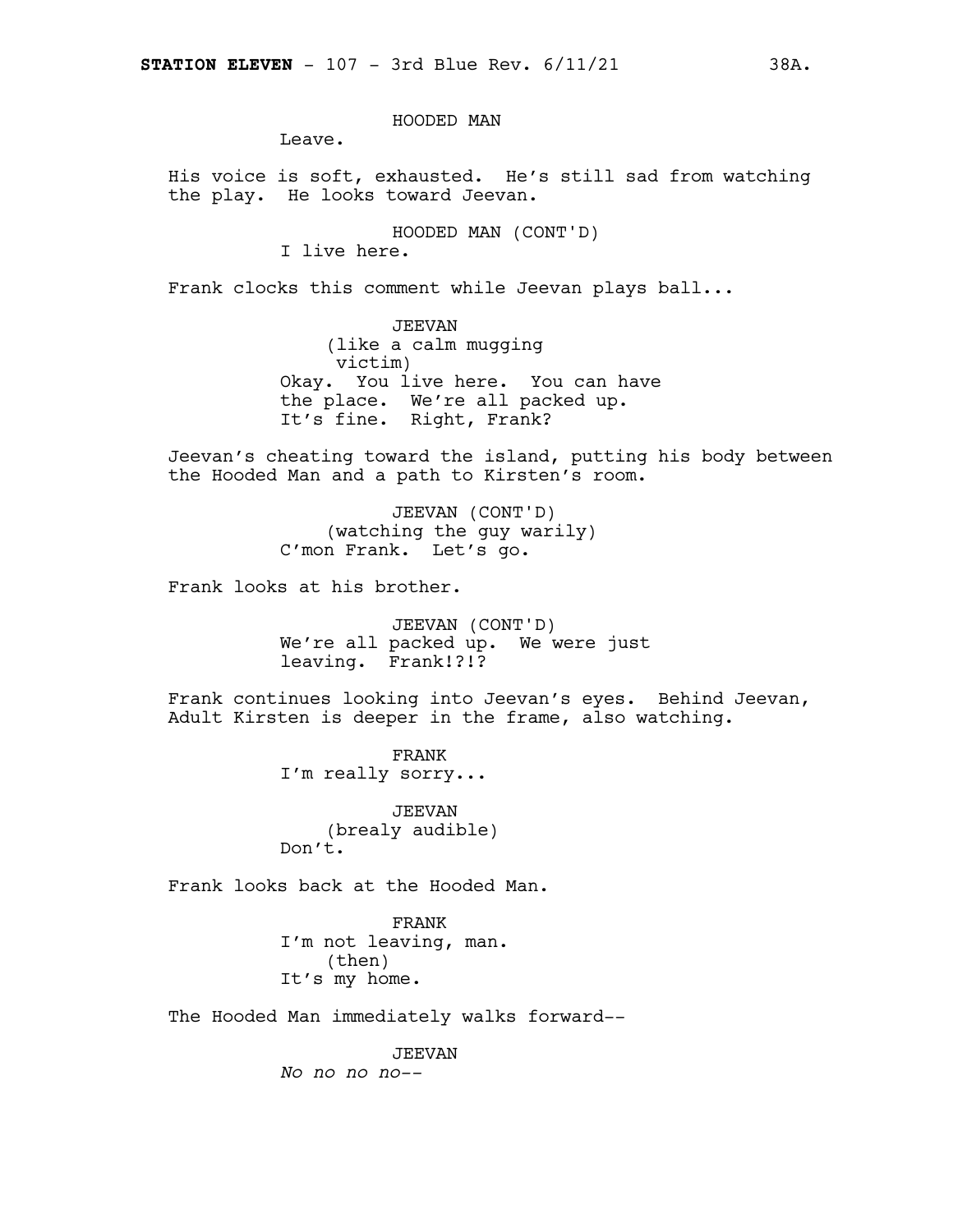--and DRIVES THE KNIFE INTO FRANK'S BELLY, and Jeevan rushes at the man, screaming, just as he does, driving him back on his bum foot, all the way to the big post in the living room. The two bodies SLAM into the post as Frank staggers backward and falls onto his back.

Adult Kirsten stands near the fridge, having ushered her younger self away. But she has stopped, and is watching with calm and kindness in her eyes as the two men fight.

Camera PUSHES IN on Adult Kirsten for a long, slow time as she stares at the action. We push so long the camera pushes past and above the action, in fact, and keeps moving closer and closer to Kirsten's face.

Until she's had enough and turns away, is about to leave frame just as we MATCH TO: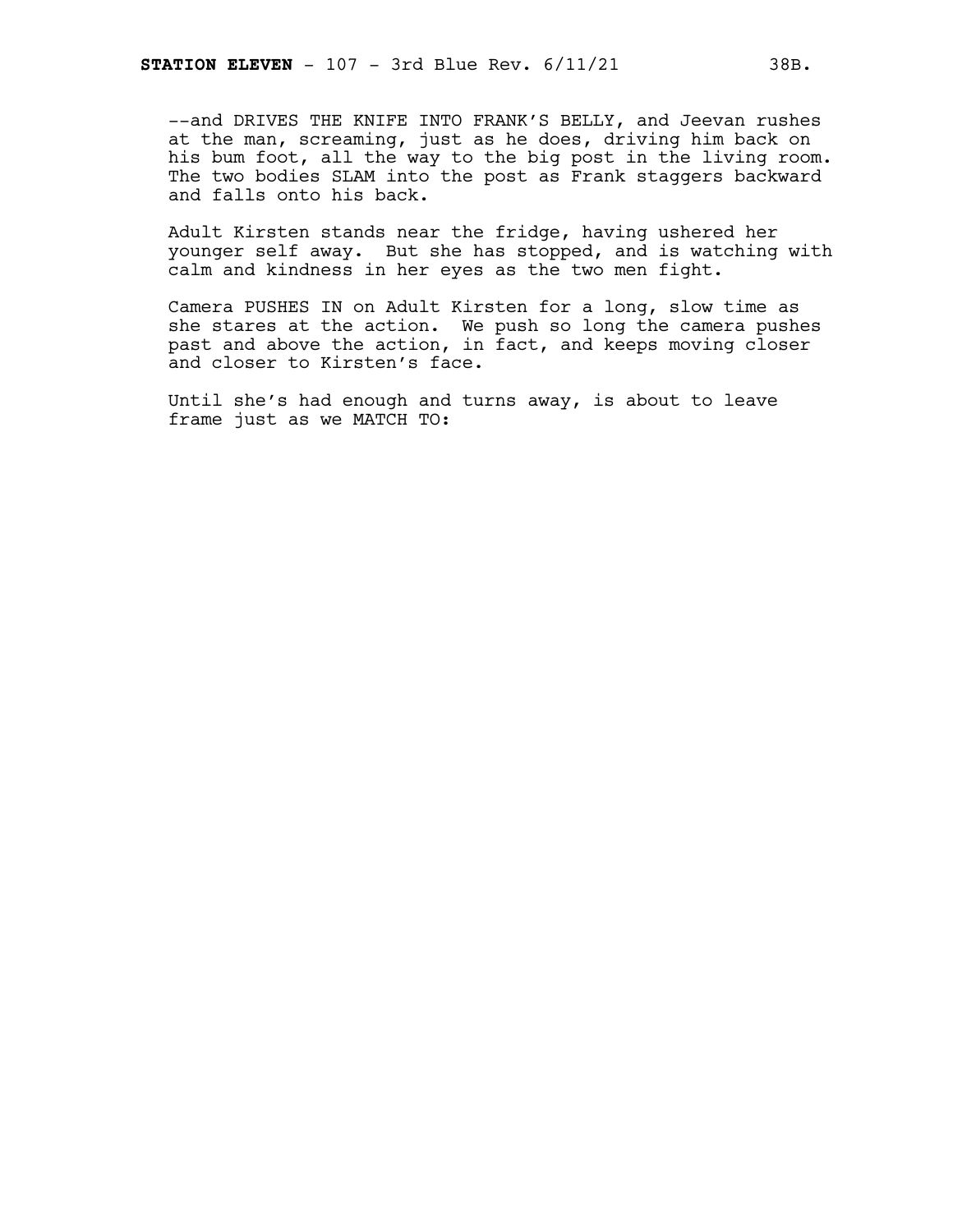### A38 **INT. FRANK'S APARTMENT - UTILITY CLOSET - Y0/D79 - DAY** A38

TIGHT ON Young Kirsten, breathing hard.

ADULT KIRSTEN (O.C.) I know how you feel right now.

Adult Kirsten is there on the other side of the room.

YOUNG KIRSTEN (not listening) JEEEVAANNNNNNN!

JEEVAN (O.S.) *Stay in your room!*

ADULT KIRSTEN It's okay. He survives. You leave here with him.

YOUNG KIRSTEN Frank too?

Adult Kirsten watches Young Kirsten's heart breaking.

ADULT KIRSTEN But you'll see him again.

Young Kirsten clocks the *no* inherent in the answer, compassionate and honest.

> YOUNG KIRSTEN We shouldn't have done the play.

ADULT KIRSTEN (understanding) This didn't happen because of the play. It's not your fault. (then) It's just what happened.

### B38 **INT. FRANK'S APARTMENT - LIVING ROOM - Y0/D79 - DAY** B38

After ROLLING A BIT, Jeevan *ENDS UP ON TOP OF HIM, HANDS BOTH AROUND THE MAN'S NECK,* but he does not have the advantage long, and soon the man reverses him and is grabbing at his ASP, trying to deploy it at an awkward horizontal angle*.*

Frank, lying prone and only hearing this fight, pulls the knife out of his belly.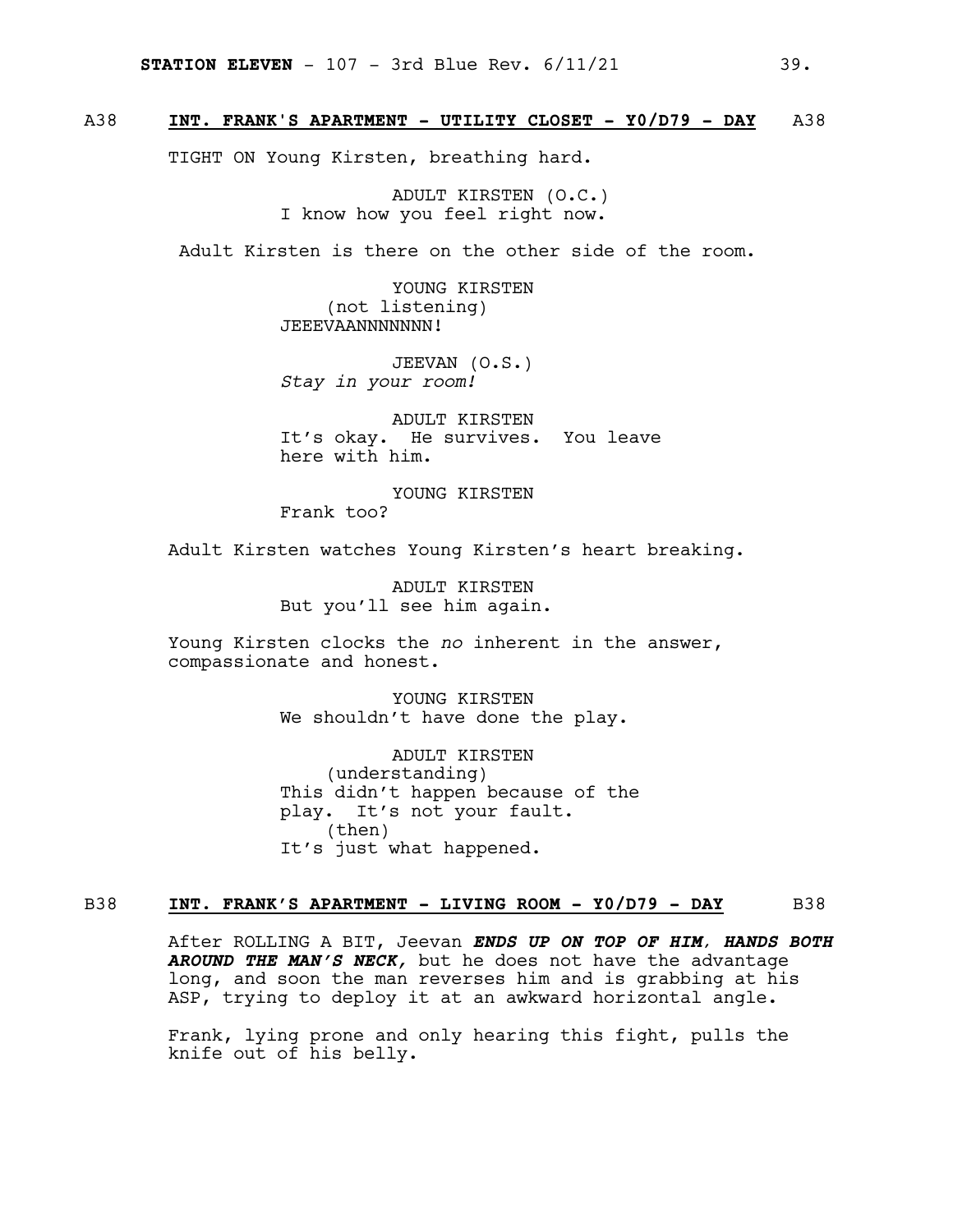Jeevan struggles to prevent the Hooded Man deploying the asp, his costume mashing and breaking, as they rise up before again falling backward and the Hooded Man's head *THUNKS* on the corner of the marble kitchen island...

The Hooded Man lies moaning, half-conscious, somehow not still. Jeevan sees the ASP and picks it up, looks down at the man's head. Takes a beat. Knows what he has to do.

As he contemplates, CAMERA FINDS FRANK on the ground, and we hear the sickening *THUD* of that weapon landing in the Hooded Man's skull, though we don't see it happen. Frank closes his eyes at the sound.

Frank's eyes open back up, lies gasping, staring up. Jeevan is soon with him down on the floor, seeing the weapon, the mortal wound.

> FRANK I'm okay. My armor.

Jeevan gets down near Frank, looks at the knife.

JEEVAN You can't take it out like that, Frank, I don't think. We need Siya...

Jeevan pulls his phone from his front pocket, hands slippery with blood. Finds Siya's contact and tries to call her, but the battery almost instantly goes to spinning wheels.

> JEEVAN (CONT'D) No. No no no no. C'mon.

Frank is looking right at him, trying to get his attention with his hand meekly looking for his.

FRANK

Jeevan.

Jeevan sees the hand and takes it. Jeevan looks.

FRANK (CONT'D) Siya's dead. (then) I wanna lie down.

He stops trying to save his brother, and just holds his hand. Frank lies still. They stay like that in silence for some time. Then Frank dies.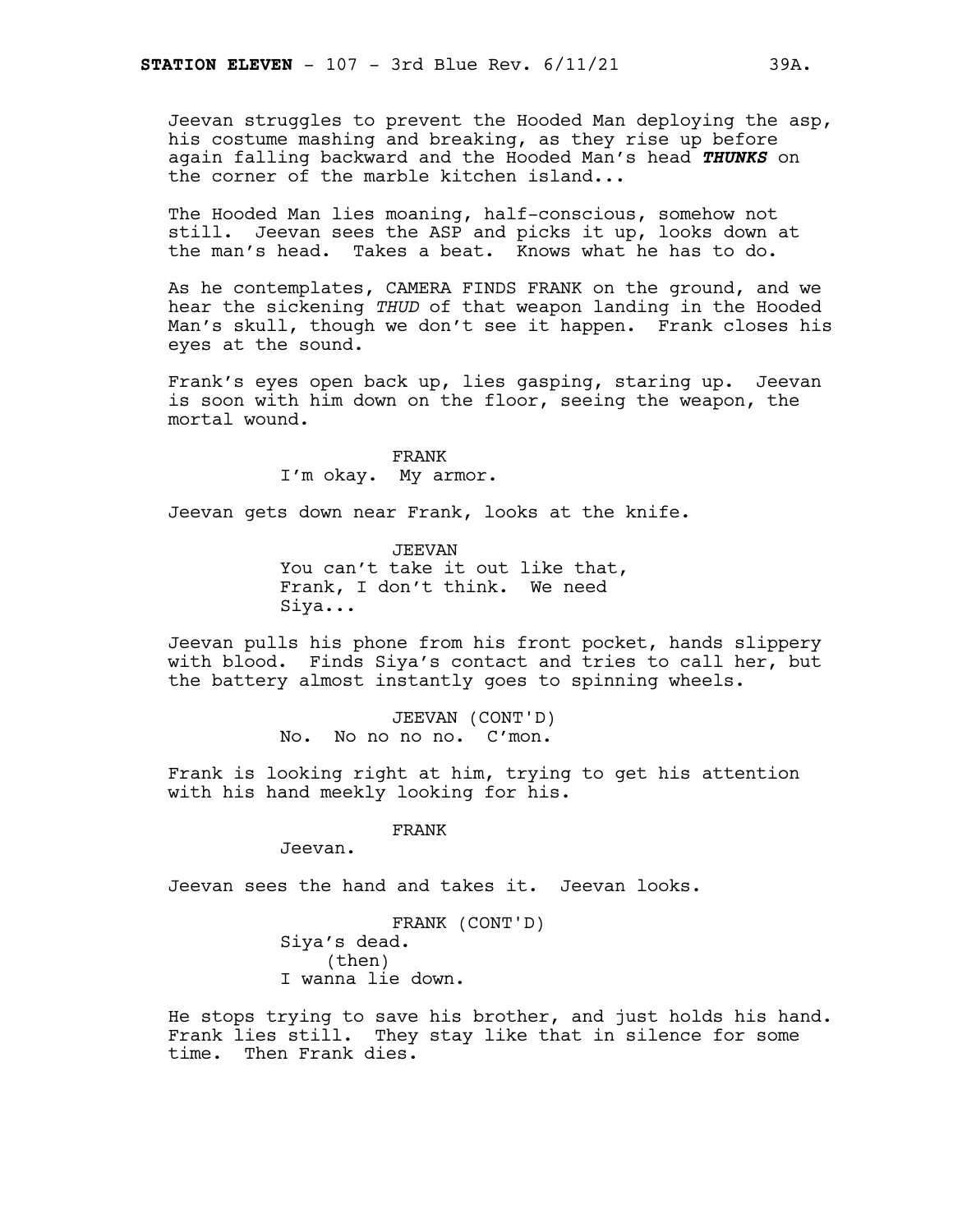| C38 | OMITTED | C38 |
|-----|---------|-----|
| D38 | OMITTED | D38 |
| 39  | OMITTED | 39  |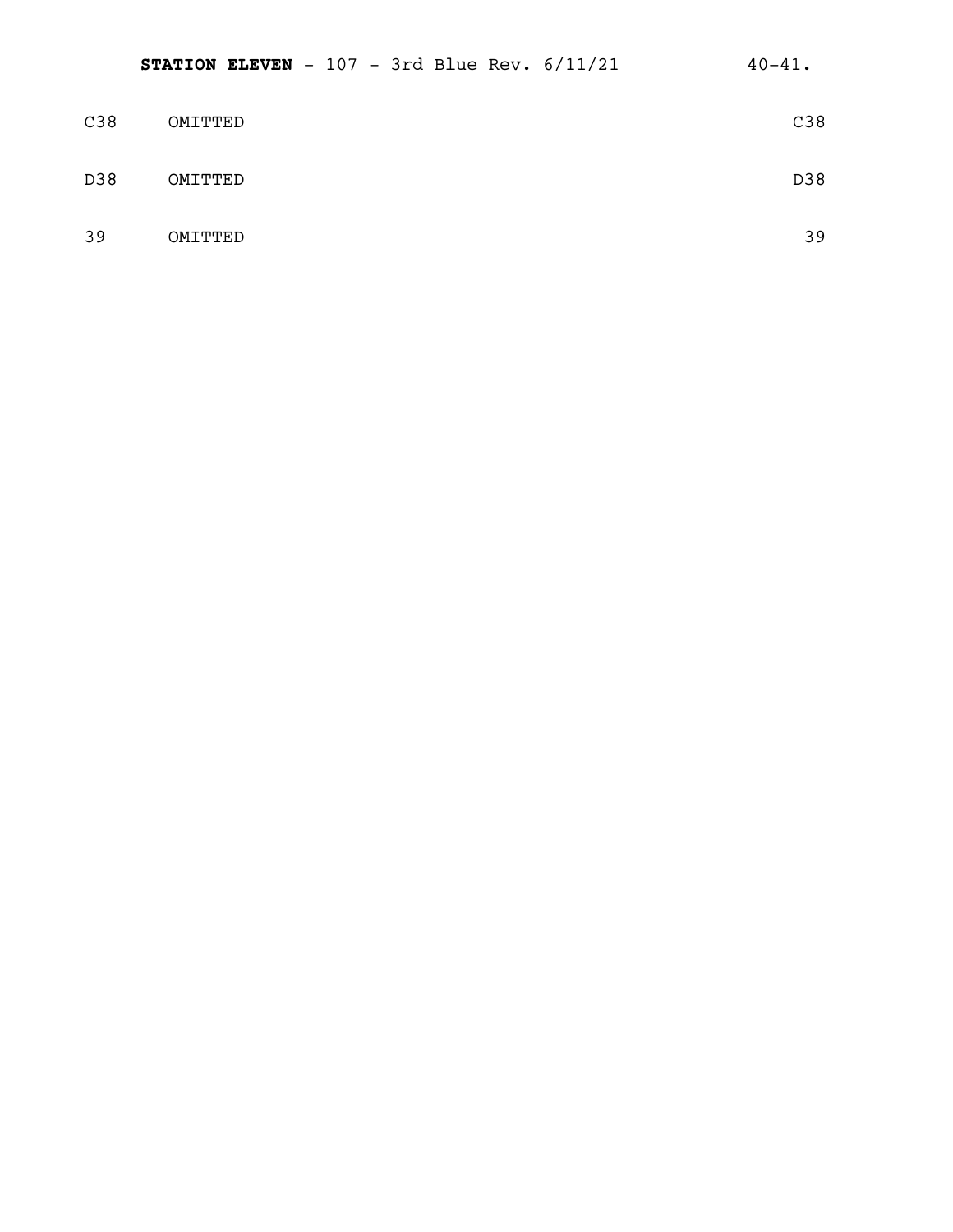### 40 **INT. FRANK'S APARTMENT - FRANK'S BEDROOM - Y0/D79 - DUSK** 40

Jeevan finishes dragging Frank onto the bed, closes the door. Jeevan is panting from the exertion again, dissociative, messing with the sheets, covering Frank, placing his own phone with him on the bed, unsure what he's supposed to do.

Adult Kirsten sits, staring at him, too, eyes wet with tears. Jeevan notices his eyes are open and gently closes them.

> ADULT KIRSTEN You never said goodbye.

Jeevan abruptly walks out of the room, closes the door. Adult Kirsten slides down against the door, back to it, staying here for awhile longer. Looking right at Frank.

41 OMITTED 41

### 42 **INT. FRANK'S APARTMENT - BATHROOM - Y0/D79 - NIGHT** 42

Jeevan holds the jacket and gets on his knees in front of the bathtub, which is filled with water, a rind of ice floating on the top. He PUSHES the jacket into the water, scrubbing away the blood, hyper-focused on this one task holding him together, hands freezing until he...

Stops. Takes a breath. Calms himself.

YOUNG KIRSTEN (O.C.) Is that man gone?

We turn with him. Young Kirsten has timidly emerged.

JEEVAN

We're safe.

He turns back to half-heatedly working the jacket.

JEEVAN (CONT'D) (barely holding it together) I thought your play was good.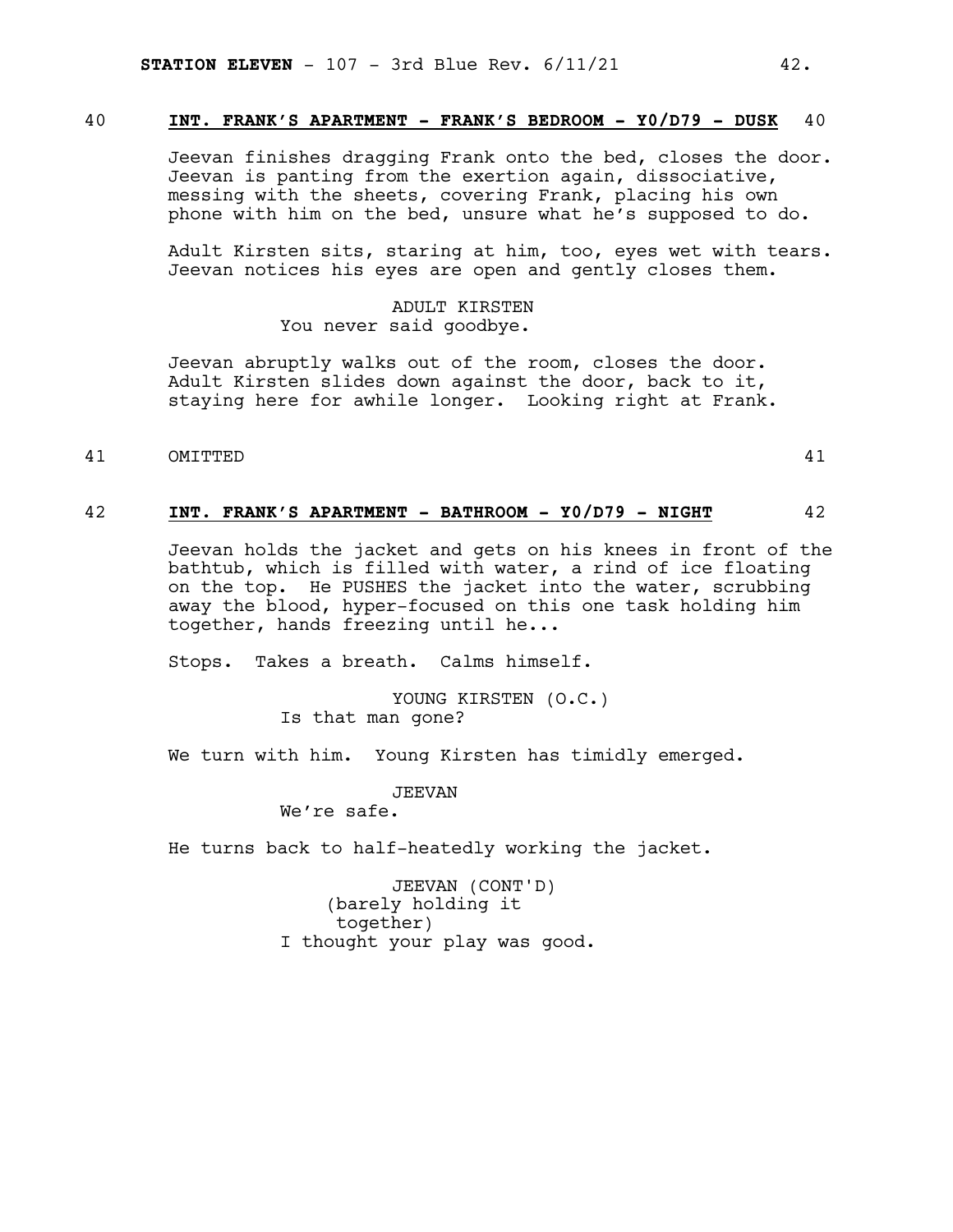Young Kirsten hears it, comes in, and hugs Jeevan. He grabs onto her and buries his face in her shoulder, sobbing, finally letting it out. Young Kirsten holds him.

### 43 **INT. FRANK'S APARTMENT - LIVING ROOM - Y0/D80 - DAWN** 43

Jeevan takes apart his fort, mostly for the rope and the tarp. He looks at the three PACKS ready to go, leaves Frank's stuff. He sees his CUBS hat, reaches down and grabs it, puts it on. He sits down in front of the window. Looks out and watches their last SUNRISE.

### **CHYRON: DAY 80**

Young Kirsten is up and standing near him, now. Dressed and ready. Looking at the sun coming up. One last one.

### JEEVAN

C'mere.

He helps her put it on. She is quiet, stoic as he does, and as he kneels to help her with her jacket. He can't help but notice the legs of the dead man emerging from the kitchen.

> YOUNG KIRSTEN You were really good. As Dr. Eleven. I almost made you Lonagan.

She says it flatly. He looks back to her, worried about what that means, and buttons her up for the cold.

> JEEVAN What happens next? In the book?

YOUNG KIRSTEN It's the two of them. Dr. Eleven and The Rebel Undersea Leader. (then) For awhile.

Jeevan goes back over by his fort to look for any last items. Young Kirsten looks back at Frank's door, follows blood-- the way Jeevan obviously dragged Frank-- like a path.

### 44 **INT. FRANK'S APARTMENT - FRANK'S BEDROOM - Y0/D80 - DAWN** 44

Inside Frank's room, Adult Kirsten sits with her back against the door, crying quietly, having been doing so for hours. Frank's a few feet away in the bed.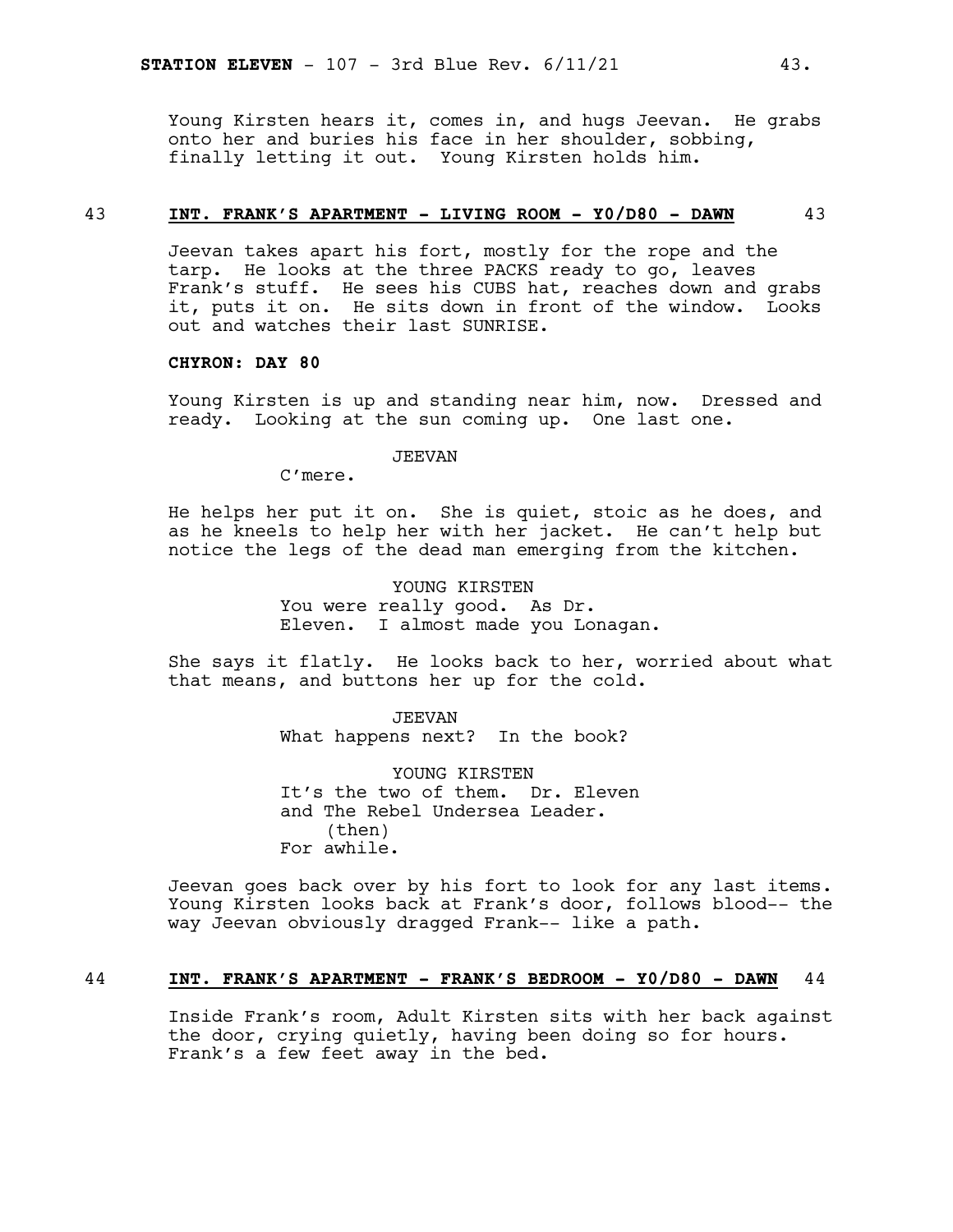### 45 **INT. FRANK'S APARTMENT - LIVING ROOM - Y0/D80 - SPLIT SCREE**45**N**

Young Kirsten goes toward Frank's door, puts a hand on it.

### **I/C WITH SCENE 744:**

We **SPLIT SCREEN** so we can see both Kirstens, separated by the door. Adult Kirsten turns her head, sensing she's there.

YOUNG KIRSTEN

Come.

ADULT KIRSTEN I'll catch up. Just go with Jeevan.

YOUNG KIRSTEN

Come now.

ADULT KIRSTEN

I can't.

YOUNG KIRSTEN Open the door...

With sudden strength and amazing speed, Adult Kirsten pulls her GNARLY KNIFE, housed in a sheath in her sleeve, and STRIKES HARD AT THE DOOR, pushing the blade THROUGH THE WOOD, so much so that its point appears on the other side of the door, right next to Young Kirsten's face.

Young Kirsten's brow hardens. Adult Kirsten couldn't control the reaction, regretful--

> ADULT KIRSTEN I'm sorry. (then) Just go with Jeevan.

Young Kirsten steps away from the door, looking at the tip of the blade, then goes back out to the kitchen. She retrieves the GNARLY KNIFE (the one Frank pulled from his belly), wraps it in a bandana, and puts it into her backpack as Jeevan watches.

Jeevan goes to the door. So does she. They look at each other-- both calm. He opens the door and they leave.

Leaving us alone in the apartment. Just the body of the intruder, the body of Frank deeper inside, and the ghosts.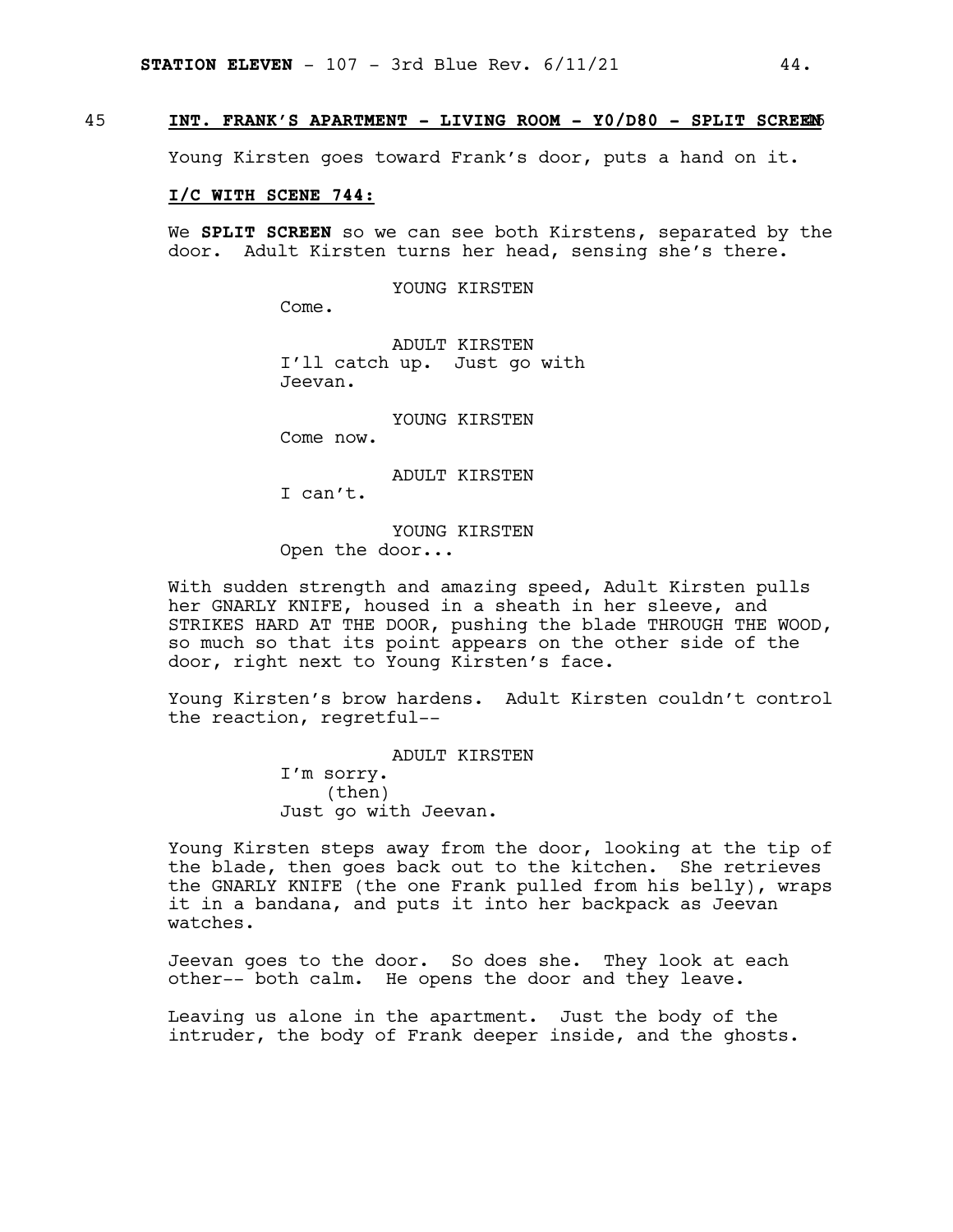### 46 **INT. FRANK'S APARTMENT - FRANK'S BEDROOM - Y? - SUMMER - DA**46**Y**

TIGHT ON ADULT KIRSTEN now, the feel is continuous, her back still against the door, knife still there, embedded in the door. She's staring at the bed.

We widen and REVEAL THAT--

A THOURAND YEARS PASSED ON THAT CUT. IN THE Y1000 VERSION OF THIS ROOM, gray dust and rot having taken over, rotted the linens, dried everything to a crisp.

It seems hot in here, and Adult Kirsten has stripped down to just a tank-top. The black spiderwebbing poison covers both arms, snaking close to her heart and also in a thick line of vines across the front of her neck. CHYRON HITS.

> ADULT KIRSTEN I should probably go now.

Adult Kirsten stands up. Looks down. And in what's left of the bed, not Frank, but FRANK'S SKELETON. She kneels down near the mattress.

> ADULT KIRSTEN (CONT'D) I'm sorry that I didn't understand how hard it was for you. I was too young. Plus, I just loved it here. (then) I'm an actor, still. Now I'm in a little family of people, artists, who put on Shakespeare plays. We're called The Traveling Symphony... "symphony" because there's music. Nothing's started over, but nothing's come back, either. We're in an in-between place. (then) There are towns up and down the shore. They're like islands, these safe stops along the way. And we hop from one to the next in a huge circle, every year. I like my life. I miss you. I miss Jeevan, too. (finally) The worst things happened in the first one-hundred days. They're still called that: the First One Hundred. That's when desperate people... like him... would do anything.

> > (MORE)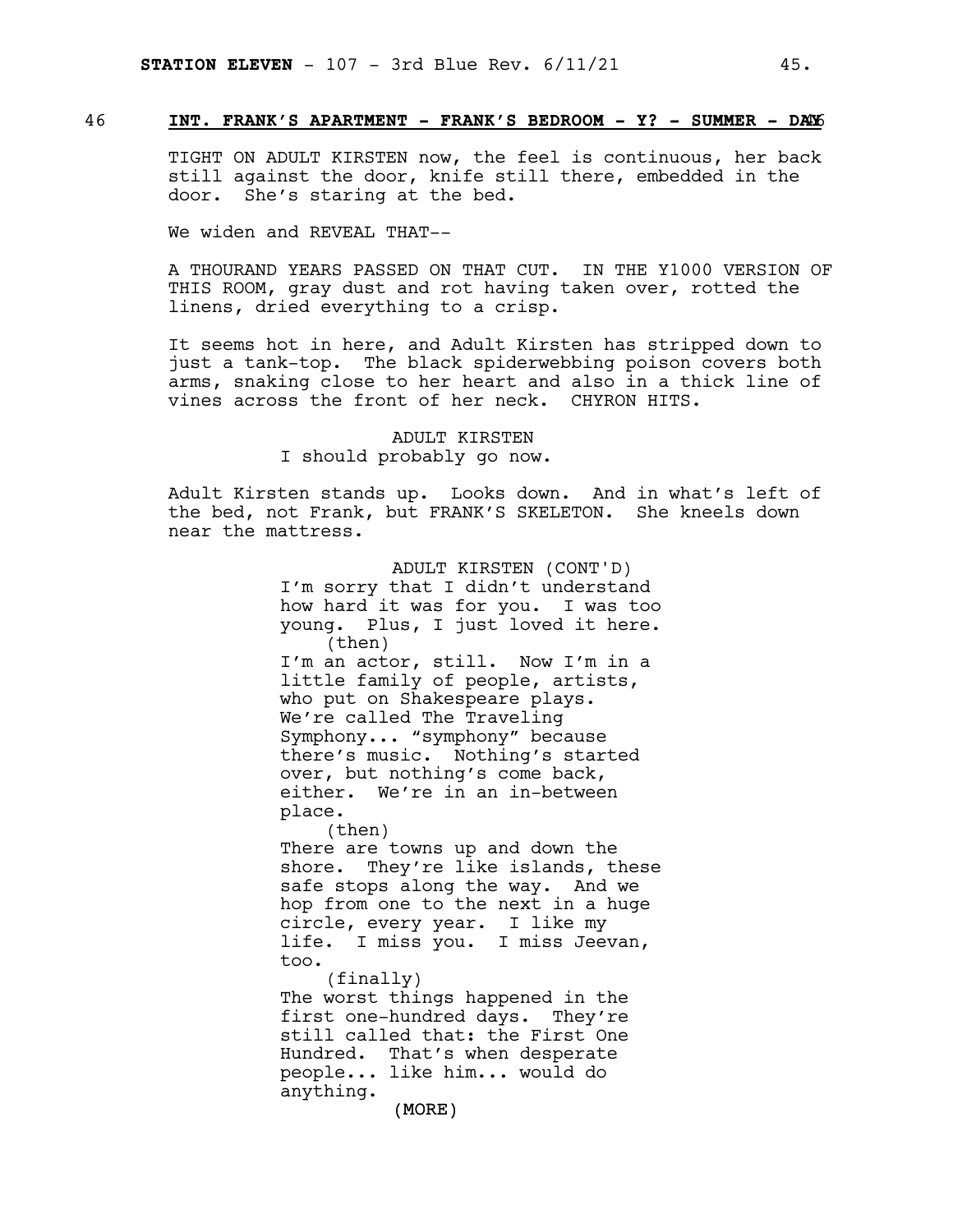ADULT KIRSTEN (CONT'D) But I was safe here for eighty of them. In your home. I survived because of you.